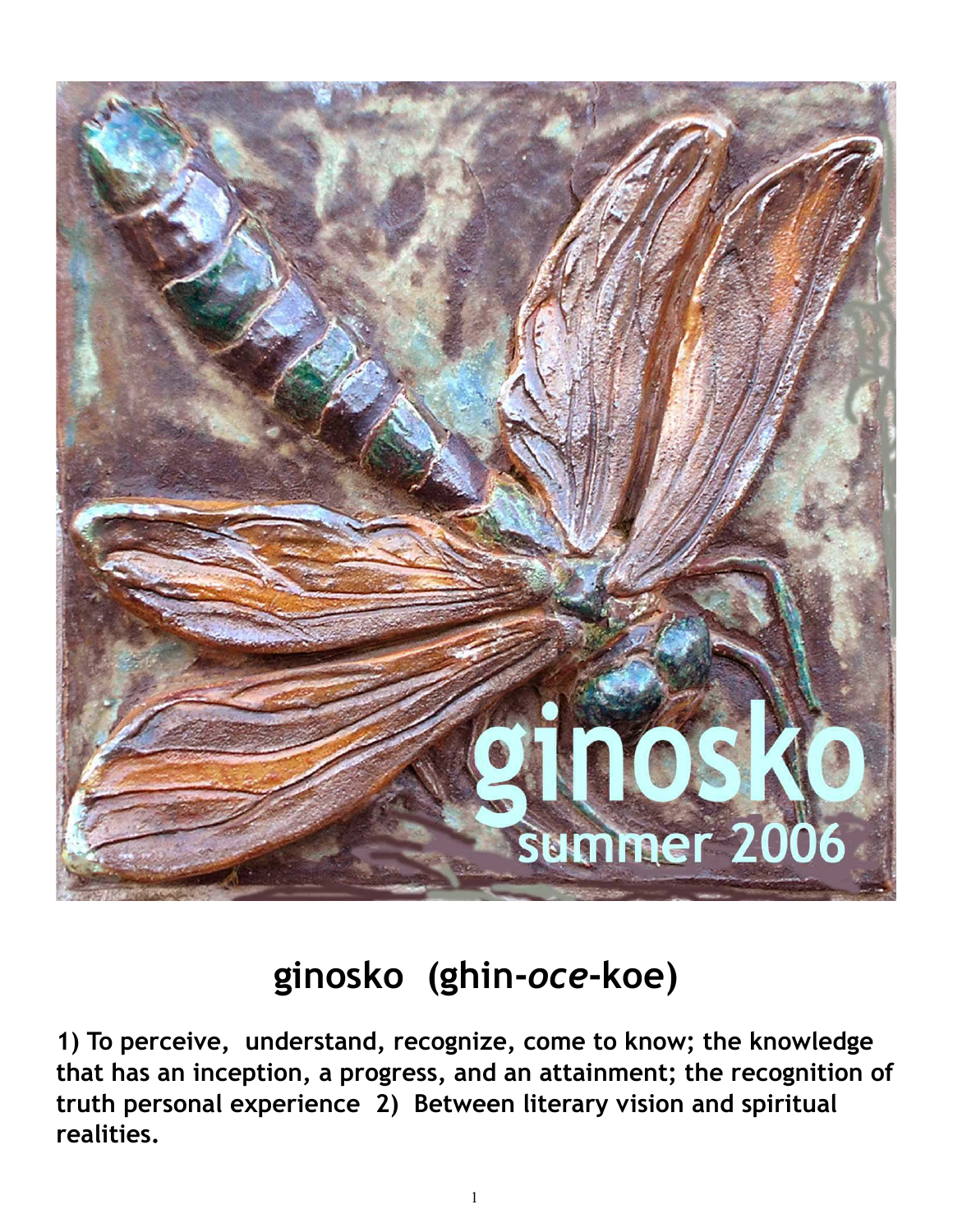# C O N T E N T S

Hearing Until We Listin Grace Cavalieri OLD LADY, LATE DECEMBER Tim Bellows Allegheny Angel Lisa Harris [stormy weather] Ivan Arguelles Anatomy Lab Richard M Berlin "segment" Devin Wayne Davis The Gulf K.C. Hansen Enigma Mark Terrill earlier. he leaves. going. moves Gary Lundy Mr. Collins, Having Escaped Through the Leaves of the Book, Asleep in the Woods S.D. Lishan Todos Santos Joan Arcari Desire Laid Bare Mary Ann Mannino Before It Dies Allegra Jostad Silberstein The Stories We Can Never Tell The Small Bird Michael Hettich ALCATRAZ Elena Fattakova after/words Elaine Starkman Illumination Marianne Taylor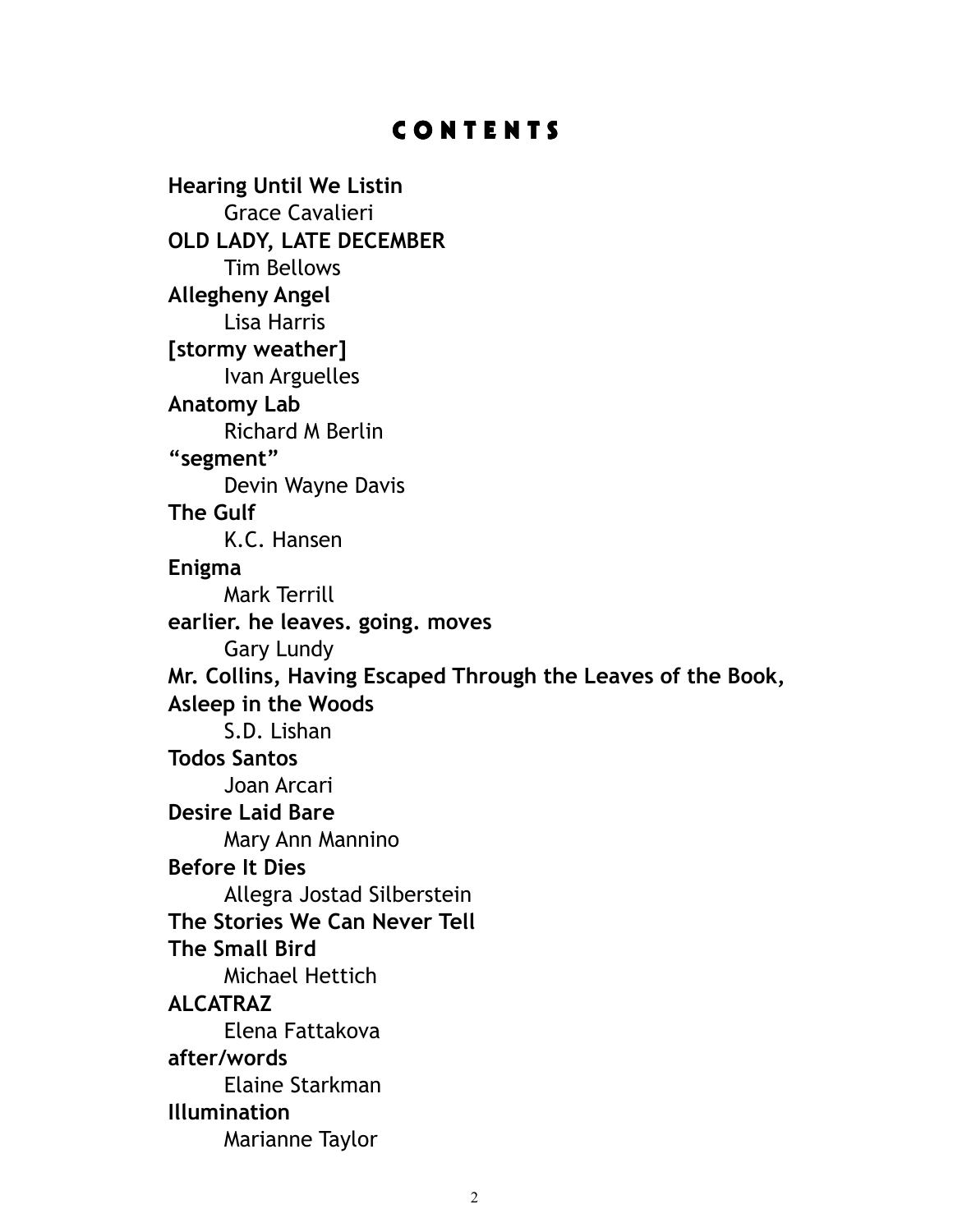LIGHT **VERTICALS** Barry Ballard abstract Kamuran Kelly THE ANGEL AND THE HAWK Michael Onofrey VEMEER, A SILENCE OF LIGHT author unknown at this time WHAT WILL ARRIVE Patricia Roth Schwartz Boarder Joanne Lowery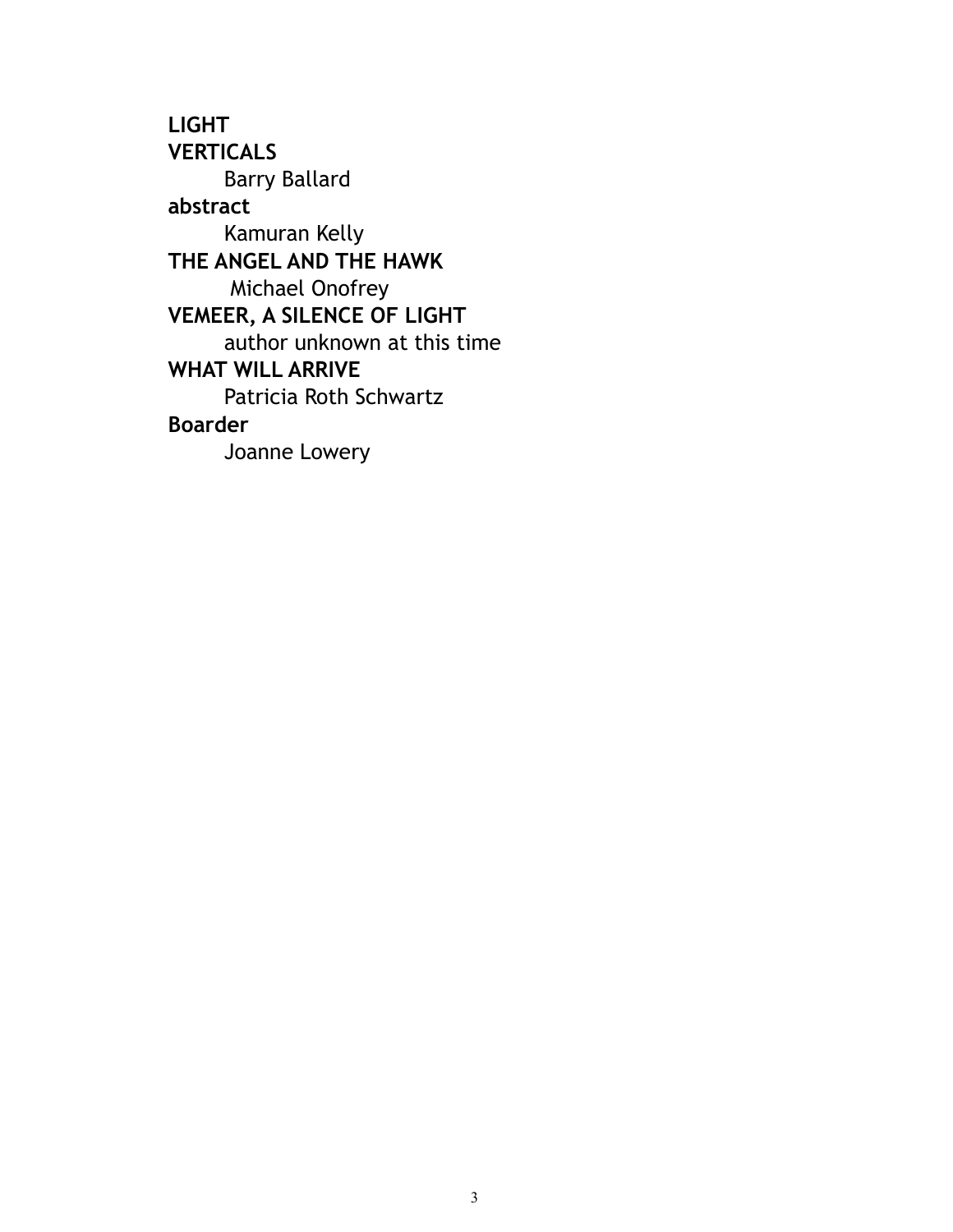Precious and fragile things Need special handling My God what have we done to You? We always try to share The tenderest of care Now look what we have put You through

Things get damaged Things get broken I thought we'd manage But words left unspoken Left us so brittle There was so little left to give

Angels with silver wings Shouldn't know suffering I wish I could take the pain for you If God has a master plan That only He understands I hope it's your eyes He's seeing through

—Lyrics of Precious, performed by Depeche Mode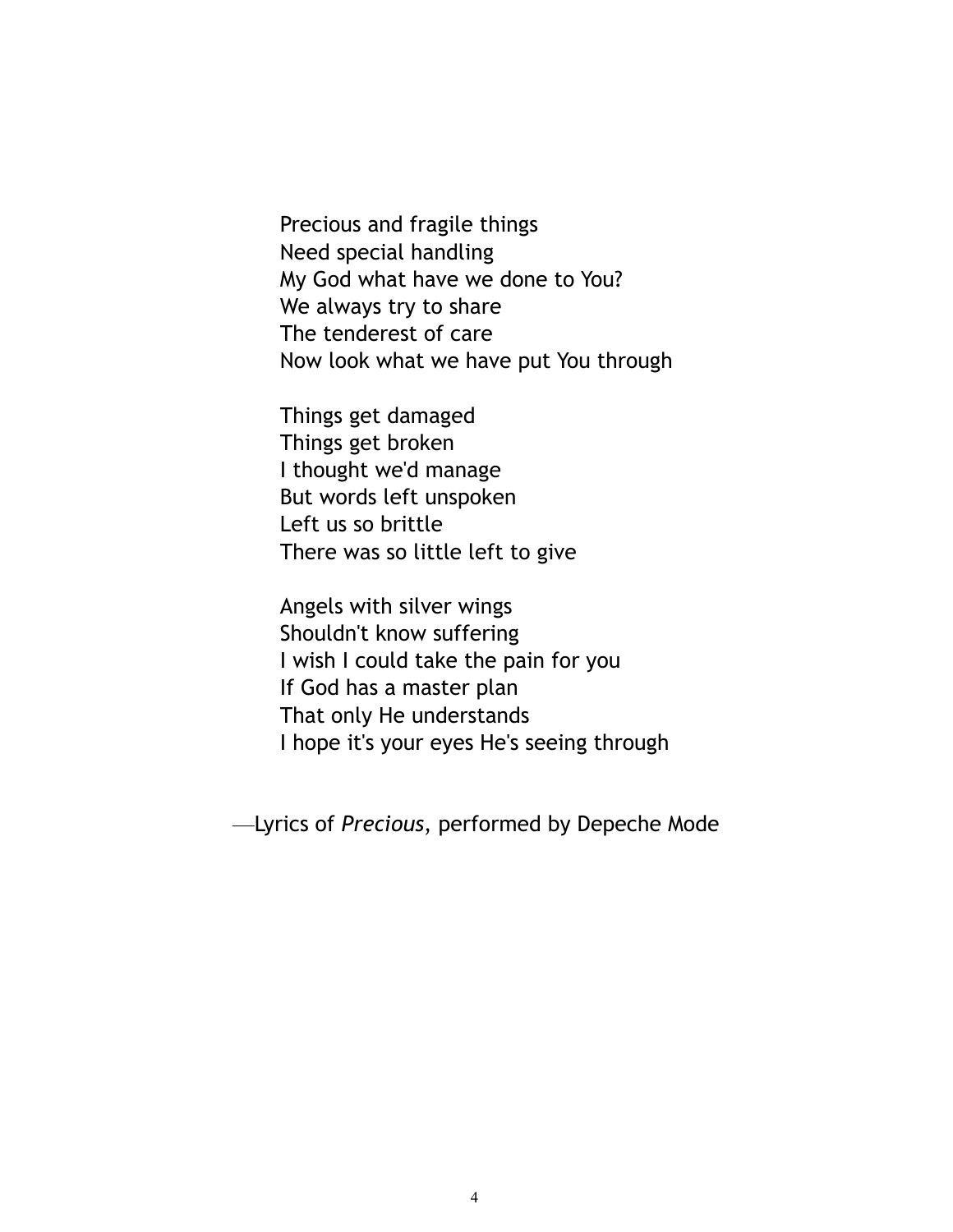# Hearing Until We Listen

Grace Cavalieri

Nothing new, but tonight the sun *it is light and rises* comes through the middle of the trees it lifts, becomes air I'd never seen that before, *praise takes to the wings* Time favors us, I thought, *changing the still music of humanity* in its movement of prayer, its language, believing praise to be prayer becoming higher than the visible world *as if it cures* to teach us something about ourselves a configuration of light what new place is created what received space will appear with affection, over and over *making us ready* until we can see it for what will be given us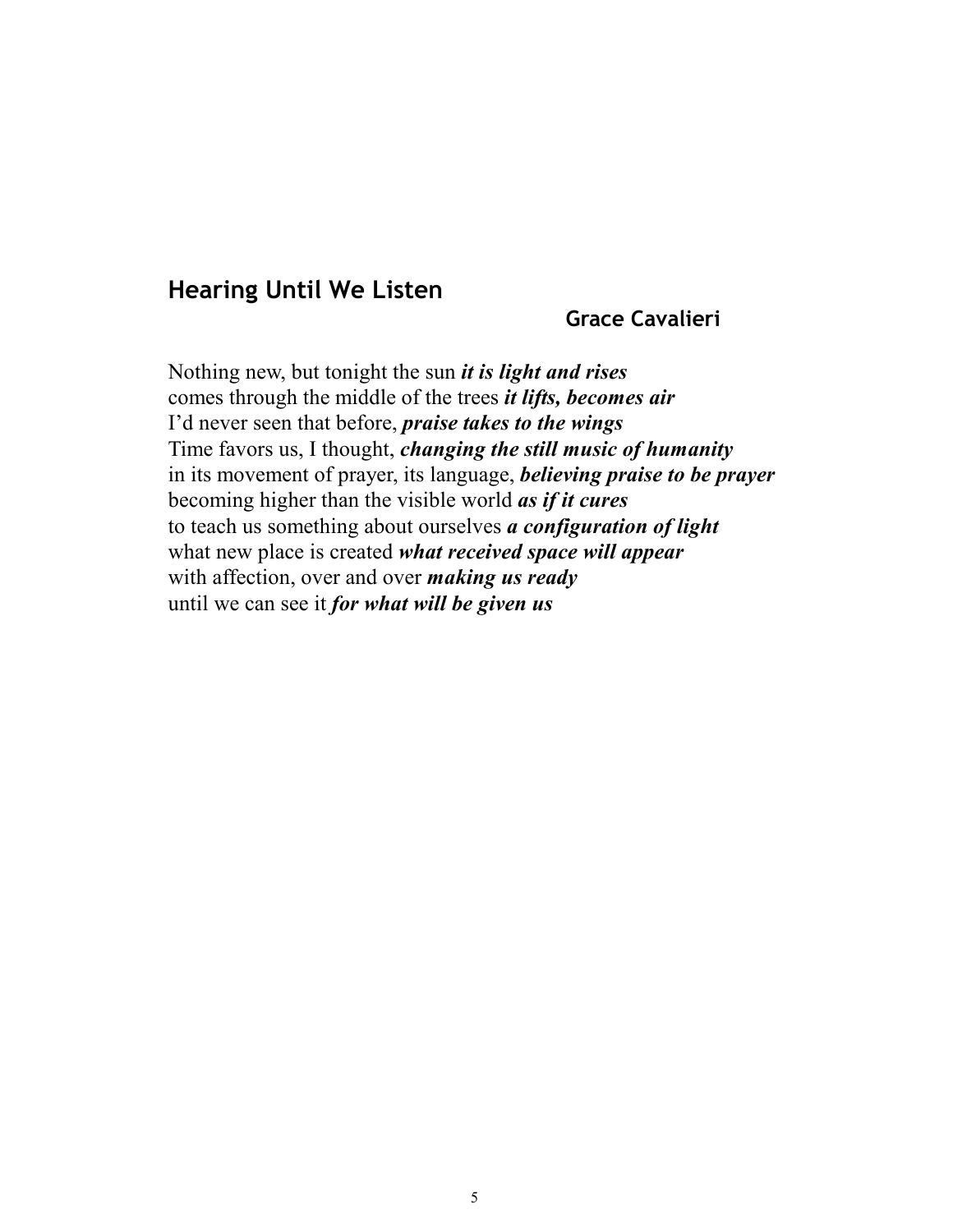# OLD LADY, LATE DECEMBER

Disregarding the new year, she talks with Harrison. On the phone. Or maybe in accidental meditation, sleepy with after-

noon TV. Silver hair thin around her head, as if losing its grip on her mind which might scatter itself in any direction. I want to be poetry for a while. Do you ever write in those piled-up lines? I've lost what you told me was Culture, Harrison. Now I just want to set words down. Ice-blue and bald. Let the cat cry at the door a while. It's just tough. Things crave being set down, don't they? Words get smarter every day—and don't tell me it's not so; it is so—as days get whiter against the bright, stronger like winter, all storms.

 These changeable winds that carry snow. Some days fine and fast, some days, in big flakes that fall straight down—like my older friends who live in beds! That's right—roy told me it's all the Lord's light at the end. Randall said to let the borders of things get away again and again. Me? I'd rather think about desert distances. Those are nice. Or think of last year, stuffing envelopes to pay my way, keep the handyman paid. Keep the wind's claws from itching through the cracks. I keep my doors patched and snug.

 But my feet. Cold in the winter house. If only they could be replaced easy as a door. Philosophers say bodies are made to wear out, but minds pick up more and more—like radios that educate themselves to catch the news falling from wherever snow is made. In the high-up weather? (The previous spring's where it's born, that's what I say. And that's what I've set down and that's just tough if some don't get it.)

 Oh here's the cat crying again. Like static scraping around my radio. Anyway…these years, Harrison, I can read snows and radios better than my own squirmy cursive. But snowstorms crowd in on me—even in sunny winter noontimes. All the whiteness. My nervous hands. The people I've known coming around—talking histories, making the air fat in my room.

 This close place—everything in easy reach. Got five pairs of glasses around here somewhere. Dish, fork, roll of towels, pencil. You'd call it a mess, Harrison, but you forgot—I have to deal with a lot of white weather. My ears dim too, but don't worry. Their little caves'r all blazing with snow light these days. Anyway, come by and visit soon. My doors? Doors are snug, thank you. I don't bother with locks much these days …you can come in—come in.

 Forgive me if I tell you what to wear. If I miss your words. I try. Inside this slow-winding fire things seem near and far. Both. But let me tend to the cat. Before we talk. (You have a little time?) When I go for good, do you think he'll be sad in secret—maybe go slink out front where a car can smack him upside? Right...cats make their own kinds of sleep and it's just the Lord's good love. But Harrison, I meant to ask…What abut this light coming up? Pale? Blue? From between floor-boards? Look. I didn't think I had a basement here. Would you be a dear and look around? See if you find any stairs going down?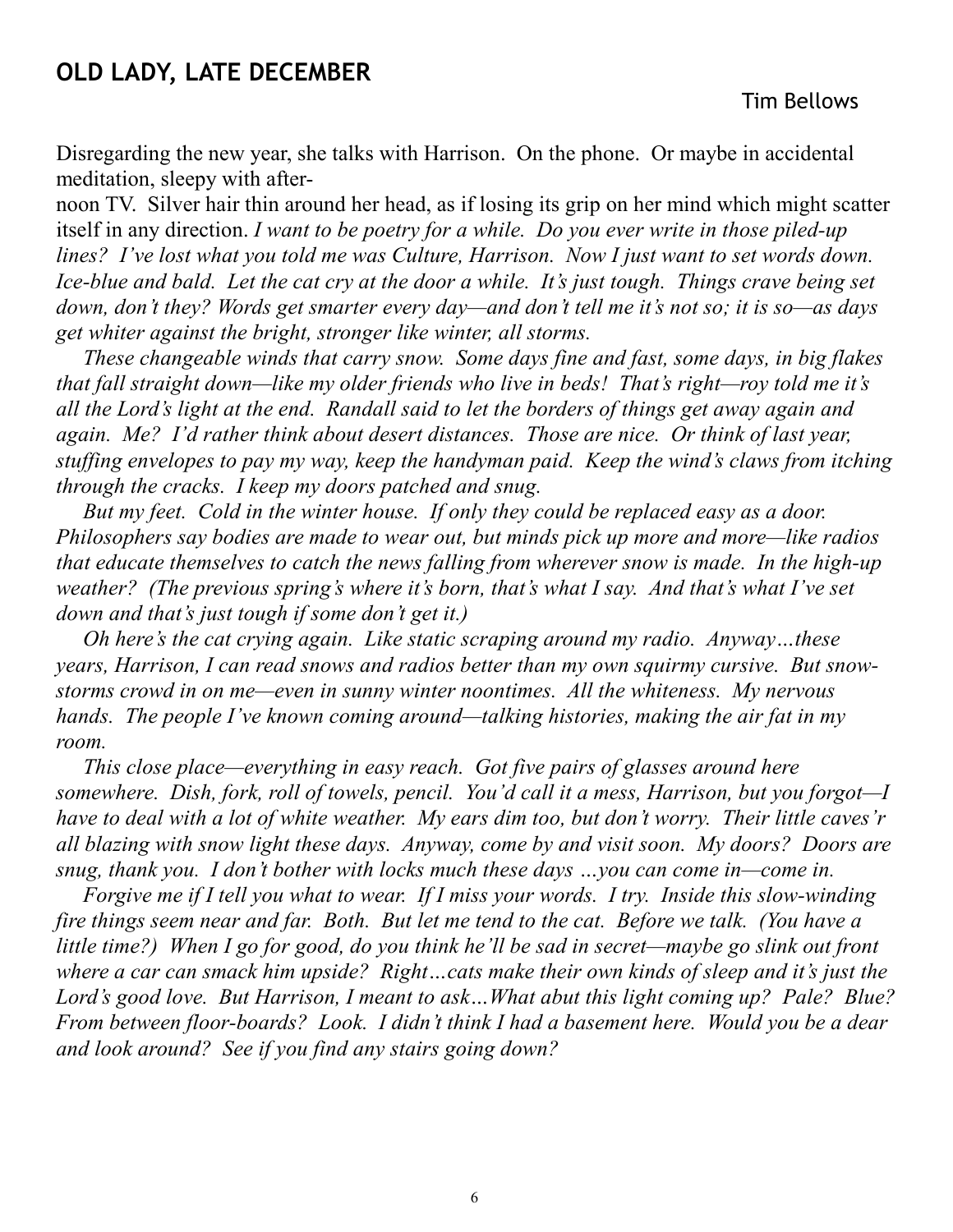Eliza eats where and when and how much she wants, and she wants for very little in her life these days. Inside her chest, she envisions an emerald, a sapphire, two rubies, and several small diamonds. She wants to be, and so she has become, precious. She continues to search for a perfect bloodstone with its power to heal. When she locates it, she will have it set in silver and wear it around her neck.

In her imagination, she has marked the calf of her left leg with the five horizontal scars to chronicle losses. One mark reminds her of her ancestors, the German and Scottish immigrants who left their homeland to come to America. One is for her great-grandfather, Evan, who died from diabetes before his daughter, Mattea, was born. Another is to honor Mattea's death. The two newest marks are for Ezra and Abbey, the twins, who she believed were her father and aunt, but she now knows were her uncle and mother.

Eliza's heart is the size of Pennsylvania. In her heart, an orange cat, a black dog, 11 hawks, one fox and an owl dwell in harmony. Around her neck in a small pouch she carries talismans that shield her: the skin of a red speckled newt, dragonfly dust, a lock of her child's, her husband's and her own hair.

She remembers Mattea's scent, the satin of Abbey's hands holding her own, and the jingling coins in Ezra's pockets. She remembers hundreds of stories that have been told to her, read to her, read by her, and dreamed.

Eliza often eats buttery things, rich things in remembrance of her childhood—smooth mashed potatoes and squirrel potpie. Nothing bothers her anymore. Her calm voice is the same as her aunt's, her mother's, and her friend Veronica's. It is the same voice as the Holy Ghost's, filled with thunder and music and the quiet of stars. Water lives under her skin: the Susquehanna, Beech Creek, and the Red, Black and Yellow Moshannon. Her bones are made from the Allegheny Mountains and her pupils are made of coal.

Sometimes God lives in her mouth, sometimes in her eyes, sometimes she is God, and sometimes God dies. When that happens, she moves beyond words—like the sky, like a tree, like a leaf. Sometimes she is so smart she can taste her brain, buttery smooth and rich. When she is strong, she can stand between others and their pain. She performs magic with food; it is its own alchemy. She turns water into wine and wine into water, knowing that neither water nor wine is as precious as blood. She makes a sea that Moses cannot divide, changes her bones into rubies, and carries the purple stone mountains on her back as wings.

\* \* \*

Abigail Schnable believed God was created when stars and words and music collided. She believed the remnants of this collision produced God. In pieces. And she believed if she put the pieces together correctly, she could find God. She even professed she had done it, put God back together again, like the king's horses and the king's men. She told Eliza, "Soon as I did it, I wished I hadn't. God was just too close to me and so I had to move in the other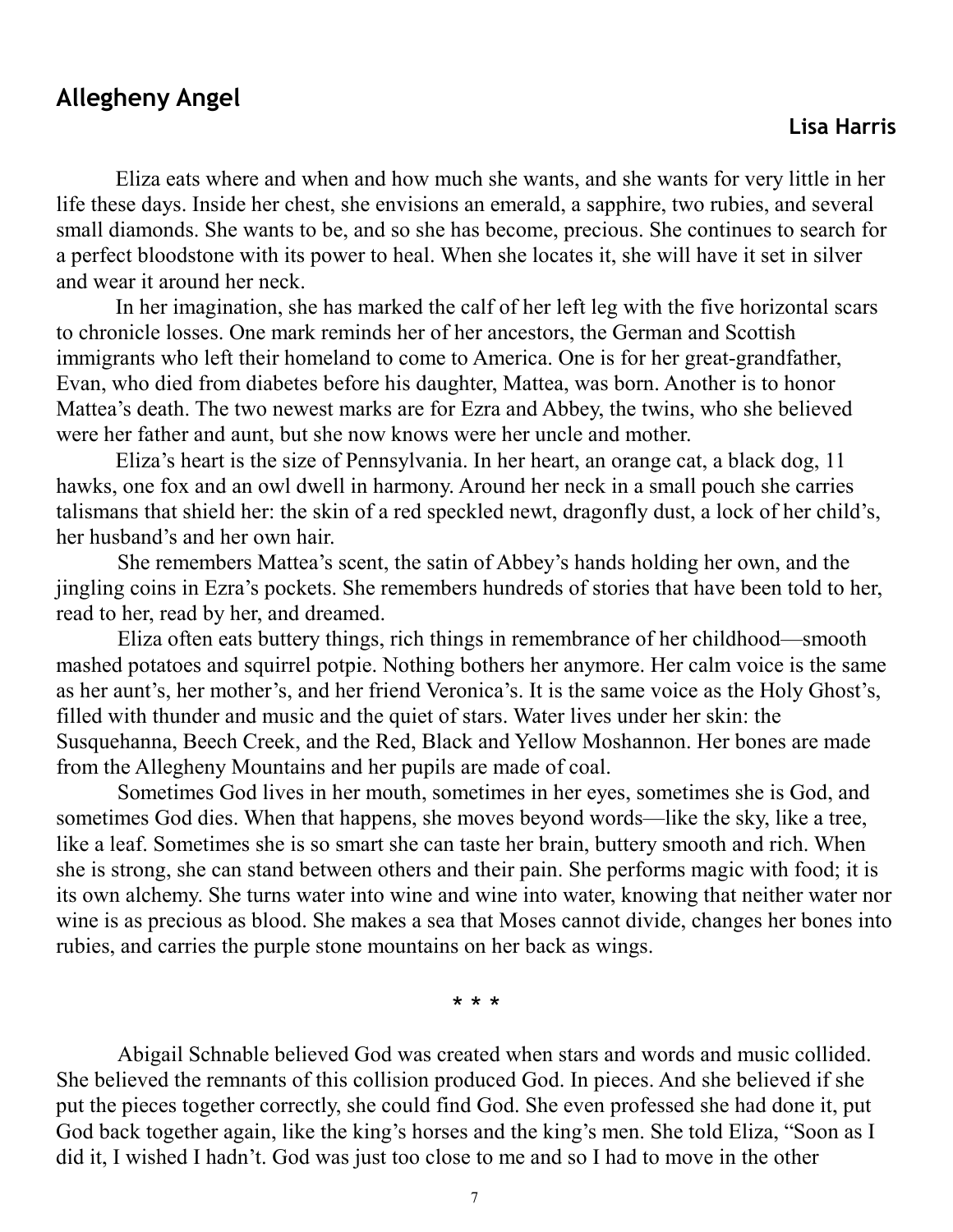direction, away from God.

"I wrapped God in my finest scarves and tied the whole thing with a satin cord. Next, I opened one of my dresser drawers and dropped God in."

When Eliza hears her speak, she also hears the rustle of silk as it lands on her Aunt Abbey's wool sweaters.

"How long did you leave God tied up like that, Aunt Abbey?"

"Why, forever, sugar. He's still in there. I don't intend to ever let him out, but you can, as soon as you know I'm on my death bed."

Eliza shudders, scared of her Aunt Abbey's power to trap God like that, and scared as well of her aunt's mortality. The world is hard for Eliza. She can either have Abbey, or God. The weight of the choice makes the air feel like water.

\* \* \*

When Eliza was little, she had followed her Aunt Abbey from room to room to hear stories. "Our blood is red, like everyone else's in color, but different in strength. Take it to a laboratory where love can be measured." Her imperative made Eliza see the pale green walls of the local hospital where she went to get stitches in her lip after she fell off her bike. She saw herself hand a vial of blood to a woman in white, wanting what Abbey said to be true, but she knew there was no laboratory that could measure love by analyzing blood, even though she wanted there to be. She wanted science and fairy tales to be one truth.

Eliza fell often. Band-Aids and patches covered her skin. She had a gauze patch on her arm where the skin grew into it, making a weave of flesh and fabric. When she pulled the bandage off, she reopened the center of the wound; but around the perimeter the gauze had merged into flesh. Each time Eliza tried to move away from Abbey, she remembered the pain of this wound. Eliza's and Abbey's lives were woven together—flesh and fabric. She called Ezra and Trudy Mom and Dad, and she had her bedroom at their house, but she spent lots of her time with Abbey, Mattea's other child. Eliza felt connected to Abbey—as if being with her was like being close to God.

As Eliza grew up, she began to understand. Abbey meant blood was stronger than anything—stronger than rock or wood, fire or metal. Abbey didn't write her thoughts down in an informal way, because she spent a lot of her time writing down her dissertation and the subsequent articles that evolved from her research on Mars.

Abbey's dissertation begins: "When Galileo first observed Mars with his telescope in 1610, all he could see were bright and dark spots. As technology became more advanced, hundreds of years later, the bright spots became identified as deserts, and the dark areas were recognized as ice that was packed with debris blown off the ice caps by frequent strong winds." The thesis is filled with facts, as it should be: topographical names, technical descriptions, detailed charts, and photographs taken on Mars' surface from many angles.

"Olympus Mons, the largest volcano, is ten times the size of the biggest one on Hawaii, and it is located near Alba Patea, Kasei, Vallis, Sinai, and Lunae Planuum." While Eliza reads, she draws parallels between the heart of Pennsylvania and Mars. Her landscape is made of inky coal, purple rock, graying slag piles and spring-fed streams crowded by yellow daisies. She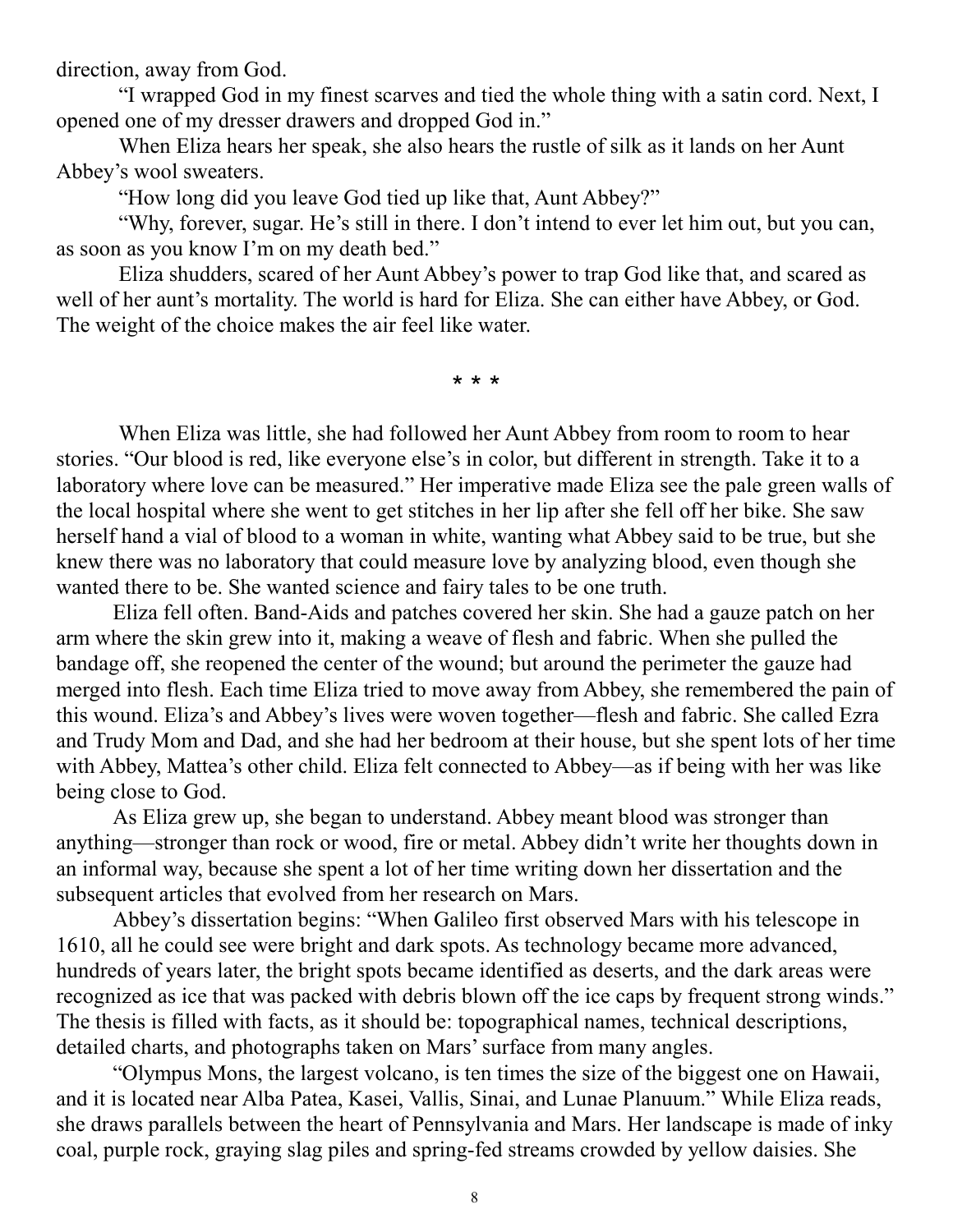recites the names of places here until they become an incantation: Karthus, Quehanna, Milesburg, Yarnell, Bellefonte, Snow Shoe, Phillipsburg, and Osceola. The power of place comes at her like a raven, the names anchor her heart, but fling her spirit into an azure sky, because while she has these names, she owns these places, and they also own her. In that ownership, she preserves part of who she is and works to create a net to catch Abbey, who is lying before her, just inches from death. This precious aunt, who she now knows is her mother. The past, present and future their own crazy quilt of memory, blood and hope. Eliza spends her time sorting through memories as they collide outside timelines.

Often what people know about others is what they have been told. An old photo or two might begin to re-create them, but more often it is the stories others have told that make people real enough for the rest of us to carry them around in our hearts. Abbey said her grandfather, Eliza's great-grandfather, used the fiddle as if it were a set of teeth, and for every sound his violin made, it took a bite out of time. And every bite of time fed him joy.

\* \* \*

There is one old sepia photo of him with pale eyes staring out at the world. In one hand he holds his bow, and in his other hand, he holds his fiddle. His desire at the end of a long day was to get cleaned up and sit on his porch when the weather allowed it, and play his heart out as the sun slid away and the stars blinked into the night sky. Even the fear of his wife's rejection could not stop him from playing his fiddle and drinking his cider. He loved a wellhammered nail, fast trains, and his granddaughter, Abbey. Growing and eating potatoes was not enough for him. He needed words and music and touch.

\* \* \*

The illness has pulled Abbey tight like catgut string. So as Eliza watches over her, she tries to imagine who her father is, since she understands it is not Ezra, the man who has loved her completely, the man who has been a father to her, when in fact he is her uncle. She fears Abbey has lost her mind. She does not know whether to believe Abbey's claim that she is Eliza's mother. After all, Eliza knows the morphine induces delirium. But as she sits, waiting for Abbey's angel of death to arrive, she knows also that Abbey has told her the truth. So, she is Abbey's daughter by direct blood, and Ezra's daughter by daily bread, and Trudy's daughter by vigilance.

Abbey has worn her teeth smooth with night gnashing, dreaming empty landscapes peopled by men who have their backs turned to her. Teeth. The smallest bones in the body. And now Eliza's dreams are filled, too, with men—their backs to her.

Abigail, the scientist, wore Pendleton suits, attended national conferences and developed theories about Mars and its possible inhabitants. But Abbey was also of the cemetery, a nightwalker, a diviner, and dream interpreter. Abbey the single woman, but really the mother of two? One living and one dead? Because this is what else Abbey had told Eliza: "You had a twin, baby girl." Eliza has no memory of this other child, but she begins to dream of her, too.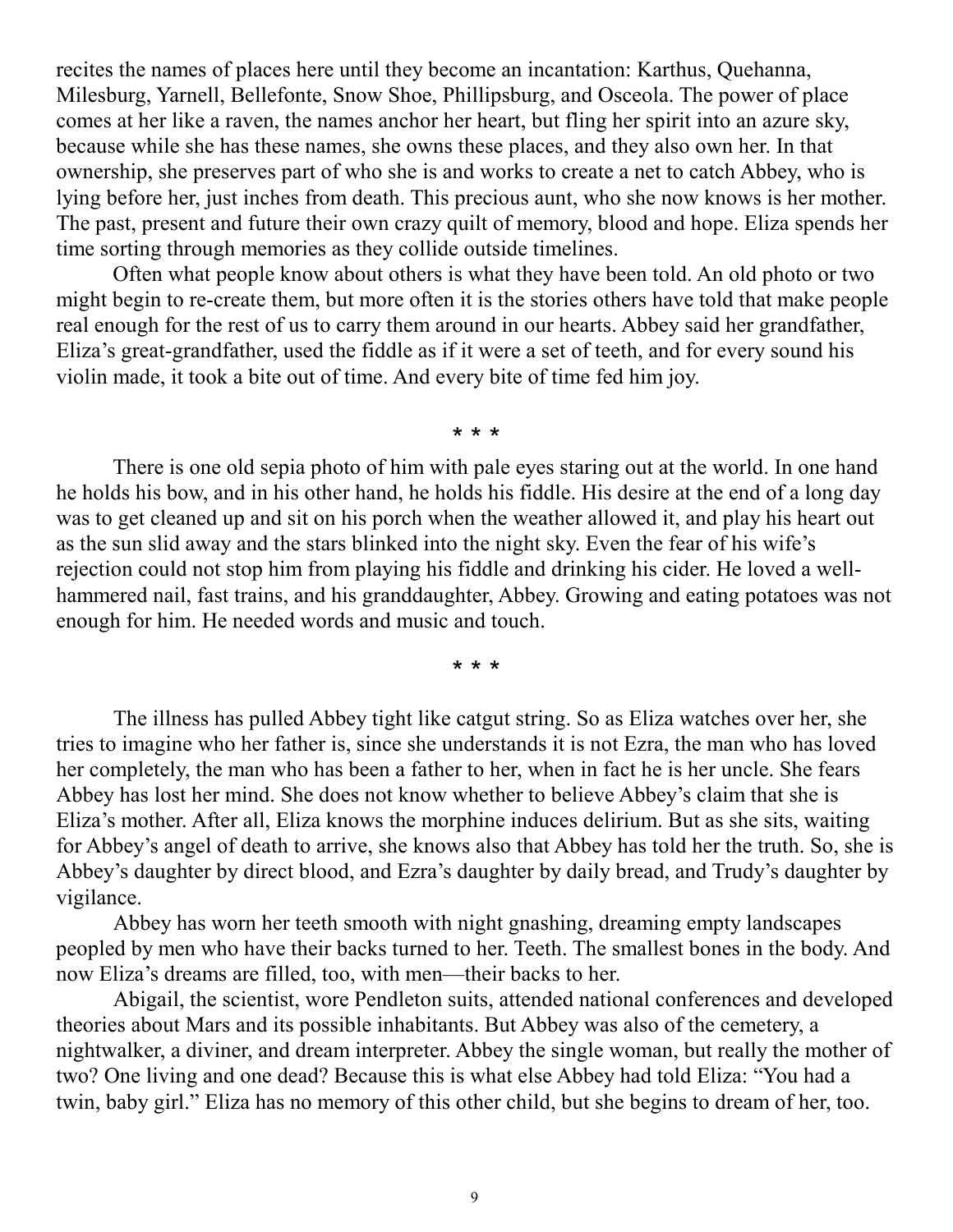\* \* \*

Eliza lowers herself onto the daybed outside Abbey's bedroom. She thinks of Elliott, who loves her. He loves her forward, backward and upside down. She holds onto the idea of Elliott, her strong, handsome husband, while she sits with Abbey. The aunt who in death has claimed to be her mother. She allows herself the tonic that memory can provide: the first time she saw Elliott as he watched her across a room; an early kiss stolen from her under the moonlight, when she had expected conversation and got a kiss instead; the way he smells when he has been standing at the woodstove warming himself after walking the dog, emanating the scent of the forest and his own sweet salt.

Eliza knows she is the live one, although tonight she feels dead. Abbey has told her that her babies were twins, and that one was named Anna Eliza Jones. She explains, "I gave you girls the same middle name, so you would never lose sight of each other. When Anna died, I let each of your first names go with her. I had named you Abigail after me—because you were the first born and you were the stronger one. I told Trudy and Ezra you were to be called Eliza. I made sure you kept a part of the name that both of you girls shared." And Eliza, who always envied Abbey and Ezra for being twins, suffers the joy of being one herself at the same time she grieves for her sister, Anna.

\* \* \*

"How can you believe no one loves you? You have been claimed. You are part Schnable, and I made sure we kept you with us. You got to know your mother who you mistook for your aunt, and you know your uncle who you thought was your father, and your real aunt, who is no blood to you at all, you thought was your mother. And somewhere in there you were always loved." Abbey pauses. Speaking exhausts her. "How many sisters did you have, Eliza?" Abbey almost chants this at her, the way she used to say the old riddle: "While I was traveling to St. Ives, I met a man with seven wives. Every wife had seven sacks, every sack had seven cats, and every cat had seven kits. Kits, cats, sacks and wives, how many were going to St. Ives?" And the answer to both questions is one, at least according to Abbey.

But Eliza cannot answer her. Several hours pass before she speaks. When she does, she tells a story that is old and safe. "Romulus and Remus, raised by wolves, never knew their father was Mars nor that their mother was Sylvia, but their lack of knowledge did not prevent them from doing great things. Two small boys curled up against the soft fur of wolves whose tails tapped against the earth, their eyes fixed on the red planet, their canines hanging above their pink panting tongues."

"Keep talking, Eliza. Tell me a love story, please," Abbey says. So Eliza recounts pieces of mythology as she strings stories together, some from books she had read and some from her imagination. "Okay, I'll tell you a story to ease the pain."

"Better than morphine," Abbey quips.

Abbey has a halo. The edge of the headboard, the outline of the pitcher, the rim of the nightstand are also surrounded by light. Eliza sees God everywhere. This is the first time Eliza has seen halos except in paintings. She recognizes it as a sign that Abbey will soon ascend. She knows if she can recognize this fact, Abbey knows it too. After all, Abbey was always her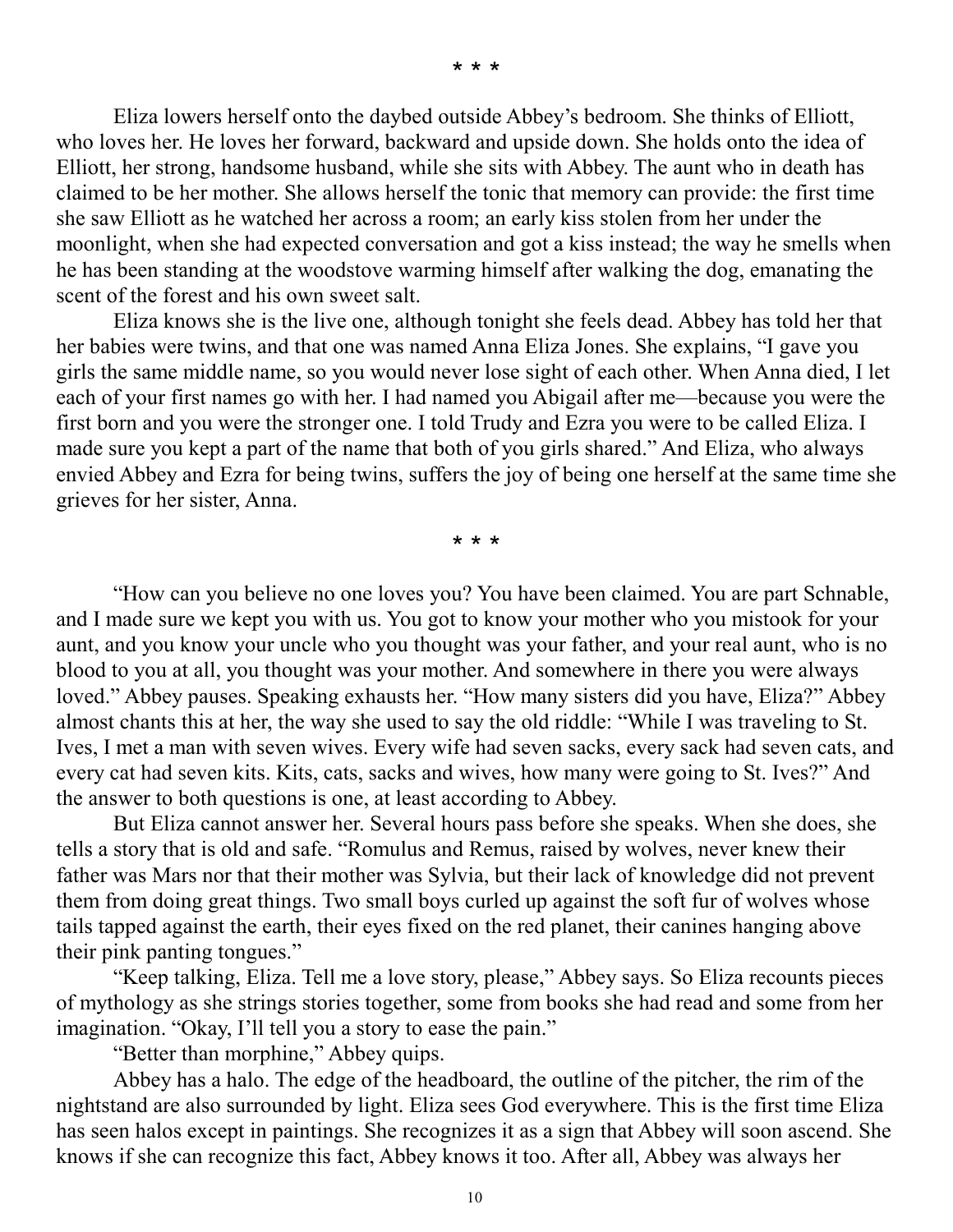teacher. Eliza uses her storyteller's voice to steady herself and calm Abbey.

"Mars, Jupiter and Juno's son, loved to dress in his full armor, one large white plume flying out from his helmet when he rode about in his chariot looking for something to slaughter. His four steeds dwarf even giant Clydesdales; great dogs follow behind him while hawks, eagles, and vultures fly around him, jealous of his white plume fluttering in the wind. What a body this god had—all muscle and hardness."

Abbey's halo wobbles for a second because she has turned her head. Her eyes, dulled from the morphine on most days, have a glimmer of light tonight. This death is hard for Eliza, but not nearly as difficult as Ezra's death, Abbey's twin, shortly after Eliza's 15th birthday. Eliza keeps talking, not letting herself think too much about twins and death.

"He carries a sharpened spear and a burning torch. The sons he claimed, Terror, Trembling, Panic and Fear, go with him everywhere. And he never mentions Romulus or Remus. One of them dead at the hands of the other.

"His favorite beast, a winged green dragon, guards his drinking place, its gray fangs filled with poison, ready for any trespasser. When Europa's brother, Cadmus, arrives at the well, he slays the dragon because he wants to win Mars' favor. Instead Cadmus is punished with eight years of slavery and denied the joy of ever seeing his sister again." Eliza's voice wavers here and she thinks of Anna Eliza, her twin, dead at birth.

"First Cadmus severed the dragon's head, then when it hit the ground, the dragon's teeth fell like rain, and everywhere one landed, armies rose up. And Cadmus had to lead them into battle after battle. When his eight years were up, the eight years that felt like eighty, Cadmus built the city of Thebes and created the alphabet there. In his old age, Cadmus and his wife transformed themselves into serpents, watching the world with emerald eyes. And when people came too close, his eyes shot poison in ruby streams, drowning them."

The story has worked its magic. Abbey is sleeping. Her mouth is ajar. Inside, Eliza sees her perfect teeth made of stars and fed with blood. She hears music, and thinks of how violins are the miracle of wood and light and catgut. Of saws and resin and human touch. Eliza invents an image of the sister she never saw, and the face she imagines is Abbey's. She thinks of Giovanni Schiaparelli, the Italian astronomer whose work Abbey used to read to her, the one who located the faint lines running like canals on Mars, and she thinks of how disappointed he would be to know that the canals do not exist. Schiaparelli left the Earth believing there were magnificently constructed canals on Mars created by intelligent life. Years later, his theories were proven wrong, in part because of Abbey's own research and the interpretations of photos sent back to Earth by satellite. All that he believed to be true was not. And for the first time, Eliza becomes the scientist, whose theory, which happens to be her version of her life, is not true either.

She rises from the bed, goes to the old dresser, opens the drawer and takes out the scarves lying on top of Abbey's old sweaters. She lifts them out by their satin cord and rests them on the foot of the bed where she has been keeping watch. She kisses Abbey's forehead and then, carefully, she unties the knot and lets God loose.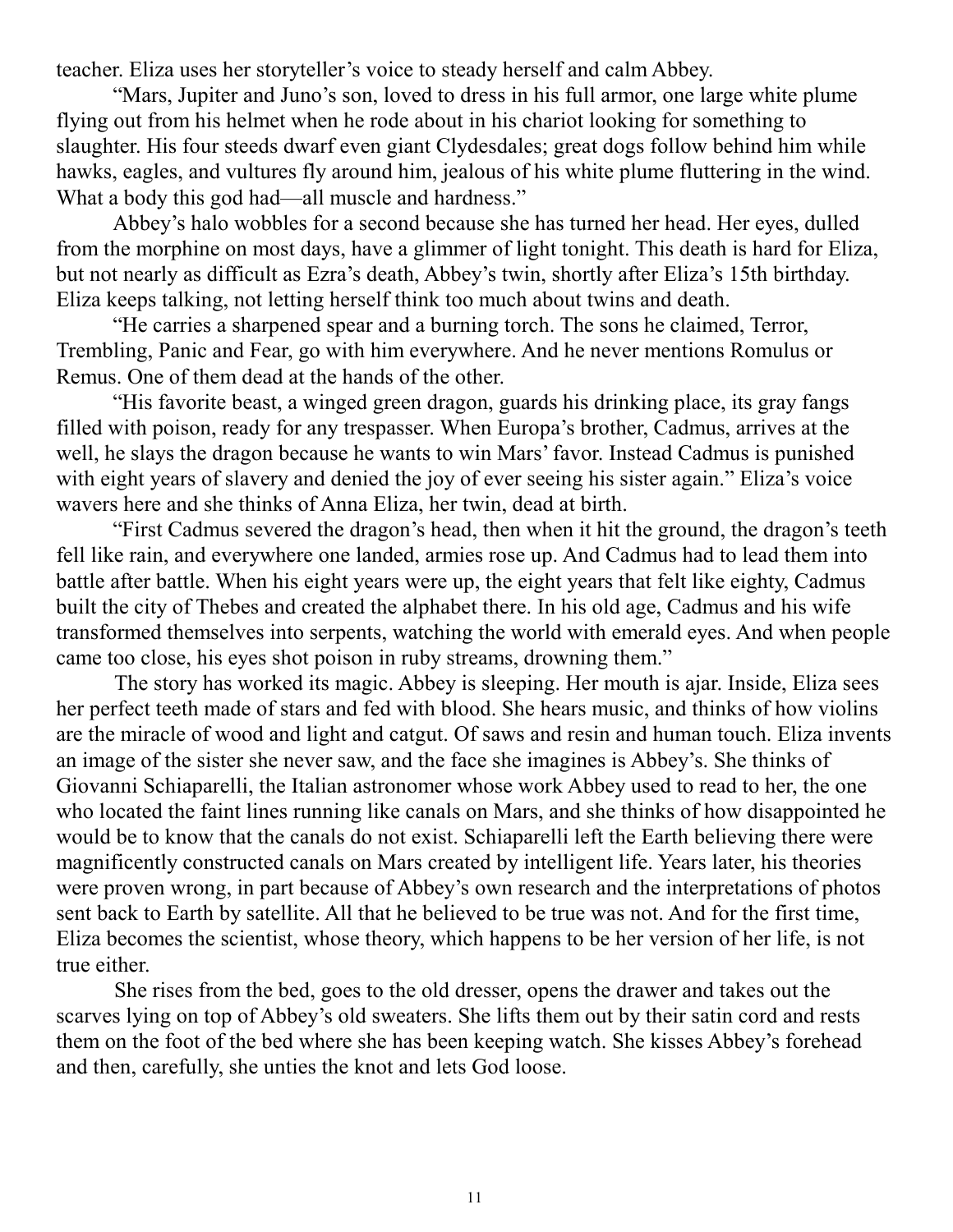#### Notes on Narrativity

#### Steve McCaffery

Footsteps in an orderly sequence and therefore predictable. Enclose it in a sentient pronoun and this monologue lives. An activity of mind carried a little further and thereby: judgment. Now the moors seem imponderable. Now the spark plugs show damp. Now the sentence repeats that the pumpernickel's stale. A strategy then of windows. Colourless, almost opaque. Just enough to see you with. Articulate, the floor, the door crack, the switch, the light. This room is not a room. This wall is in thinking. January 5. 'Thomas left us.' Precision. Not of cogs but machination still described as important to a story. How narrative begins in a one that is all of them. Suddenly, a theme.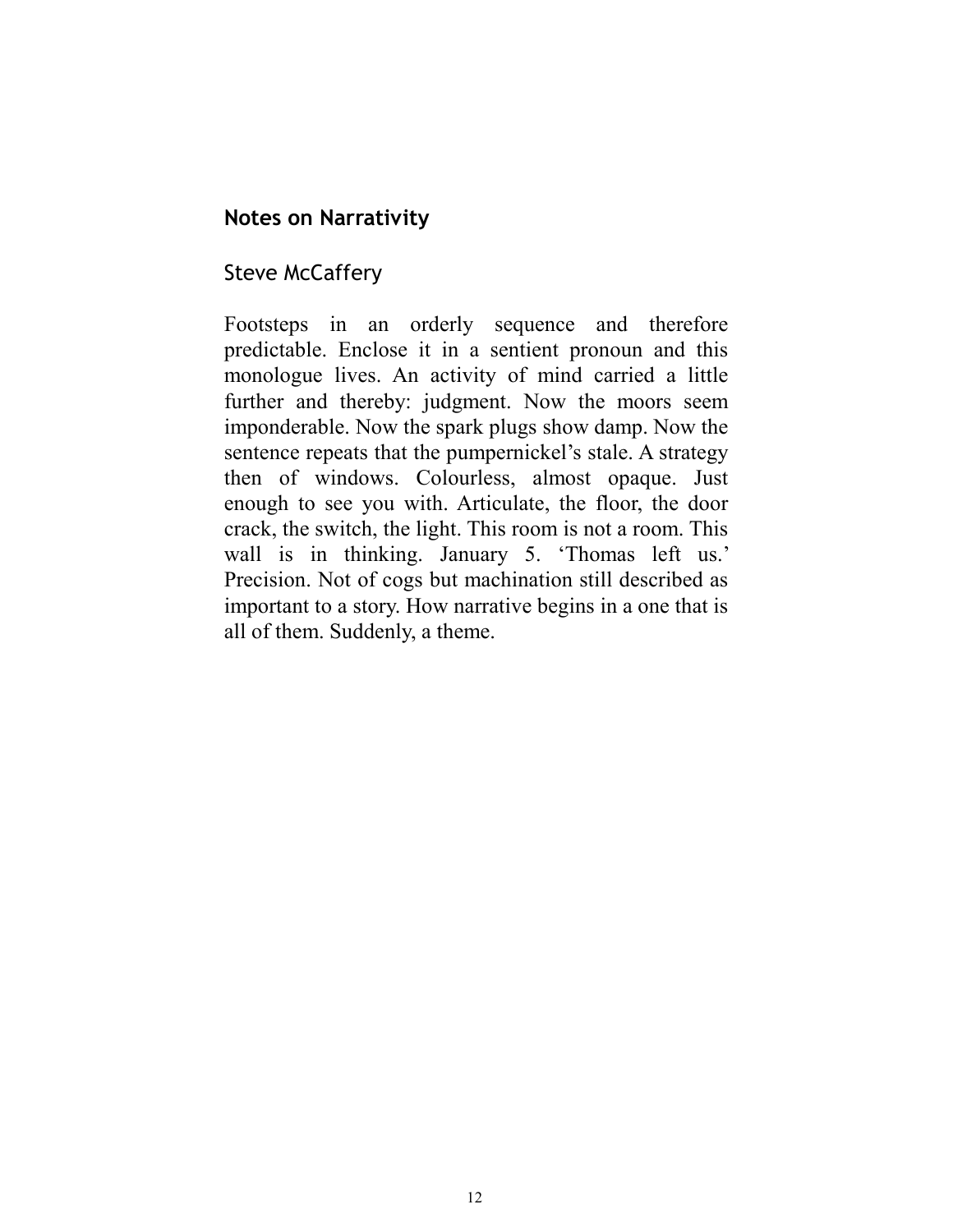### [stormy weather] Ī

#### Ivan Arguelles

instead of anywhere, else leads to the famous junction of light and breath a darker section somewhere in the inch beneath where it says Remember but never do, a likeness to the one you left behind resurfaces in the photo touched up to look more, red is a simple a flash and suddenly for no reason at all, writing in the margins to indicate time of day and when the grass should be cut and the leaves raked, all along the curbs you recognize faces violated by oblivion and who surrender if only to admit innocence that is a thing to know, if we have any recall of the day it is at once subject to a god in disguise whose purloined hands seem to imitate a shadow of music on the skin, sends chills up and down the spine, as they Say, wondering if in the dream That follows there will be any One, the difficulty persists The sense that what is undone That what is left unwritten No matter how much the echo Lingers more and more fade To no longer recognize, each Shares something of the other Though no one can tell what Unless it is the lyric secret Like the rain You can never say, nor clouds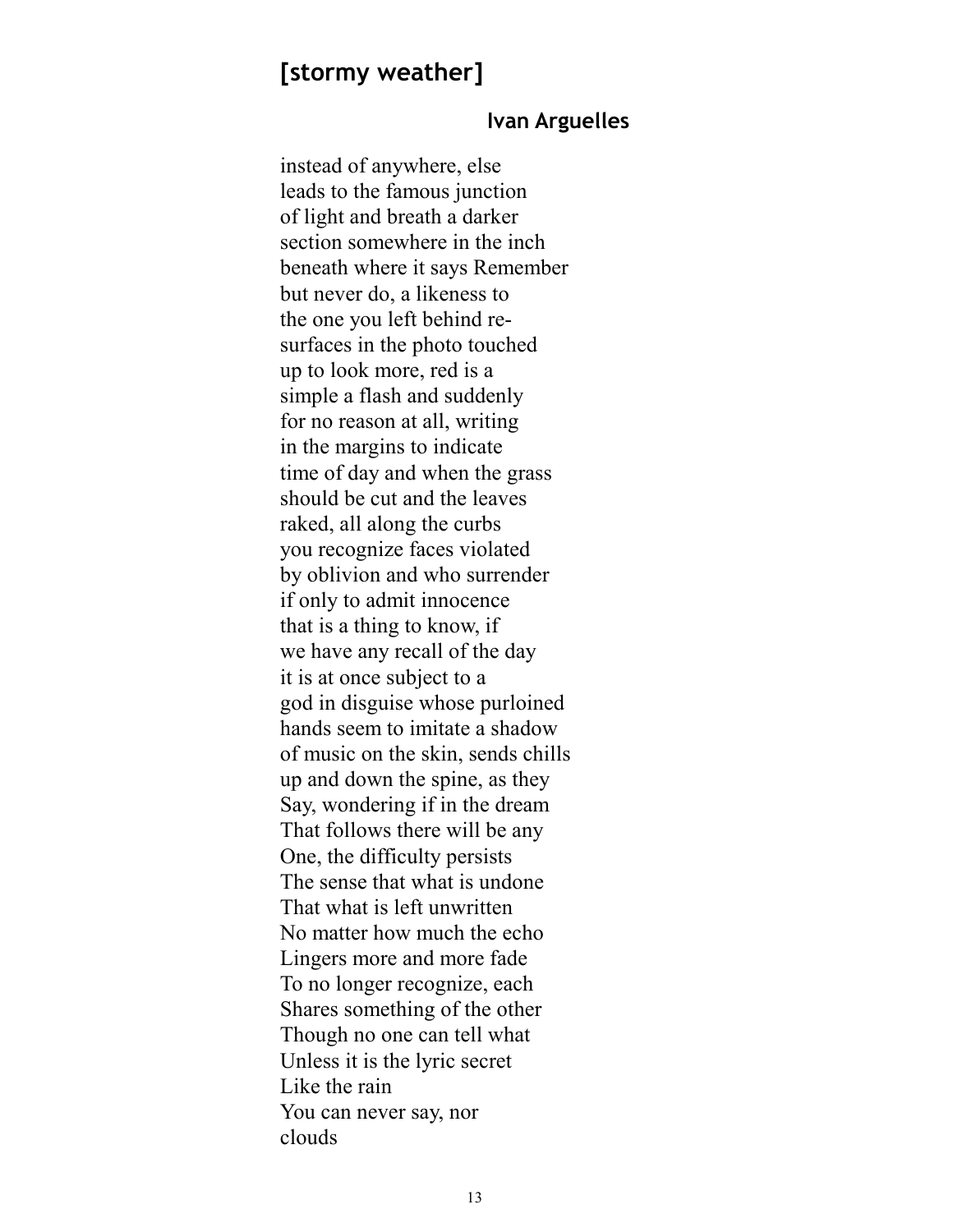# Anatomy Lab

#### Richard M Berlin

She was stretched out naked, young and blonde, wild and frightening

when the others were so old, everyone at the steel table pretending not to notice

the fortune of her body. That first day I sliced off her breast, scalpel circling round and round

the way I might halve a peach, to study her glistening secrets with detachment and awe.

We explored the deep insertions where muscle joins bone, subtracted her face, her arms,

plucked ovaries and heart like thieves, but lost count of the treasures severed from ourselves.

By year's end, brittle with guilt, we hovered over our hollow creation, pretending to look away

from the short blonde braid at the base of her skull no one had the courage to cut.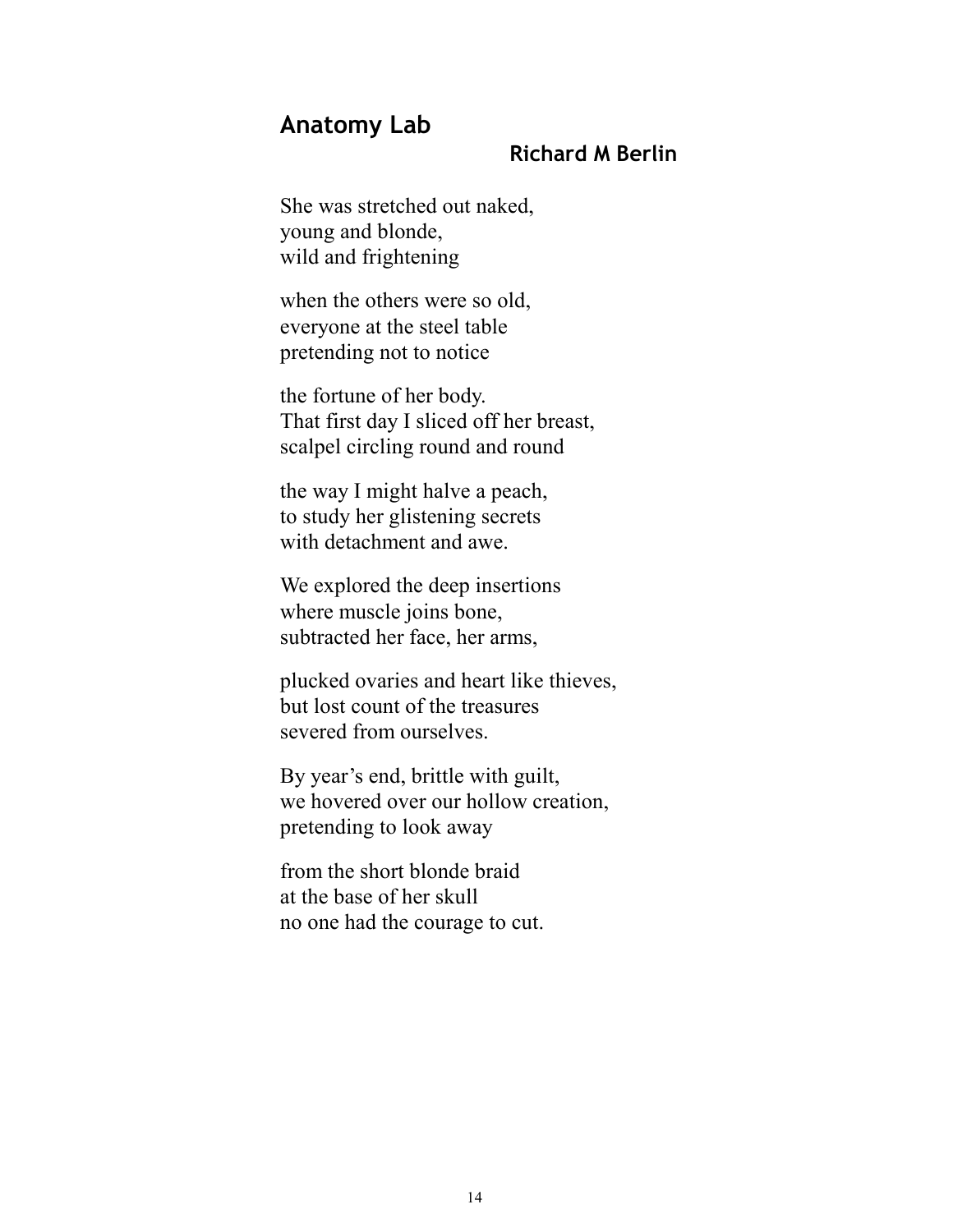### "segment"

#### Devin Wayne Davis

they made an appearance …

a set of young lovers; eager, after sharing their chrysalis,

to emerge early from dreams; beautifully formed, one morning;

orange, large, gentle, like a tiger's face.

autumn came then went.

bitter winter flew; and

hotter days stretched.

while, on wide green fields, others ripened soft, yellow-striped, black & white bellies;

turquoise buds also sheltered, in a sea only unfurled elders have seen: shells,

ready to be empty; all tawny, or darker yet;

that will rise, differently composed; thirsting from lavish past lives; those loving the nectar of every flower out.

slim stems. scales lighter.

summers were long on promise; just bristling, as with youth.

this was some time ago, before so many homes, vacant lots sat below overgrown hills.

such spots aren't a part of the maggots' estate;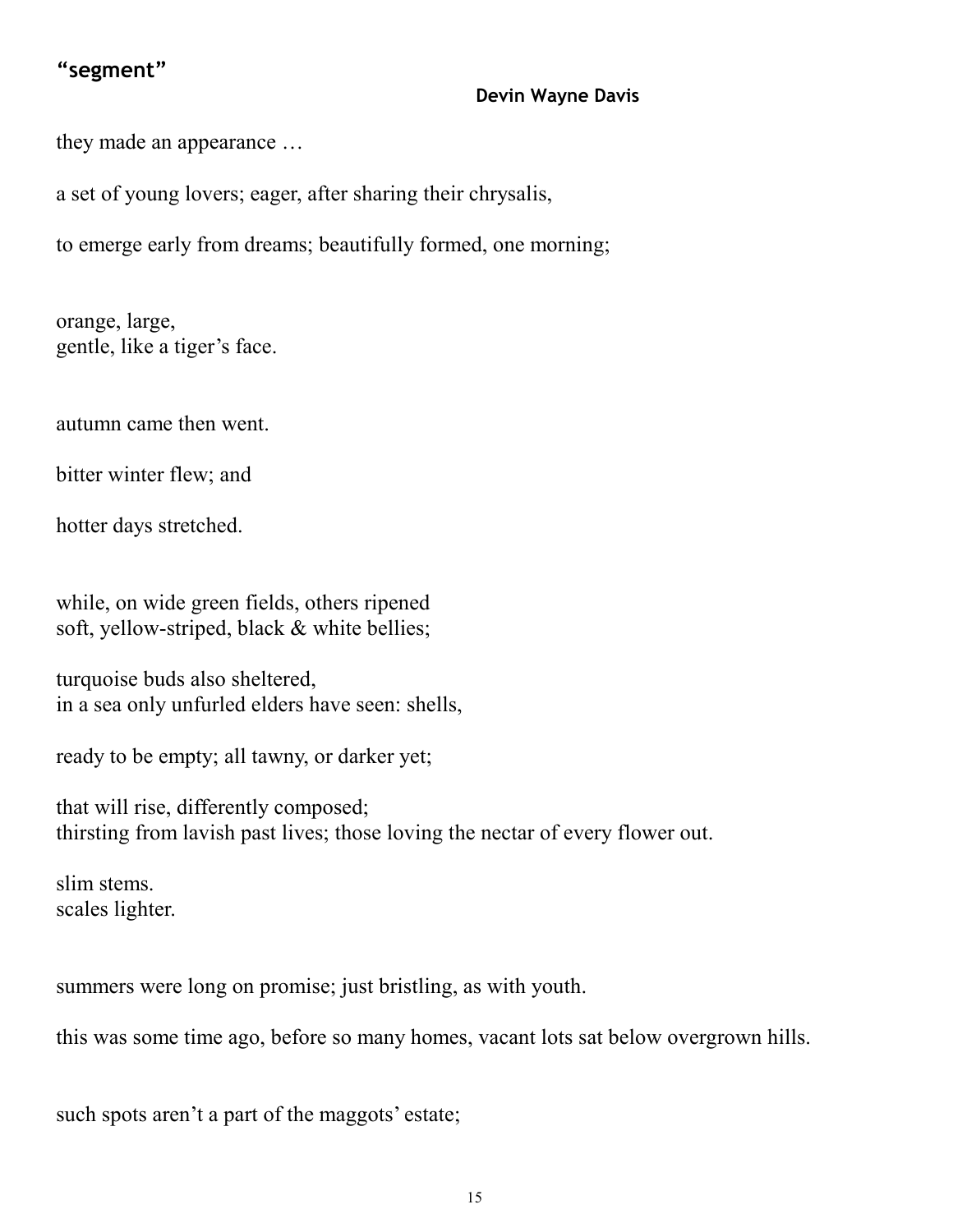far and away any hayseed flies.

we're permitted tasty, sweet cream.

magnates have memories. as we must, ever since our migrations amassed between canada and california;

our cousins spanning toward florida in the northeast.

seasons allow us recall; that we may weather any variation, thus

stories of family travels followed from milkweed stalk to stem that late blooming.

tales told: colorful souls, dearly departed; these fluttered, almost clear as ghosts. ragged were their values; in a range of uplifted spirits;

dusty myths of moony moths suffering for the sun. a real tragedy.

maybe it was beryl who first noticed hugh. perhaps, he saw her for the leaves missing.

since hugh cherished beryl, he saved her those tenderest fronds, often she halved them beside him.

they matured, narrow as worms; very likely, by design;

but was it—as is claimed—to overcome some possible aerodynamic problem?

or, rather—had ardor so overwhelmed everyone else—that they would simply lessen themselves? it has been said.

traditionally, we've always clambered for plumper trunks.

nevertheless, as there would be a lack of competition on shriveled branches, our pair rested where drier fiber was preserved, there,

the freshest leaves left felt wilted; somewhat want for water, and withering.

(it's fact that this betters digestion. by then, much of a plant's fat content has dissolved).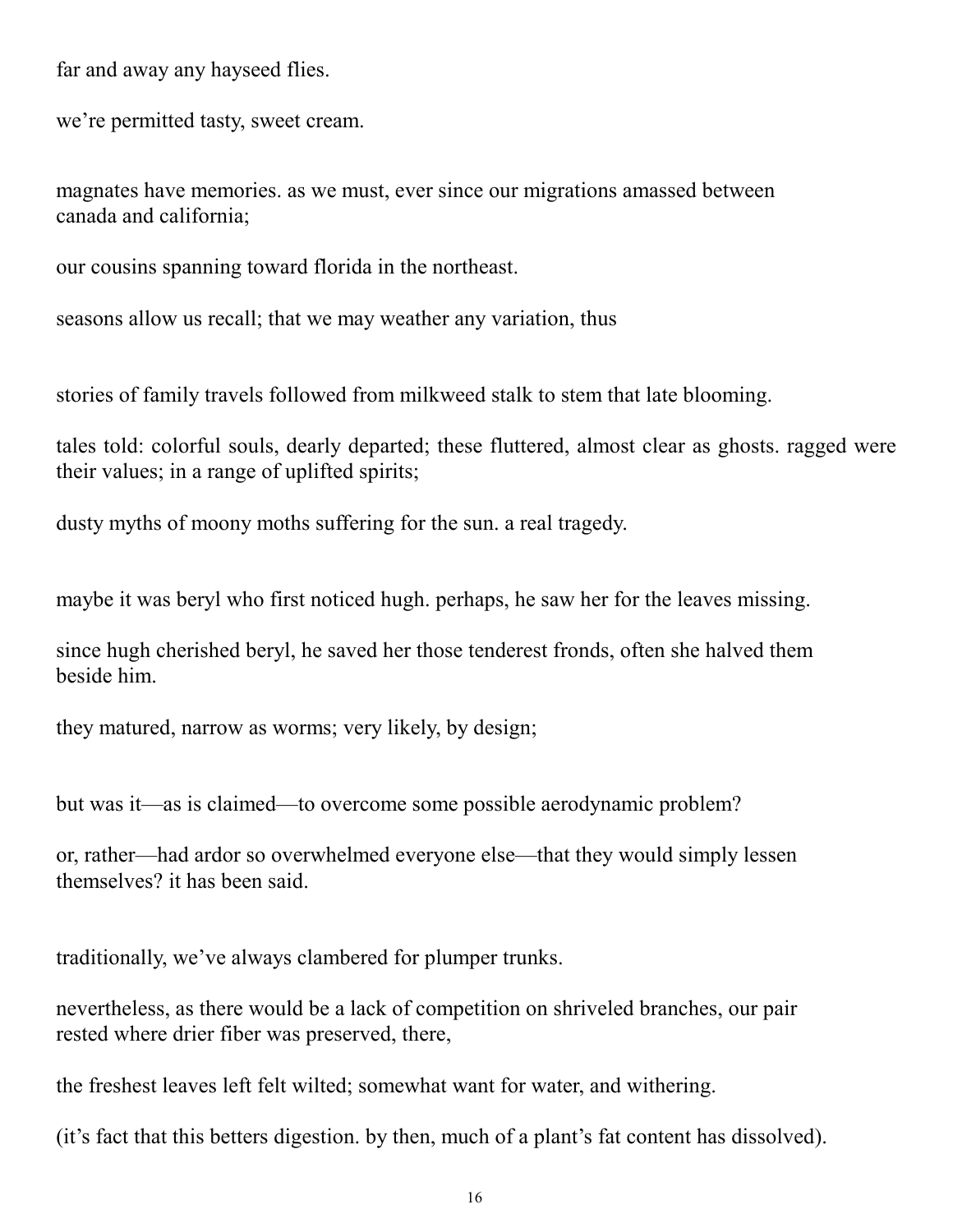a desiccated white syrup fed these caterpillars; crystal plantsugar, more bitter than milky incidentals.

this was living! abundant as a picnic ant; and everyone knows, no bug—or insect—can gather like an ant at banquet.

pleasing and ample as preflight stirrings …

hugh and beryl had a pale blue shell they assembled, it barely fit them.

within so thin a housing; whose walls were soon browning under hot sun.

stuffed in, and quite weakened, they could see well past that opaque cage; it cracked, easily, onto the closing season.

even keen-eyed hardwings regarded these two slight bodies as appetizing. nearly edible; less bitter failures.

prior to their airy union, hugh & beryl had remained relatively separate;

at least they'd once fancied becoming a butterfly … the kind that none had.

and after, they abandoned each other's wanton, unmatched, zigzag path.

she deposited eggs of their offspring.

quietly, the yellow pollen flurry blew.

now down to michoacan mexico, where monarchs lodge on sparse, not-so tall trees.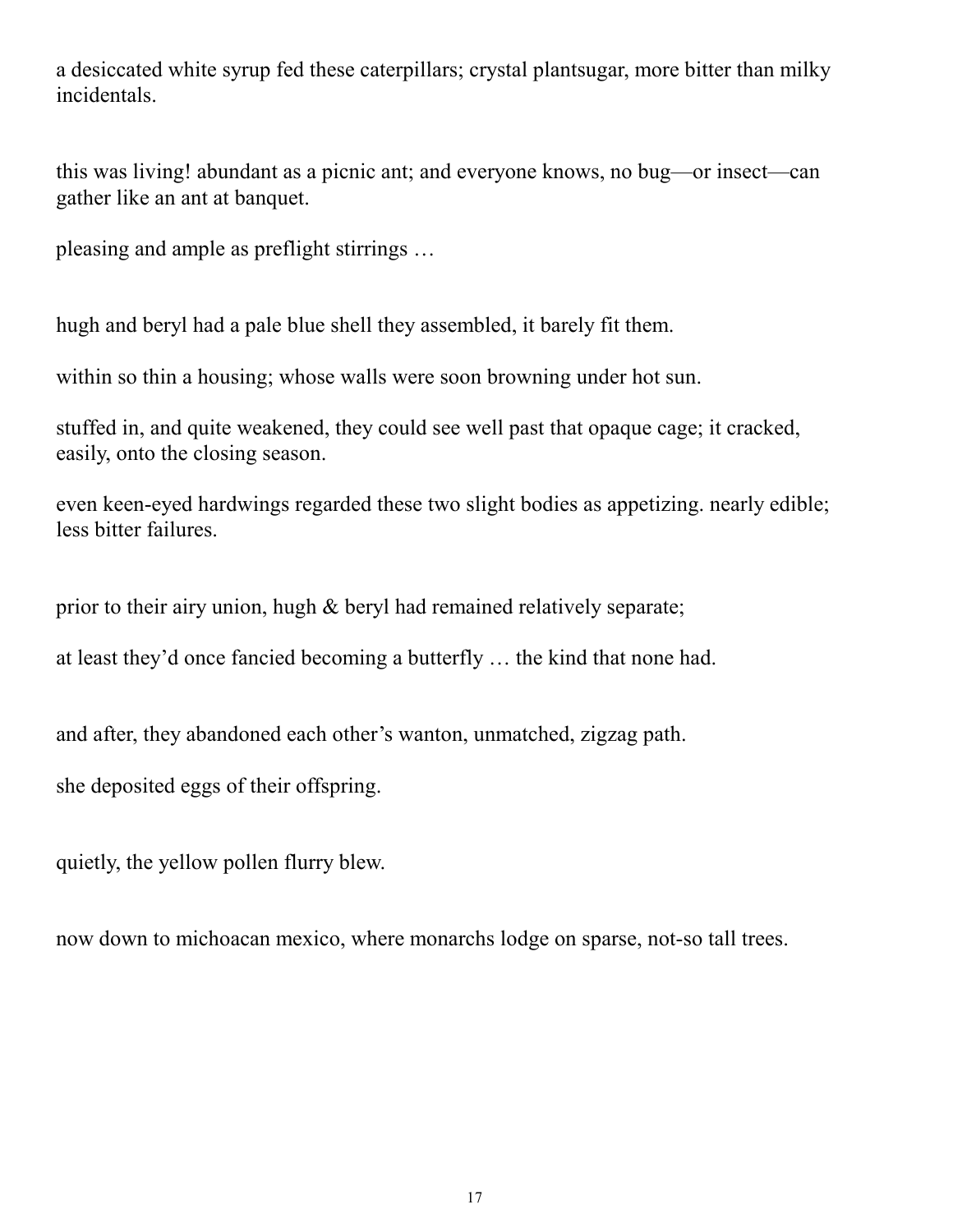# The Gulf

I've been having my boys hit beaches, duck and cover, cut and roll, fire and maneuver, fire and movement, this is how you take a fucking hill for months now – practicing mostly on this damned boat, pointing real guns at each other and yelling Buddha Buddha, which should be really funny to Christians but they don't get it – fucking misguided children – but I couldn't train them for this. They're all white now, scared, and look like they might piss jizz and shit themselves. You'd swear we were going to live fire some tanks in our skivvies, and we might – you have to know that – but that's not what's bothering them. That wouldn't bother them at all. These boys, my boys, were born (if not born again) to jackoff and burn tanks; snap, jack, and burn the fandango: I breathed the syph brother, no clanky tintopped mother steppin' on my britches. They just couldn't do the math.

None of them. So when I said, We got seven mags each and each hold thirty smackers or three loaders of ten, so you could say twentyone or twoten, nobody gave a fuck. Only I do when they don't know. They just kept stuffing bullets 'til they were full. It's twoten, Smoke, you can trust me on that. Then I turned to two of the hoodboys and asked How many bullets did each guy get off at Normandy? They dunno. At least they say they dunno but when I say nine they don't seem a bit surprised, like the difference between nine and two-hundred-and-ten is either too tiny to matter or they're planning on doing a whole lot more killing here than got done there. I guess we'll find out. I'm carrying twoten too. And a map even though I don't know wherethefuck I'm going. Call it my baby blanket; it makes me feel better.

Numbnuts took a prybar to a grenade crate and there was a lot of *oohs* and *aahs* and *cool* mothers going on until I started hammering the clip backs on my helmet to seat the rounds. That's the traditional way to make sure you'll be shooting back. And my boys, the ignorant fucks, came back sobered to do the same, so I didn't have to say too much about that, which is good, and just about the grenades.

We each got four – heavier in my hand than I imagined even though I've held them before, maybe for the potential more than sheer poundounce weight; fucking grenades, they bother me. I bend the pins over good and bothways, tight, like a religion: any bomb strapped to me better for damn sure not go off. I check everyone else's but they don't seem interested. They're young. Grenades and bullets are for the enemy whoeverthefuck they might be, and won't hurt them. No shit. So I'm just mothering them, *poo poo pee do*, like I'm getting cereal for my little sister when I check their gear. These are *tough motherfuckers*. They even say so.

I yell that  $I'm$  up but check them once again because the first time is never enough when you're leading little ducklings through angry waters and they are jabberjawing yo yo whateverthefuck and *yolmes* – about how *def* and *dude* and the hoodboys hiphop about south Compton with the Mex from New York. I got no idea what the fuck it means but I laugh anyway because not even God Almighty could fuck up enough to put this crew together.

I'm the one who leads the line up the stairwell *make way* onto the quarterdeck clanking with all this extra shit. Death is heavy. But morale is high – somebody's in for an asskickin', shee-it – because Hotrod the Mex says so, and I'm smoking because who the fuck's going to tell me not to?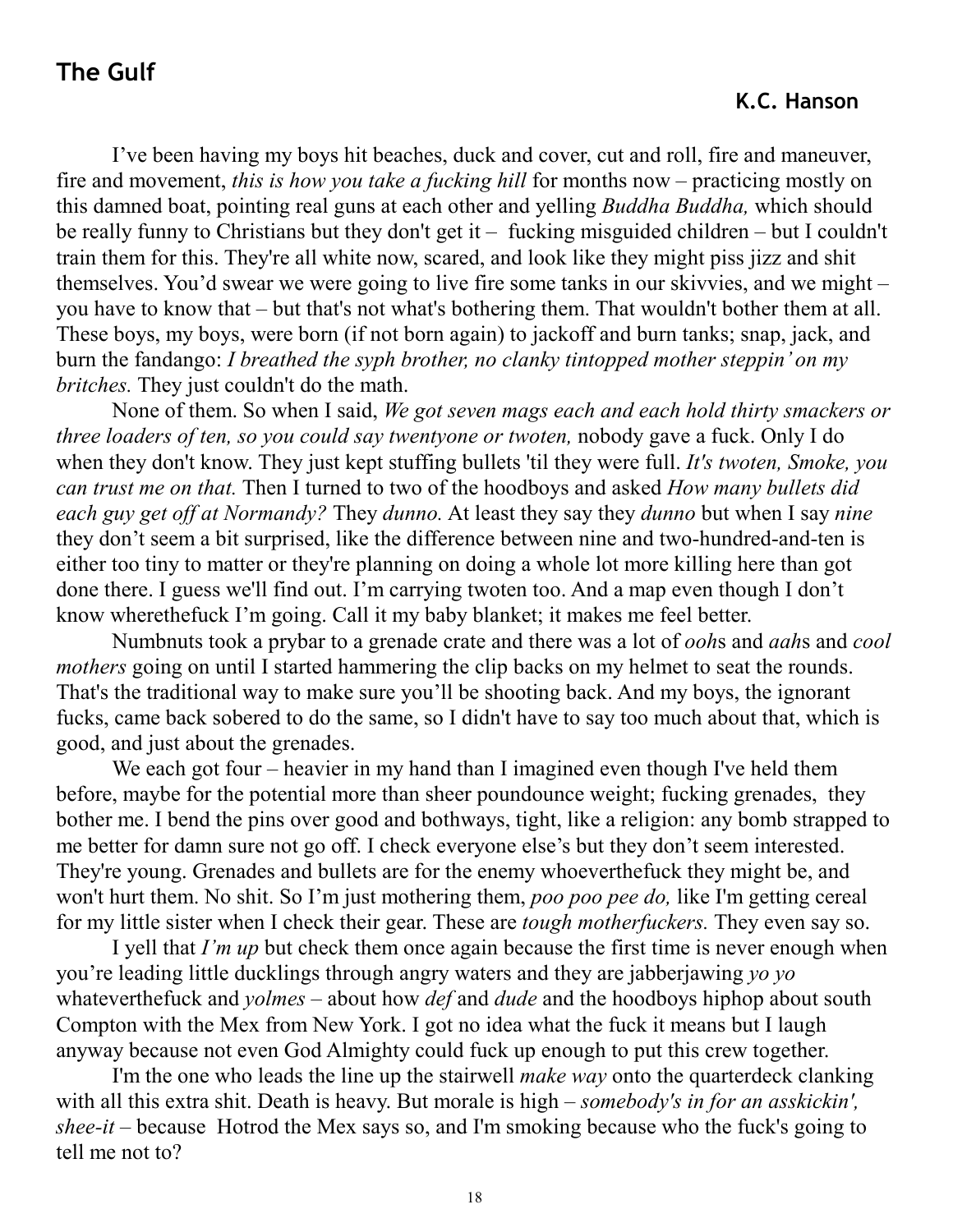Eventually I'm up, signing for atropine and twopanchloride which I guess you shoot in your leg when you're fucked and then Doc E. at the next table hands me a little tube, silver on the ends with a needledropper. He doesn't look so good. I lean over to sign and initial for morphine sixteenmgs and stutterstop – blankeyed – Doc E. looking. He says It's half now and half later if you take one, I know he means a bullet, and then he says, but I've been letting everybody know that if you take the whole works it's all over. I thank him even though he is staring at the sea. It seems like the thing to do. His career's over for saying it. You can't just tell troops how to end it all. I know and he knows I know and he's a Good fucking Doc.

So now I watch the braveboys turn ghostwhite, even the black ones, tails tucked under their nuts, coming from the tables holding not the enemy's death in their imaginations, but their own.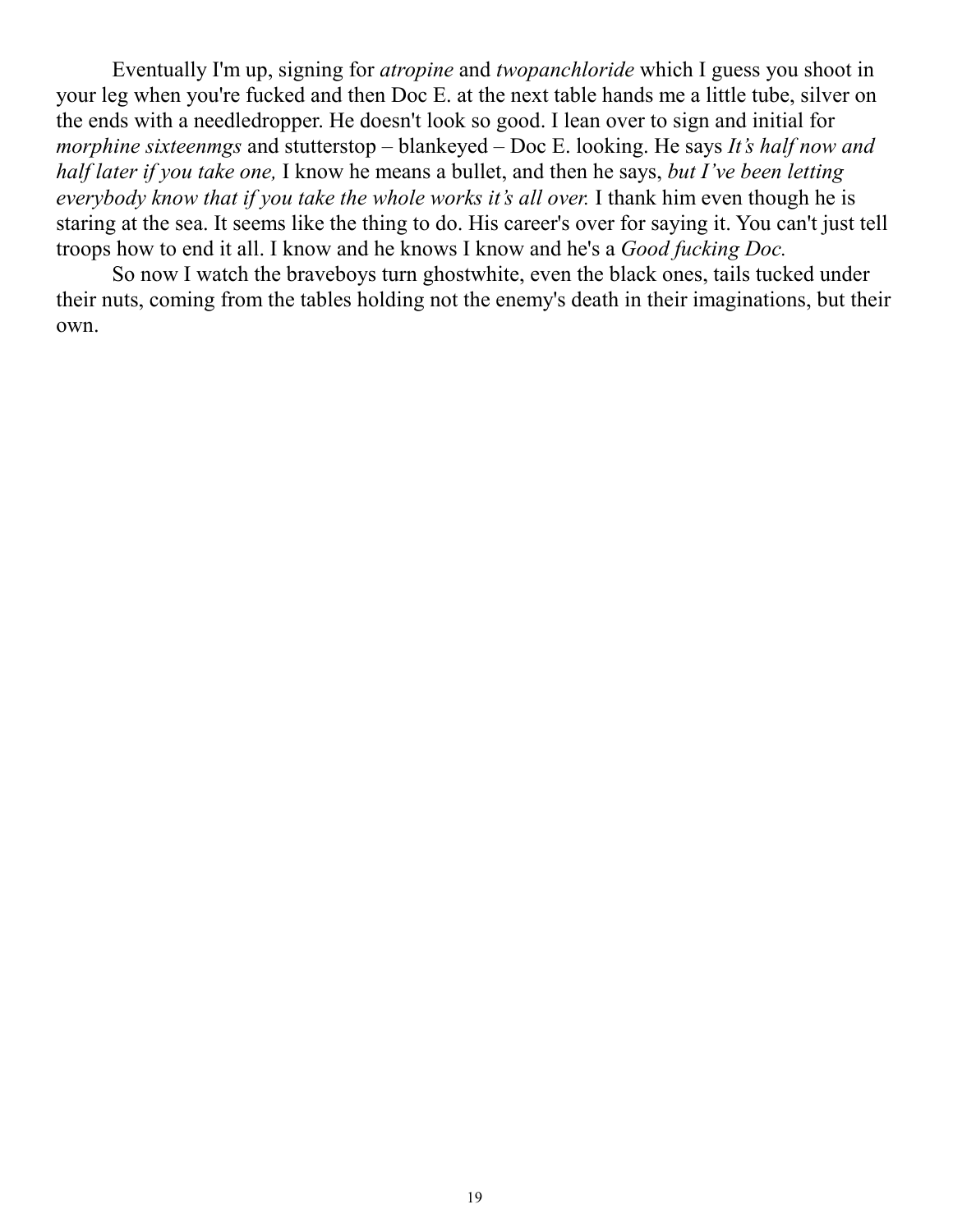# The Enigma

# Mark Terrill

Sunday at the beach on the other side of the island some little kids are looking at my spider tattoo admiring it chattering in Portuguese daring each other to move in a little closer maybe even touch it & I can tell by looking in their faces that they're thinking it's the coolest thing ever  $\&$  bad as hell  $\&$  then I'm looking around at all the other young firm vivacious incredible bodies & the sagging paunchy over-the-hill bodies & the just plain body-bodies feeling myself caught up in the irrevocable drift of time with all of its manifestations exacting or otherwise & realizing with no small consternation that I am forever & finally cut off from that special sacrosanct place from which an ordinary meager 25-dollar slightly faded spider tattoo can be seen to hold something of the boundless mystery that is slowly but surely effacing us all.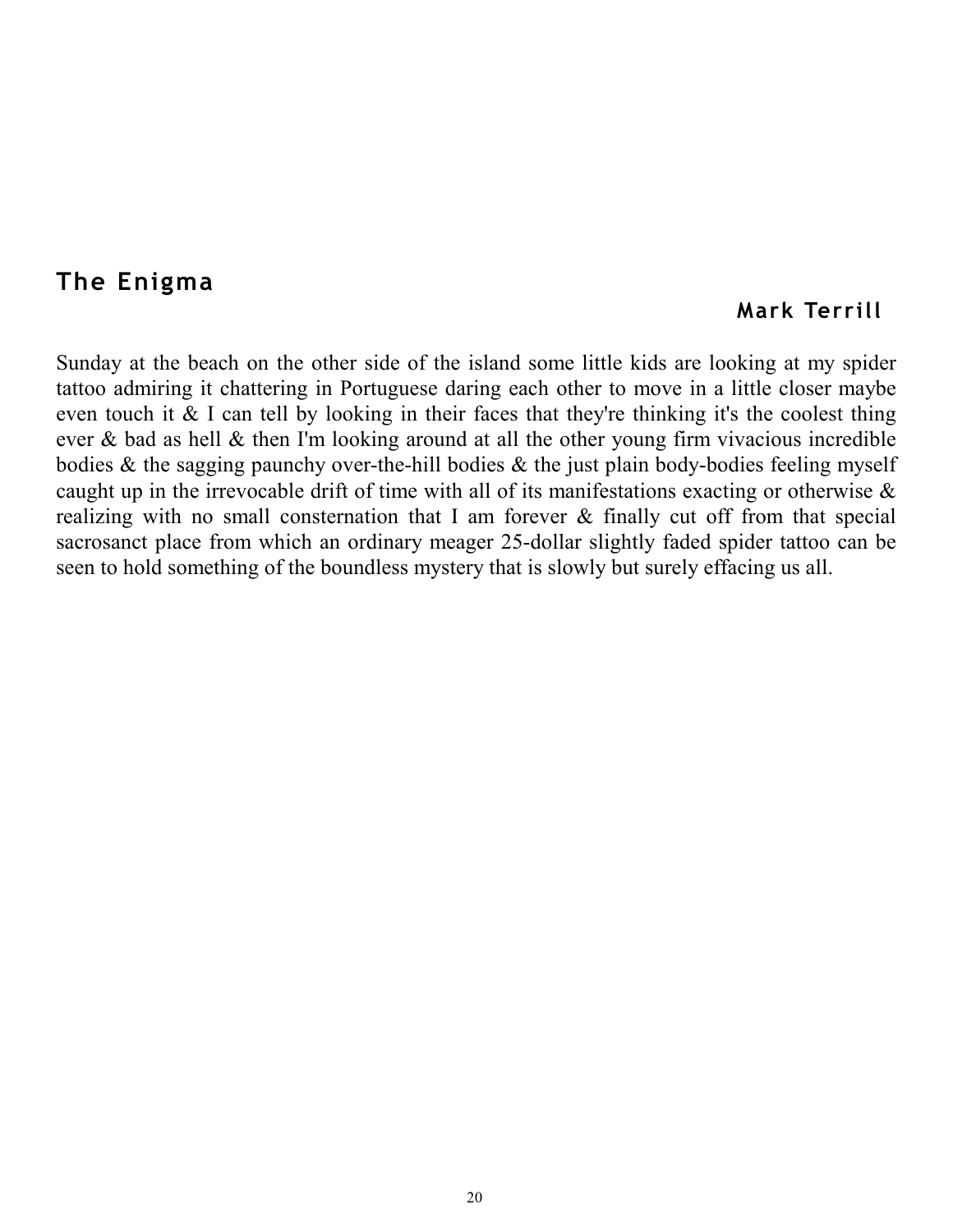#### earlier. he leaves. going. Moves

#### Gary Lundy

earlier. he leaves. going. moves. to the restroom. down. beneath the stairs. she. quiet. follows. enters. from behind. him. deeply. and. in this. way. their. coming together. coming this. way. there can. be. no innovation. or passing knowledge. in any. of this. the older man. not. ever this one. spews. stupidly about. a lot of. figures conceptual. part. he is. stupidly about. a lot of. figures conceptual. part. he is. stupidly. arrogant. in fearing. wants. to know his. older lover. all ready. in dying. lies. dead still. to his possibility. visceral motion. he recognizes. any where. a quality. very difficult. pompous. ass. real stupid. this being in. any kind. of relationship. to justify. as if that. is. possible. ever. anger cuts. she presses. her. their palms. on the nipples. worth while. distinguish. poorly. yet not. educating on. why. it is important. such fear. the unusual. transfiguration. of the unfamiliar. important simply. in mere. visual appeal. copulating emotion. being pretty. farther taking. the mechanical. voices. eloping reason. she. waits. his departure. in arriving. once a gain. greeting seasonal. genre pleasure. her breasts. hard in stark. cold. sudden storm. fury. problem. to trust. vulnerability. biases passion. every one. craps out. their. most popular. opinion. his. the care springs. lurches. she. her skin salt. lick. he. atop the. pleasuring. pleads. let it. begin. when it has. all ready. ends. this the. redundant. beginning. of loving. the other.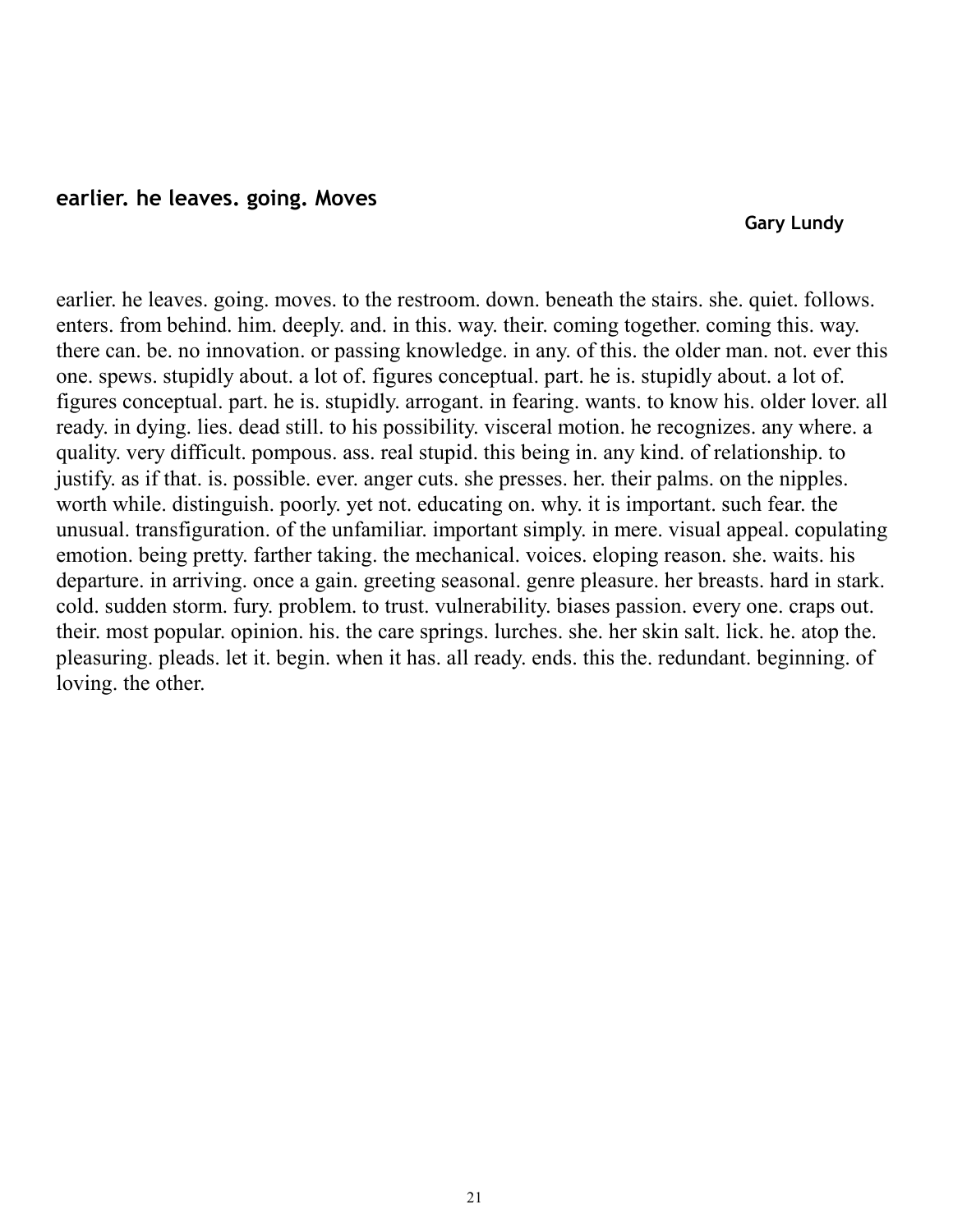# Mr. Collins, Having Escaped Through the Leaves of the Book, Asleep in the Woods

S.D. Lishan

"I wish he would just disappear" —Pride and Prejudice

Something Like singing Calling out To me.

Something like dawn Spooling down From the trees. \* I know so little.

Notes of rain mystify Whatever I can say. \* If it is a calling

I spurned their whispers

```
* 
I tell you now I am joyful. 
* 
Scent of remorse
```
Like a violet.

\*

Night stirs the roots about me.

Some nights I wish the stirring wasn't. \* I can't paint the whispers That follow me.

Dreams seem Real for such A short time.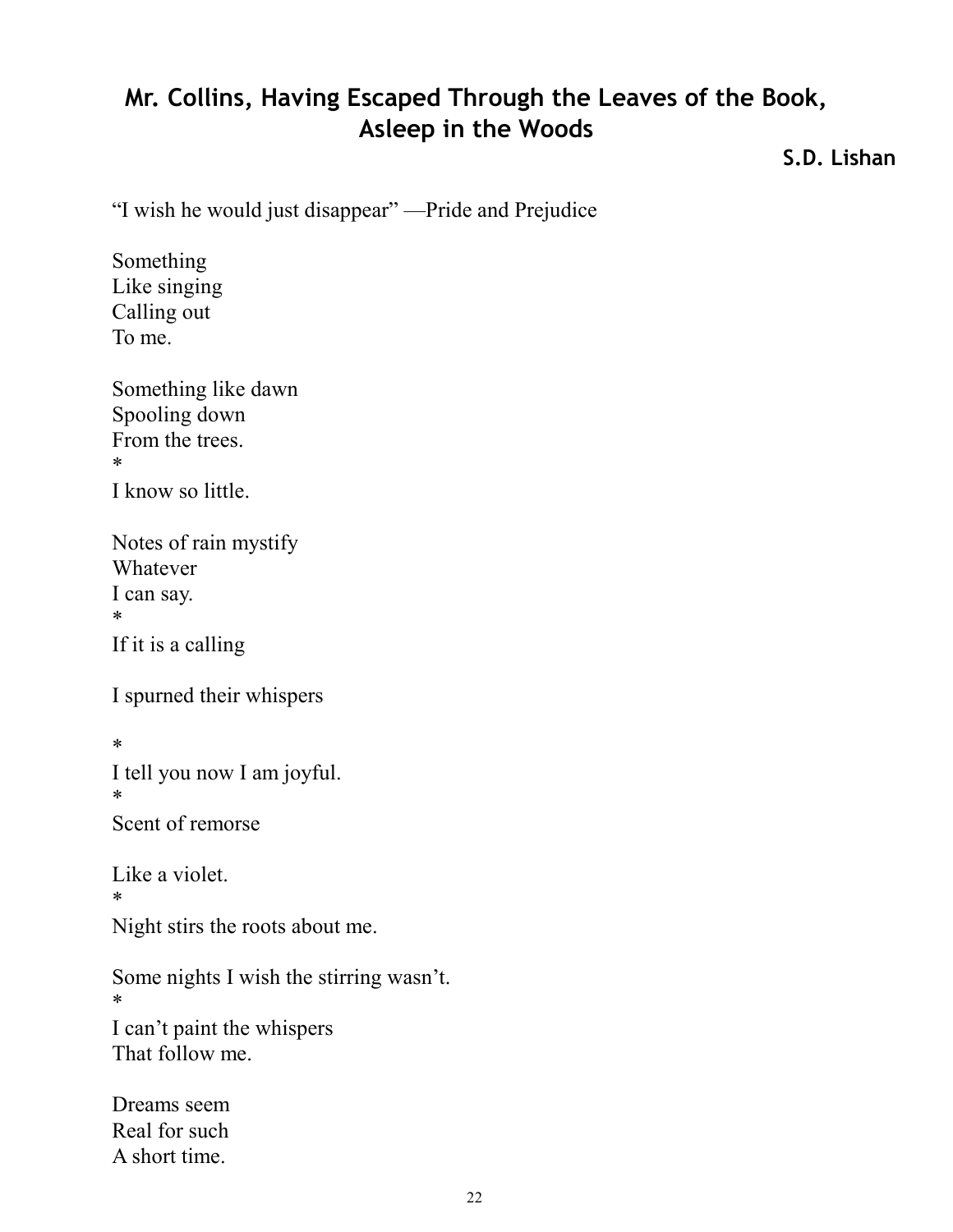I am here Shouting

Love to you

Nonetheless. \* Fire weeps for these urges.

It is sorrow to me They ever end.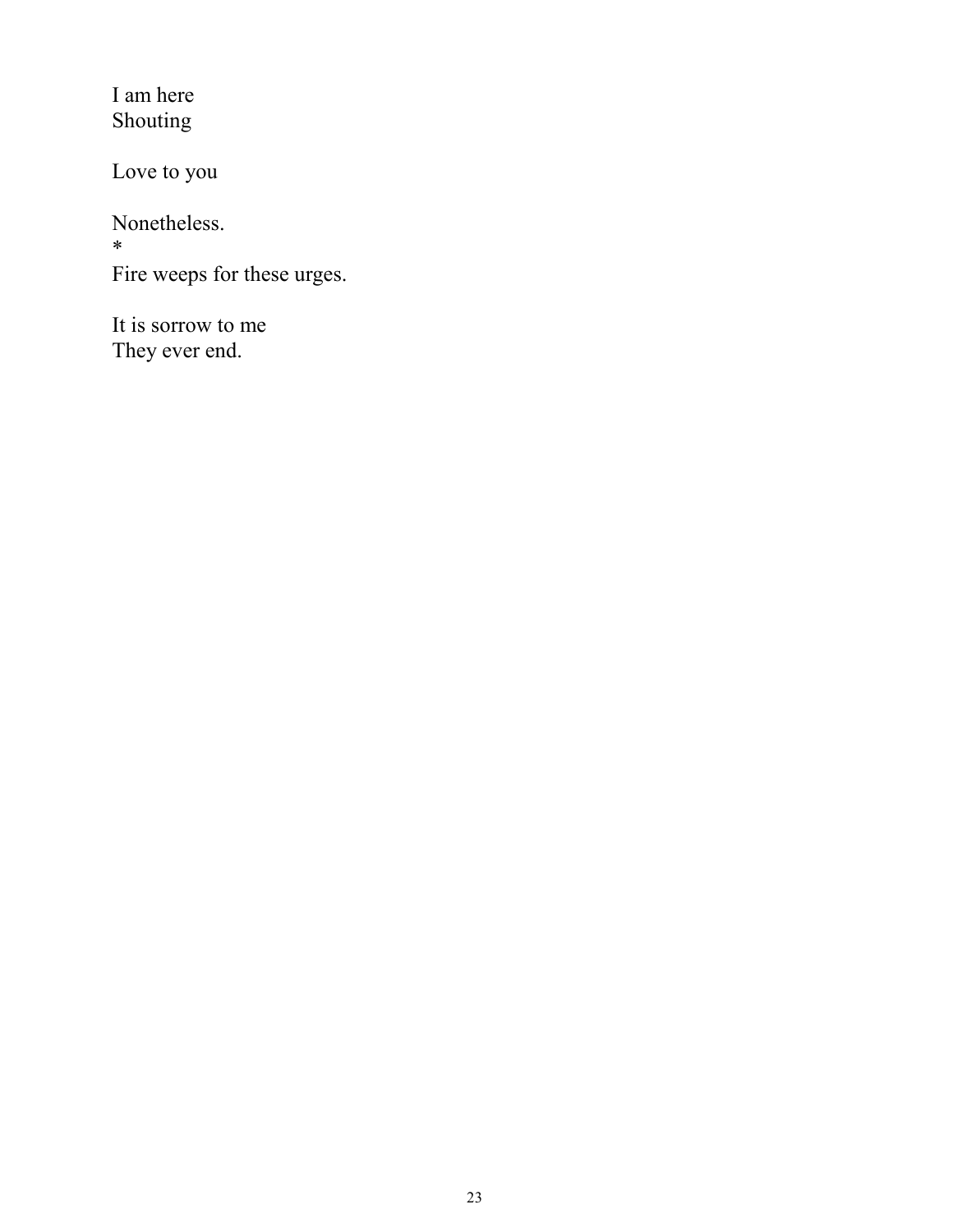You know what you love. That's your essence. There are words behind the living and the loving even if you don't know the words. Trust the words that are most true for you as you go past the bends in the road of what's not true, or almost true, or kind of true.

--Patrice Vecchione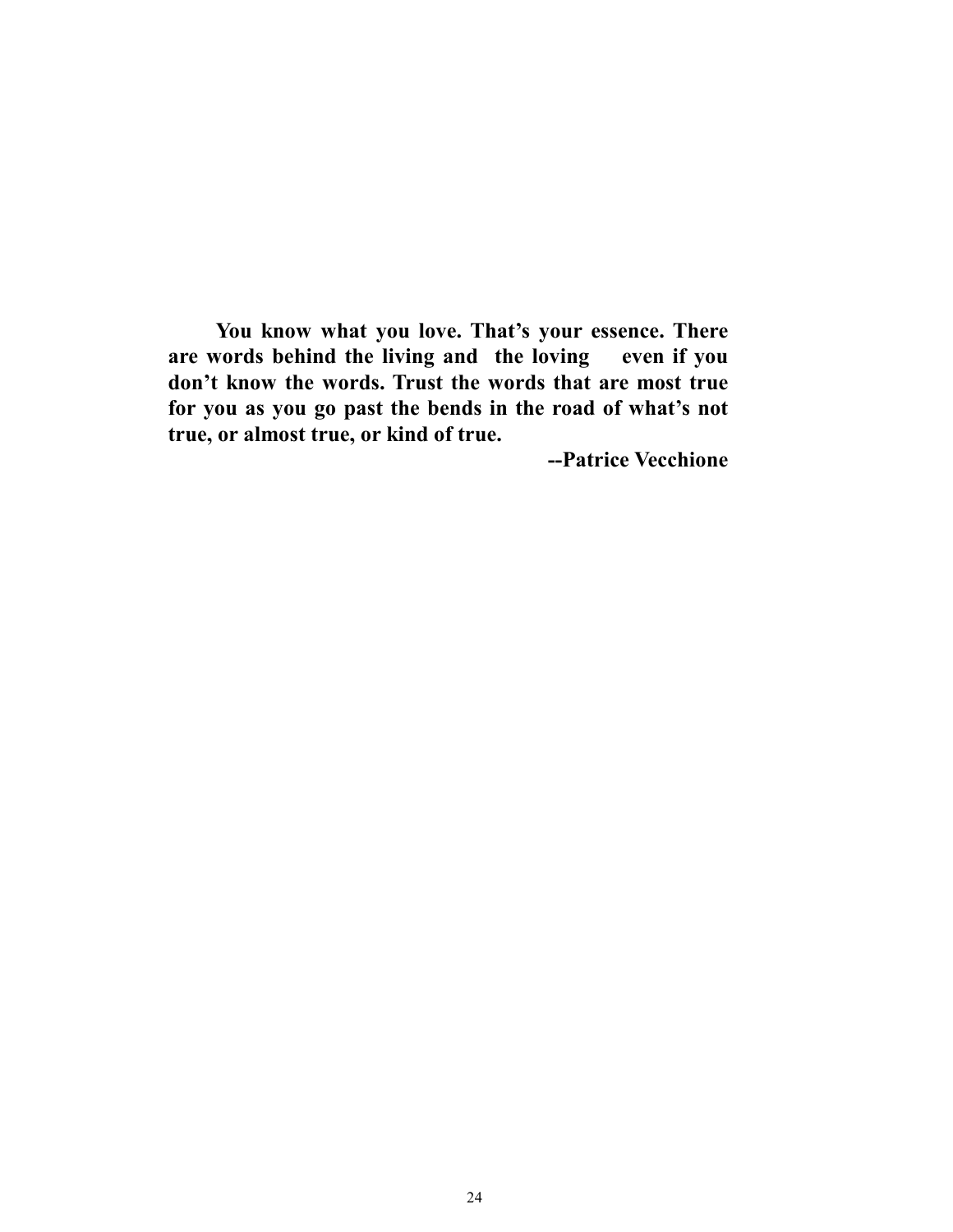# Todos Santos Joan Arcari

"You will not need my address. I will know when you come."

 Lately she had found the doormen more interesting than most of the tenants in her building. Especially the ones from Latin American countries. She would ask them about Todos Santos. Did they know it? The place had come to the forefront of her mind, come from where it lay dormant for several years, since the young man–Angel had been his name, Angel Torres– had described it as they sat next to each other on the plane to Guatemala. He was returning home to the wife and baby he hadn't seen for three years while he worked in the states, his whole being suffused with joy as he described the home in the mountains where his family had sheep. Once home, he would never leave again.

"There is so much peace there."

Alix had wondered why such a young man wanted peace.

"You must come. You must visit us." Todos Santos. Population, 2,000.

She had registered the information, written it down, written his name as well.

 It had been a buying trip, Alix bringing designs to be transformed for the customers of her shop in Greenwich Village.

 Life had become more efficient. It was not necessary to leave home any longer. Their orders were e mailed to her network of suppliers. Sketches flew across the net and fell wherever the cottage industry lay and were shipped from there. Business was good. Was life?

 She had begun to add a postscript to the Guatemala suppliers: "Know anyone from Todos Santos?"

 Two mornings a personal trainer came before she opened the shop. Exercise didn't get any easier over time: maintenance, a losing battle. On Thursday evening she took a Pilates class with Jeanne, her partner; afterward they showered and went to Mario's for Italian or Little Basil for Thai. Once a week she had a manicure at Fay's Face & Nails next door, occasionally, a facial. Alix had known Fay Kohn since she had opened her place, knew most of the Russian and Latin American émigrés who performed their wonders on her nails and face. Pilar was her favorite.

 "Have you heard of Todos Santos?" She asked her. There seemed to be a Todos Santos in every Latin American country, but, "Not in Honduras" which was not Guatemala anyway.

 Always, there was the shop. It was her baby, started with Michael, her best friend since he had almost made her wedding gown when she almost got married. So young, they had built every shelf and dressing room with their own hands. So young and nobody knew about an illness that would become a plague and take him away from her. She couldn't forgive him for that.

 "Have you heard of Todos Santos?" she asked the busboy at Mario's, his hair straight and thick as pine needles. There were not enough Italians to go around, not the immigrant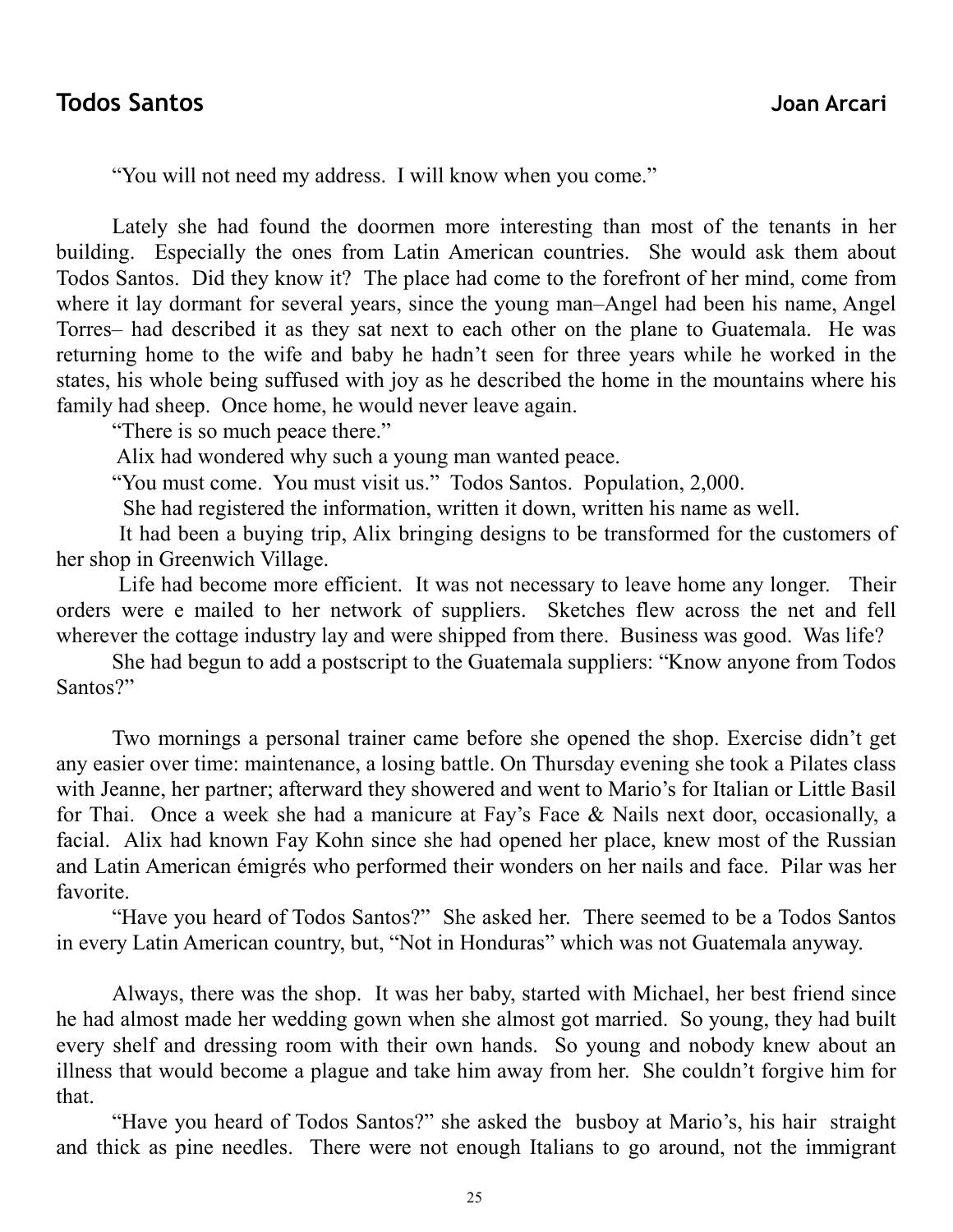Italians ready to do the low paying work of a busboy. Not since Alix' grandparents had come from the mountains of Molise in the South where they were probably sheep herders. Michael used to tease her about that. She had never been to the south of Italy, never returned to her roots. "Some day, we'll do it together," Michael had said.

 In the city summer, there are days at a time when the temperature almost reaches one hundred degrees, a power failure threatens, and the shop's air conditioner is about to collapse in a tubercular wheeze. The weatherman announces an ozone warning: "People are falling dead from the heat. Drink plenty of water." Even when you're not thirsty.

Todos Santos, which is 8,154 feet in the air, would never be hot, never humid.

And it would be quiet.

 There would be respite from horns blowing, music booming from open windows and jack hammers rattling. Music blasts from a new megastore, a comic book building: neon lights flash and escalators move up and down behind the glass walls. She crosses away from it and gags at the stench of plastic garbage bags stacked in long lines by the curb. Isn't there a better way to handle garbage?

 Radha, her saleswoman, keeps the music in the shop at the decibel level predicated to stimulate sales.

 "I must be getting old. I can't take the noise," Alix says and turns it down if not off altogether.

 Radha, skirt slithering down to the floor from below her navel, looks puzzled and turns it back up when her boss goes over to Fay's Face & Nails or the lumber and paint place around the corner. Chartreuse is the color de jour and Alix has painted the sides and floor of the window before she decides she hates chartreuse. The green she loves is the color of leaves.

 Jeanne's eye is for business, not art, and that's good. Their sales have gone up enough to keep two saleswomen.

 Once, Michael draped blouses and dresses over the long stems of sunflowers and let their large petaled faces droop soubrette-like over the clothes. He would have made her love chartreuse.

 Radha is steaming out the wrinkles in a new shipment of summer skirts. The cord from the steamer runs from behind the counter to the rack next to one of the dressing rooms. A woman who has been shopping with them for years is trying on a skirt and matching top in a homespun fabric from Guatemala while her impatient husband walks around the shop and stares at Radha's navel.

 "Sweetie, why don't you sit here?" the wife asks and takes her bag off the tapestry chair Alix keeps in the shop for bored husbands. As though he's been caught in some mischief, Sweetie steps abruptly away from the saleswoman's navel and trips over the steamer cord. Alix apologizes as she and his wife help him, more embarrassed than damaged, off the carpeting and on to the easy chair.

 She closes the store at seven and walks home past the block long line for the multiplex movie theater, wondering which of the ten movies, all effects and noise, is the blockbuster. Am I really getting old? Although she still prefers to read, just as she reaches a pivotal point in her reading, something stops her from going on and she jumps up, remembering an errand to be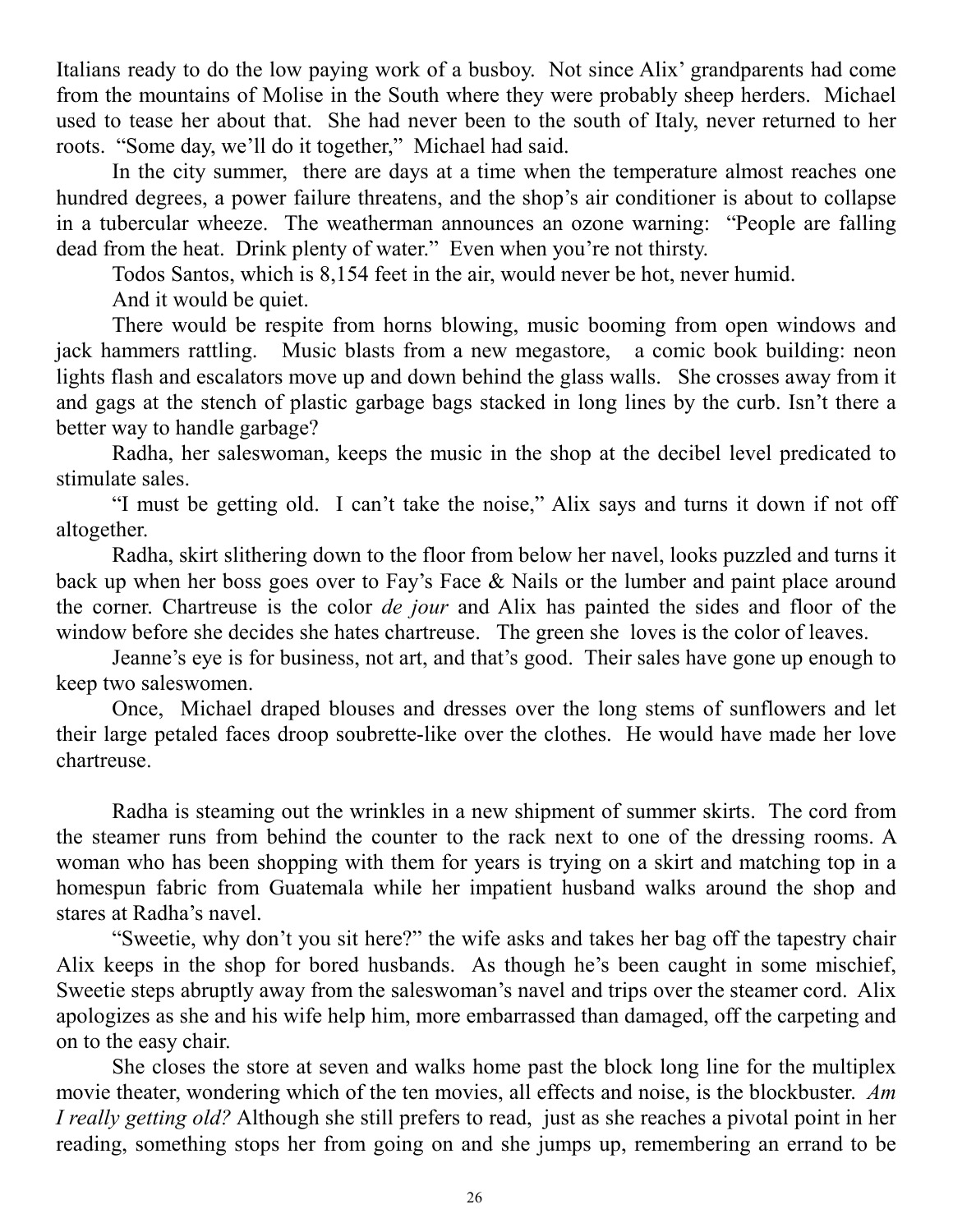done, a fact to be retrieved from the capricious web of her mind. Who sang, "Do you know the way to San José?"

 Walking close to the building walls, her thoughts are submerged in the drone of air conditioning units, her body refreshed by falling droplets of condensed air. Pathetic as a city mouse. A right turning car cuts her off at the intersection. Pedestrian fatalities are increasing. Last week it was a bicyclist. The small of her back hurt for days from the shock. She dodges the man on roller blades, trips over an expandible dog leash. Life is a booby trap.

 A grubby gray car stops just short of ploughing into an oblivious taxicab discharging passengers. The driver jumps out of the car, bangs on the taxi fenders and runs up the block screaming.

 Home, she lies on the couch to watch the news – there is no terrorist attack today – and falls asleep. At midnight, she wakes up in a dazed state, takes off her clothes and crawls into bed. Now she can't sleep. A car alarm is ringing and keeps ringing. Should I call the police? Would they answer? Who sang "Do you know the way to San José?"

Morning comes and there are no birds.

 A long legal letter arrives on Thursday. The man who tripped over the steamer cord, who just happened to be a lawyer himself, is suing the shop. He has multiple bone splinters, stretched cartilage in his knee.

"Guess we've lost a customer," Alix says, thinking of the wife.

 "That clumsy oaf. He didn't hurt himself," Radha says, feeling responsible. But she's not, Alix reassures her.

Alix feels like banging on a fender, like screaming.

 There's an email from Quetzaltenango. One of the Mayan women who does elaborate embroidery–Luz–comes from Todos Santos. She has family there. From Guatemala City, you take a bus to Huehuetenango and then another bus. . .

•

 Her grandparent's home is a hike up the mountain from Todos Santos, almost to San Juan Atitán. "Mas tranquil allá," Luz tells her. It is better, quieter even than Todos Santos which is getting busier, especially on the market days when the people from San Juan and the other villages congregate. They must continue on to get there before nightfall, before the fog sets in. Luz knows the way, but it would be difficult to follow the path even with the flashlight Alix has in her backpack. While she buys a bottle of water near the bus stop, a cluster of men in straw hats and dark wool ponchos watch, their broad mouths solemn as a Rivera fresco. They nod at Luz and talk in a language she doesn't recognize.

 Alix and Luz follow the dirt road out of the village. It narrows to a path several hundred meters beyond the last adobe cottage and winds through a forest of oak and pine trees. The air is bracing. Alix spreads out her arms and inhales deeply, bringing the air to the tips of her fingers and feet. She can feel the frenzied contents of her mind dissipate like the diesel fumes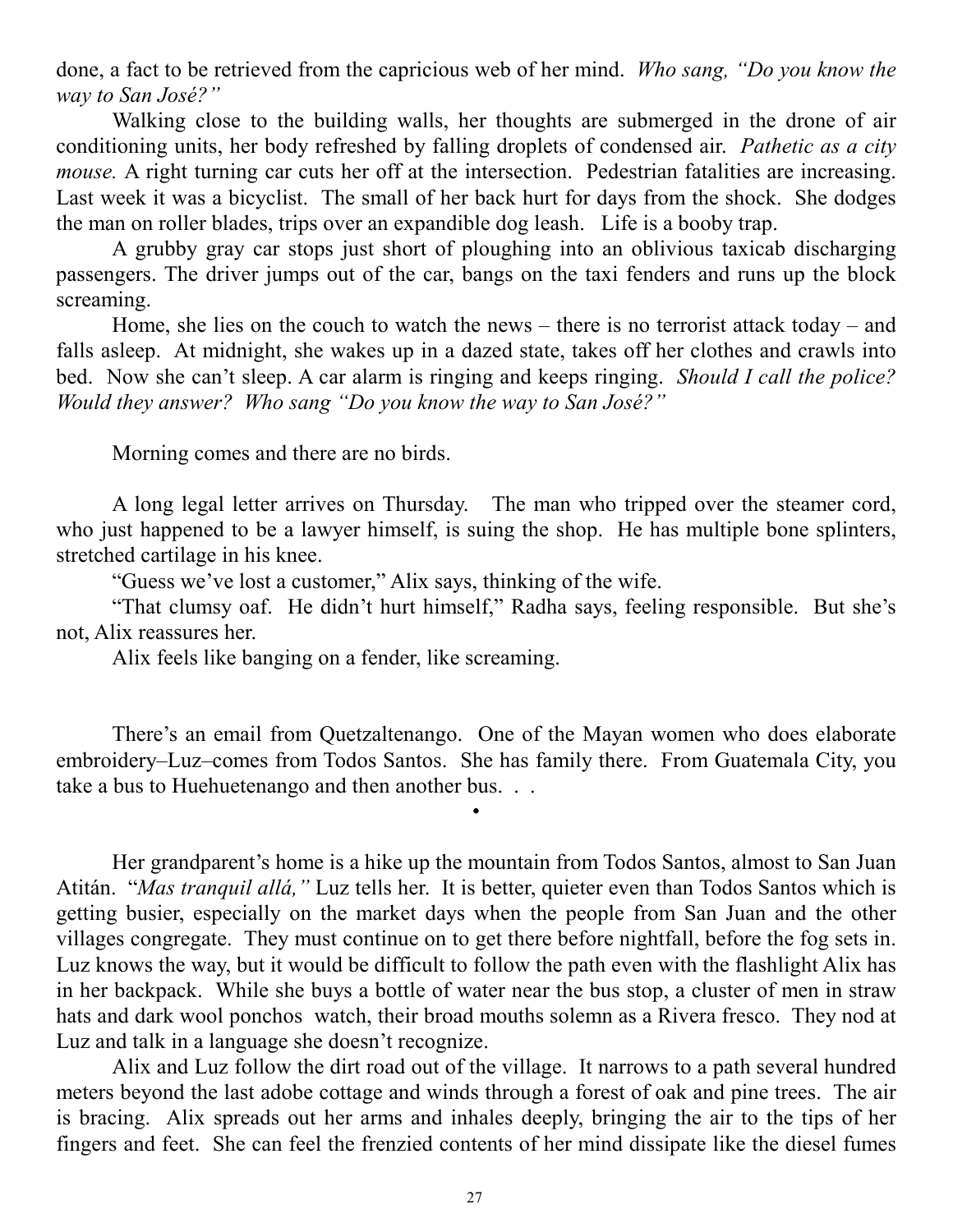from the bus they left behind. They walk together in silence for half an hour until the incline rises noticeably to circle the mountain, roots twisted into brown braids making steps across the path. Her breath becomes shorter, her pace slower, and she falls behind Luz.

 The path is only a foot wide in spots, one side a wall of rock, the other undergrowth and bushes that catch her pants and scratch her arms. She unscrews her water bottle and drinks. A ribbon of water meanders down the rock face widening as it reaches the ground. Several stones, worn smooth by the gurgling water, make a path across the shallow brook. She reaches out for a branch to balance herself as she crosses, and one snaps in her grip. Luz turns and holds out her hand, and Alix takes one brisk step at a time so as not to slip. The cold water numbs her feet.

"Pronto. Esta cansada?"

"Si." She is tired. It's a long day. She should have broken the trip. Why be in so much of a hurry to take a rest?

 Although the air is cool, she feels warm from the exertion, her breath coming in short hiccups. She rests her arm across her chest and the beating underneath her shirt makes her arm tremble.

 "Quetzal." Luz whispers, holds her finger in front of her closed lips and points with the other hand to a place up in the tallest branches of the trees. Both women stand still. Alix raises her head to scan the treetops until her neck aches. She rubs at the arthritis in her left shoulder. Gradually, she sees the long red and green tail feathers of the quetzal through the leaves. There are two of them. "Siempre dos," Luz says.

 They are poised, majestic, on a branch, the green bright as chartreuse, almost the chartreuse of her shop window. She wants to tell Michael about them: two quetzals for her window. "Dos quetzales in a cage; Puts all heaven in a rage," she recites, but her voice is only air.

 Tired. Tired again, she sits on the bent trunk of a tree, its branches reaching back into the earth so the tips take root again. "One minute." Any longer and she knows she'll never be able to get up, that she, too, will take root and they haven't been walking much more than an hour. She adjusts her back pack, stands up, balls her hands, and smiling says, "On we go. Onward and upward."

Luz nods. Spanish isn't necessary.

 They walk quietly, the path smoother, more level, lined with trees whose topmost branches make flying buttresses to the sky. Tiny yellow flowers cover the ground where the late afternoon sun shines between the branches. She is about to ask Luz what they are called, but stops herself. Why does she need to know a name? To smell them is enough. The need to know is another life: the need to know everything, not to be caught unaware.

 A slight growl seems to come from the ground. Is it beneath or above them? "Volcán? Terremoto?" she asks.

 Luz doesn't look worried. Alix looks into her shiny copper coin of a face and trusts her totally, a euphoric feeling.

 The backpack grows heavier, pulling her shoulders back. She shifts it to her left shoulder, then to her right one. Seeing her discomfort, Luz lifts the backpack off Alix' shoulder and slides it onto her own. There is no resistance. "How much further?" Alix asks, thinking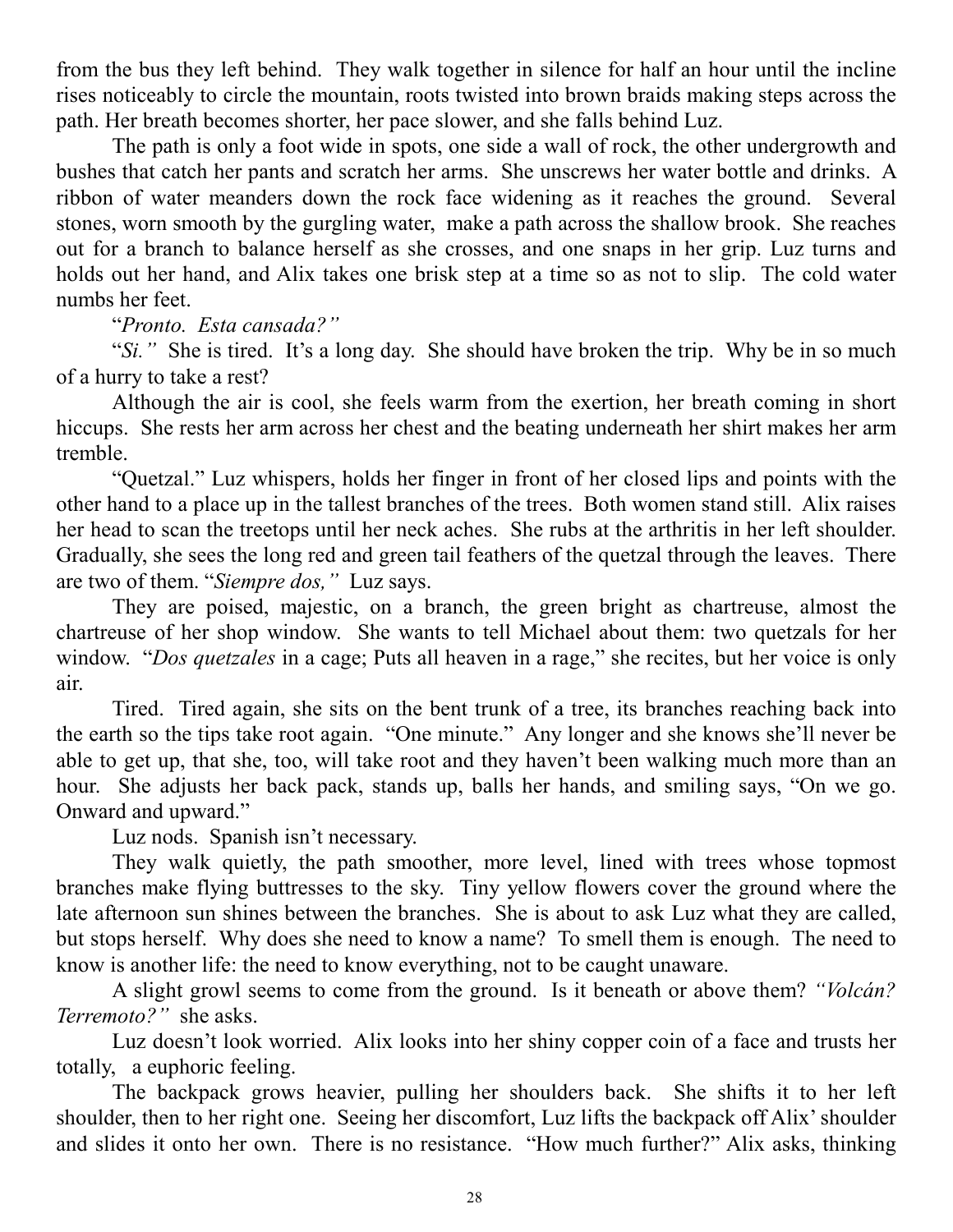out the Spanish words slowly, she is so tired.

"Cerca."

 Alix is not sure if the words that come after it mean hours, minutes or meters. The trip back will be difficult. Her legs will seize up at the effort. "I'm never going back; down is always harder. I'm never going back," she says.

Luz smiles agreeably and Alix stops thinking about it.

 The cottage is in sight. Luz waves to a man standing still as an old oak totem, in his straw hat and wool pants, coarsely made sandals on his feet. He calls in the language that isn't Spanish and an old woman comes out the door and embraces Luz. They have been waiting. She motions for Alix and Luz to come inside and pulls out a stool for Alix who unpacks gifts of soap and brandy from her knapsack.

 The woman kneels on the dirt floor, her stooped body making an arc to the waiting earth, and flips circles of tortilla over a wood fire. She scoops food from a simmering pot into one of the tortillas, and hands it to Alix on a plate. Luz prepares her own food and sits on the edge of a cot pushed against the wall. The man pours them a drink of fermented corn and they drink it and eat to the sound of chickens scratching about in the yard outside.

 Night comes when it falls and the last light is the dying embers of the fire. None too soon for Alix, she is that tired. Tomorrow she will see what she will do here and when she will start back. The old man stretches out on the cot in the main room and Luz doubles up with her grandmother. Alix has a bed to herself. She falls right to sleep or into a state like sleep that is peace instead, a peace she hasn't known since the words forming into consciousness were interrupted by the noise of horns blowing and radios blasting, before that world of sound had begun and there was quiet, the buoyant quiet of being contained. The door flaps gently, the earth rumbles, and she hopes no one hears it, hopes she can lie here, not knowing, not understanding and never moving. There is the untroubled rhythm of the family breathing and the gentle bleating of sheep. The room is black and the world invisible except for the moon shining through the open space of a window. Turning her head toward the light, she sees Angel standing in it, smiling, while the night passes over her like an amniotic wave.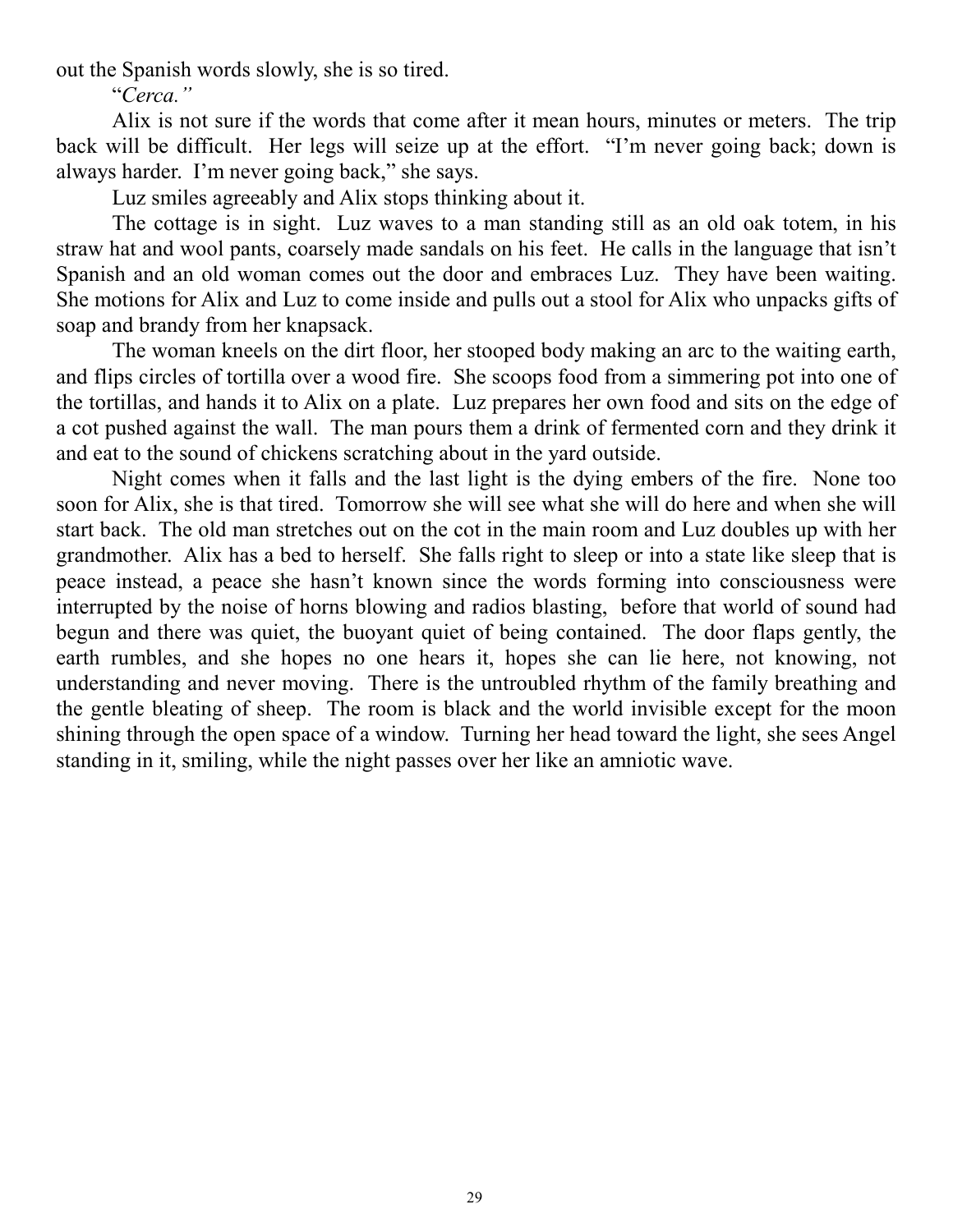### Desire Laid Bare

# Mary Ann Mannino

Things are falling like groceries from a broken brown bag spilling out into the parking lot. Kotex and breakfast cereal Yogurt and corn pads spearmint leaves and café Vienna proclaiming infirmities eccentricities and desire laid bare.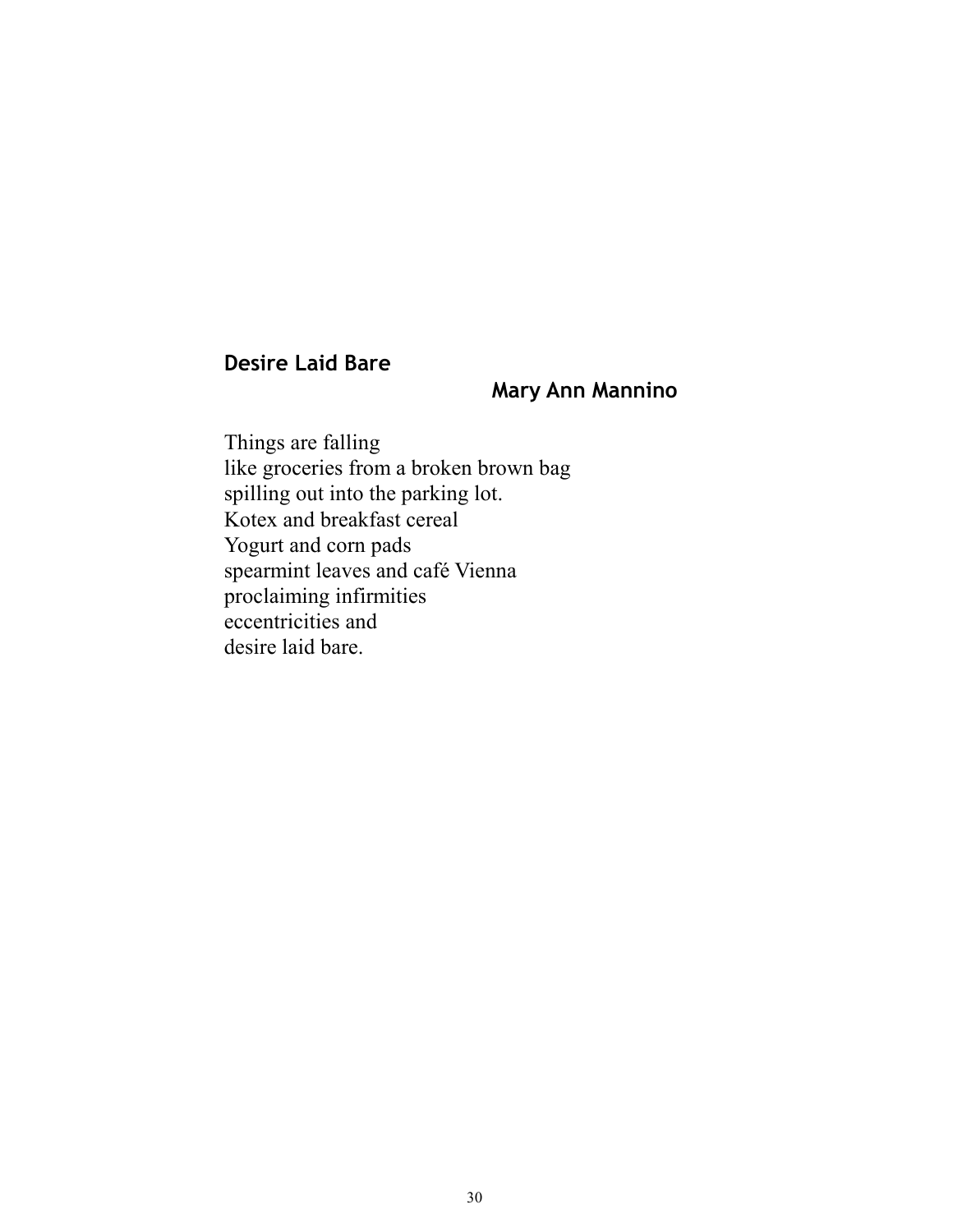#### Before It Dies

#### Allegra Jostad Silberstein

Let us speak in tongues entwined in foreign lands of lips and longing thighs. Let all the dancers whirl and then begin the tango slow and breathless in surprise. With lungs strung out in air that seems too thin the pulse of heart becomes like fleeting sighs and hope is thrown into the casting bin that forwards messages but no replies. There is a seed that flowers deep within the granite wall all cracked and whirl-wind wise. With water and a bit of dust laid thin comes blossom lust the barren rock denies. Spring rain rouses with a sudden din, licks the earth and rushes out of skies filled to bursting, passion built within that falls to earth but once again will rise to mackerel clouds that flirt with us in winsome moves that touch the blue and hold our eyes with spirit poems that filter down to spin and tilt to truth, those hard words sounding lies. We hold in sorrow like the man of tin who longed for heart and did not know the prize he sought was always there, held deep within. Come, let us pleasure taste before it dies! Let us speak in tongues.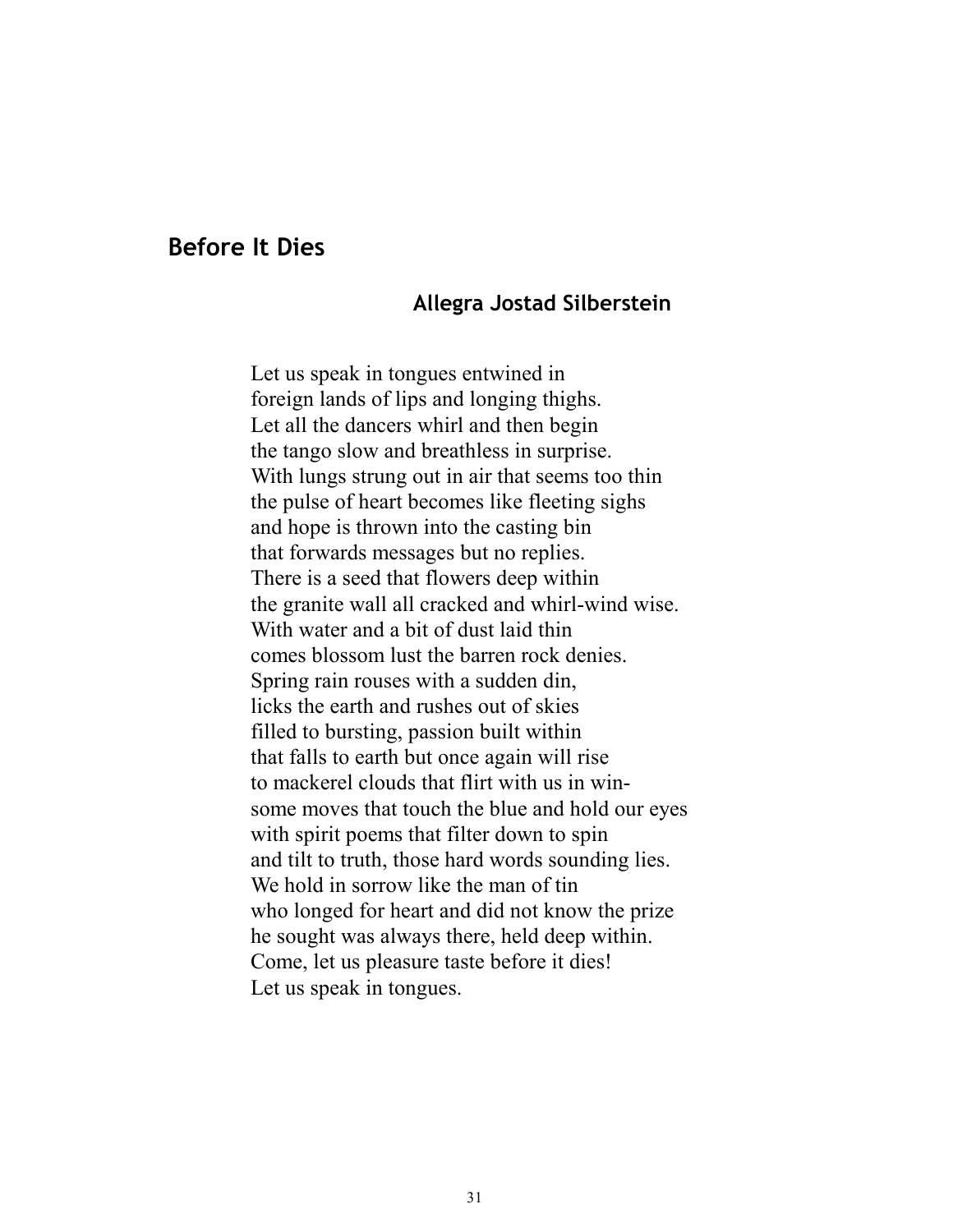# The Stories We Can Never Tell

#### Michael Hettich

We got up early to walk along the beach which looked empty at first but was scattered with large fish that had somehow been cast beyond the reach of waves and were flapping a foot or more into the air, landing with a thud on the wet sand. We made a game of catching them in mid-air, tossing them back into the waves, one after the other, until they all were swimming again, and then we walked, looking for shells and beach glass, taking simple pleasure in our nearly naked bodies in the sun and salt air: So when I mentioned I believe the body and soul can know themselves only together, that they are undefined apart, I meant to imply something larger, more inclusive, grounded and wild, that reaches back into the stories we can never tell because we are the arc of them, because we are their breathing.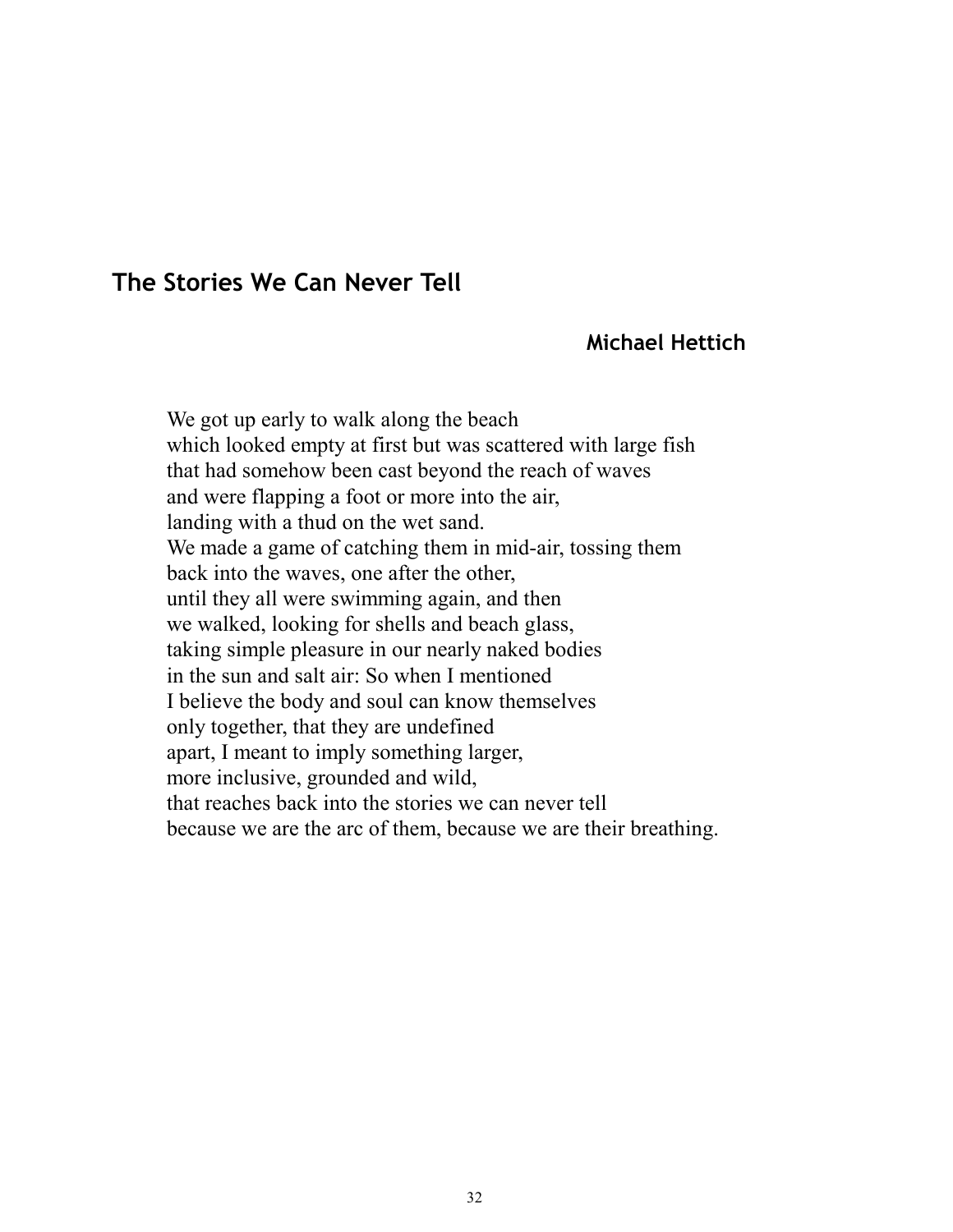### The Small Bird

#### Michael Hettich

When no one was watching, she chewed handfuls of the dry leaves her father raked to burn. Her mother was hanging the sheets out in the wind that leapt from the ground and made her dress fly up. The leaves flew up around her father's legs. He told stories as he raked, about how he'd once been a field of lean grass and wildflowers blowing in an autumn wind, like this one; he'd been mist across a lake at dawn when the cormorants swam underwater without making a sound. He said he'd met her mother when she was just an unsung song. You see what I mean? Our lives are anything but solid. But still they are real. The distance between any two things, he reminded her, is infinite. Everything is infinite. She started laughing then, as she remembered him climbing a ladder up into his favorite apple tree, filling his shirt with tart apples, then climbing down, smiling, offering her an apple but giving her a small bird instead, which he'd clutched in his fist and which she'd kept since then, and which she still held tight.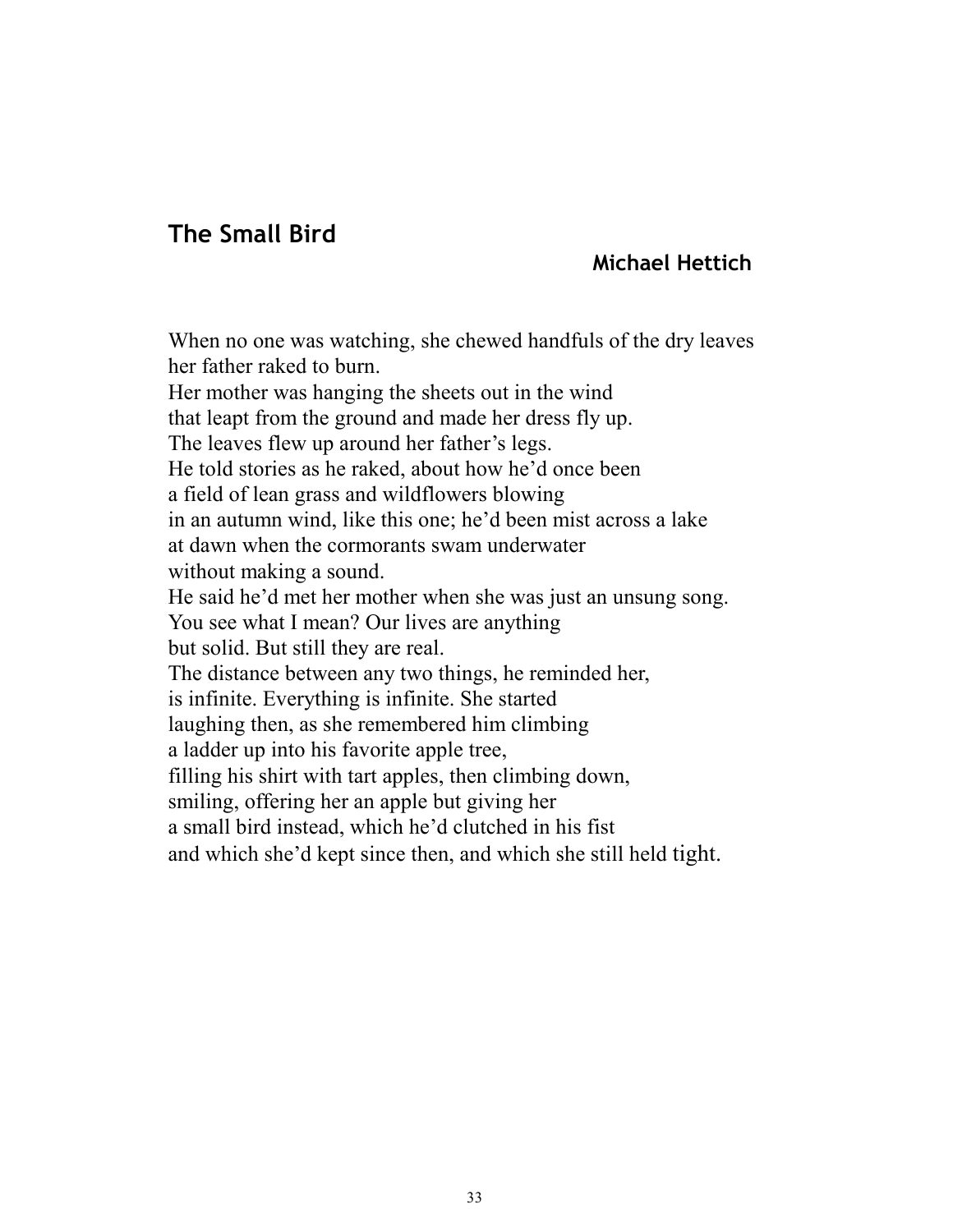# ALCATRAZ

# Elena Fattakova

In the house of Lies you throw the dice. In the house of the Dead you dwell in dust, for a time, times and half a time. In the house of Hell the steam rotates and curls at the edge, breathing fire. The blind man stumbles against the slime of earth. In the earth's solid cage a man digs a hole to escape the cemented fear.

The door opens and closes.

And the living creatures rushed out and returned. In the rock cave the walls sweat glistening with the past.

I alone have the key to this savage parade.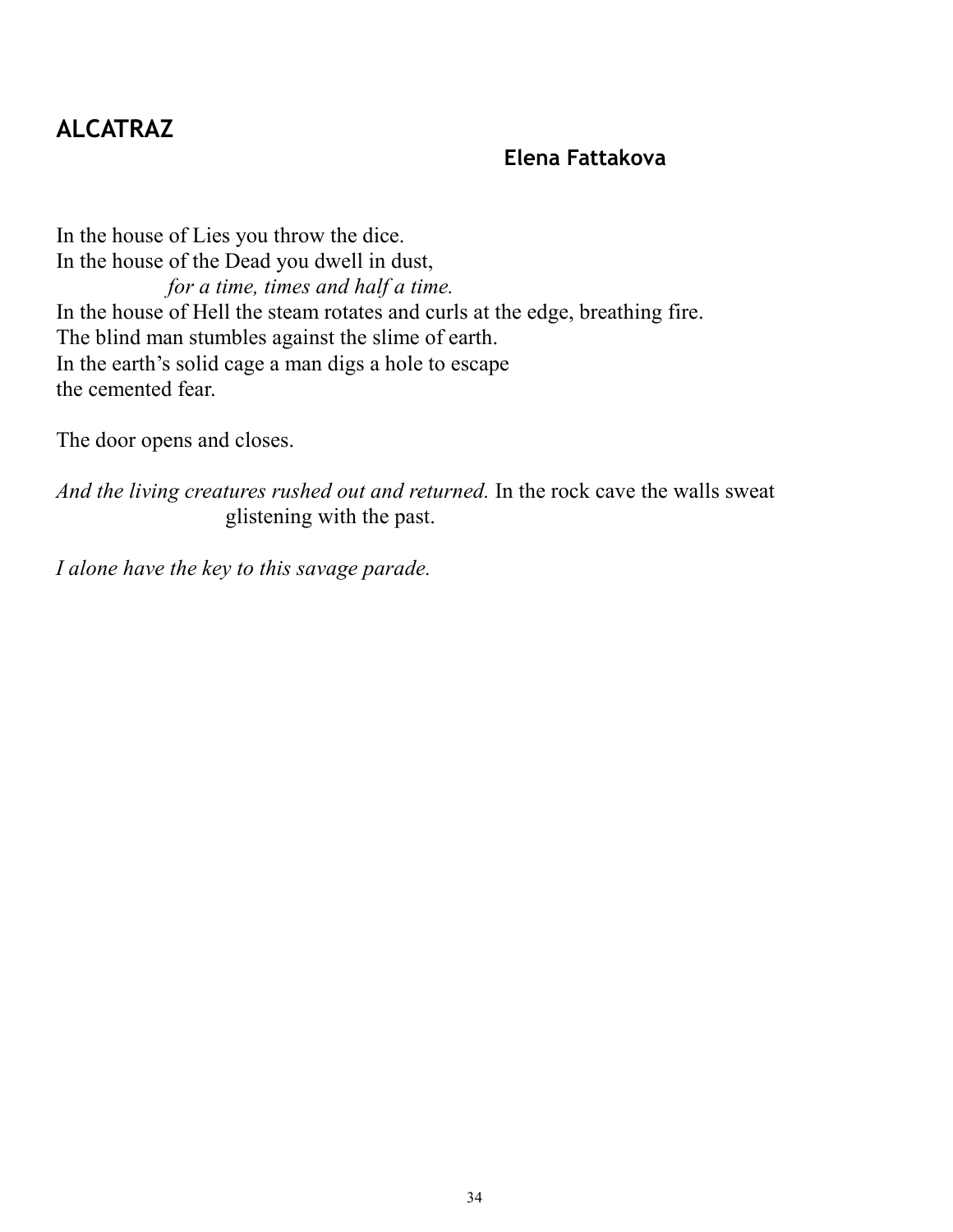# after/words

# Elaine Starkman

Now our bodies soften Yours of dust, mine of bone

> Storm and sun No longer tell us

what they mean or what we mean

or where to travel Is an eye still not a hand

is a foot still not pleasure In our First World,

we had our Garden, but here I fear too many truths,

> and we cannot flee the Flood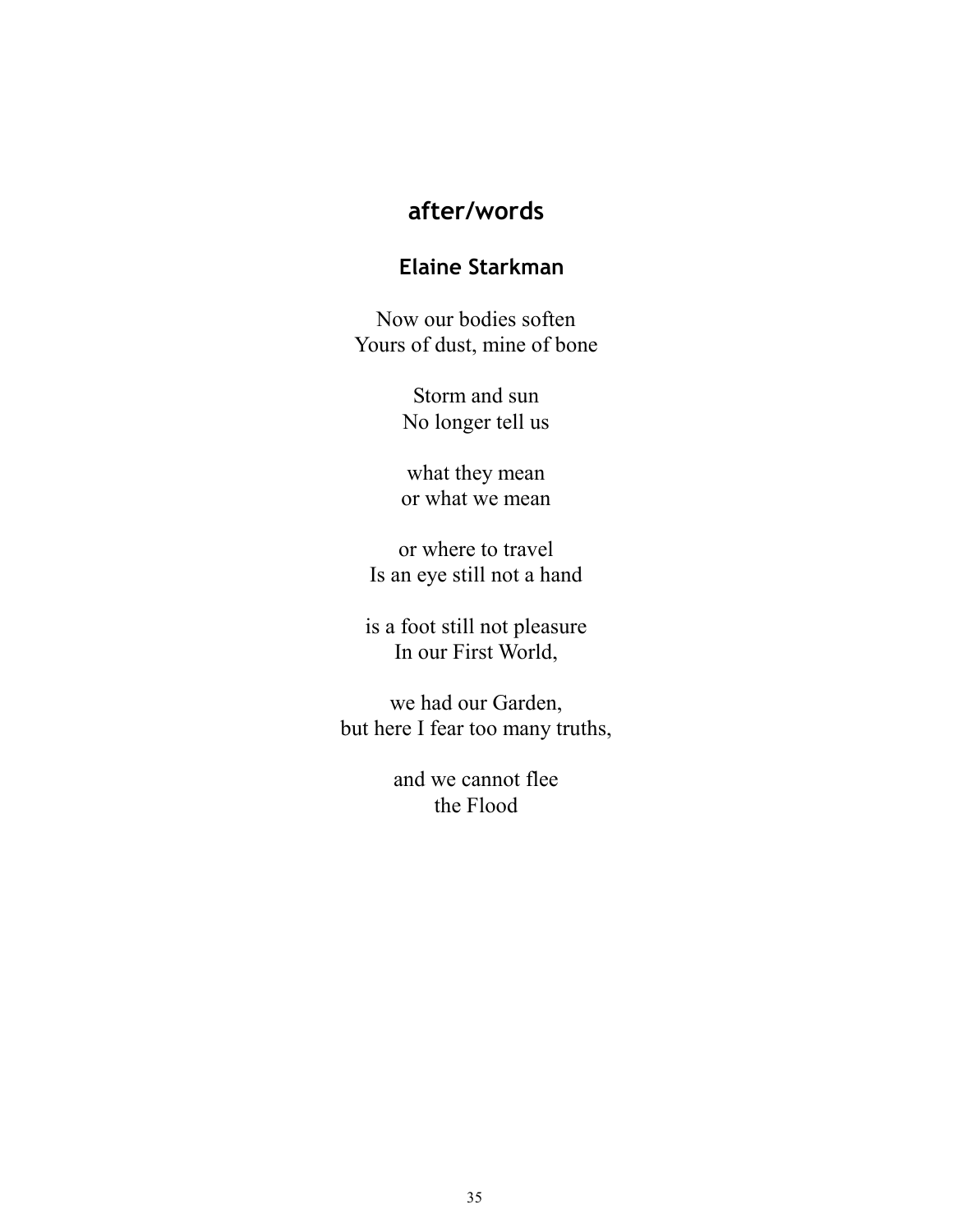# Illumination

#### Marianne Taylor

This night, scant sign of rain's relief. Electricity attempts a flashy overture white gunpowder trumpets sparking over indigo timpani. Land illumines and re-illumines bleaches vibrant monochrome bright beyond all day.

And in these fractured seconds is a place I do not know. Strange, like the twin one does not have. Non-existent duplicate, impossible, yet there.

This x-ray of my barren fields, flimsy barn graveled, sloping lane, drained of familiar color, glowing oddly is full of awful possibility. Another home, another way to be.

And so, lifting naked to kneel I watch your face by lightning flash.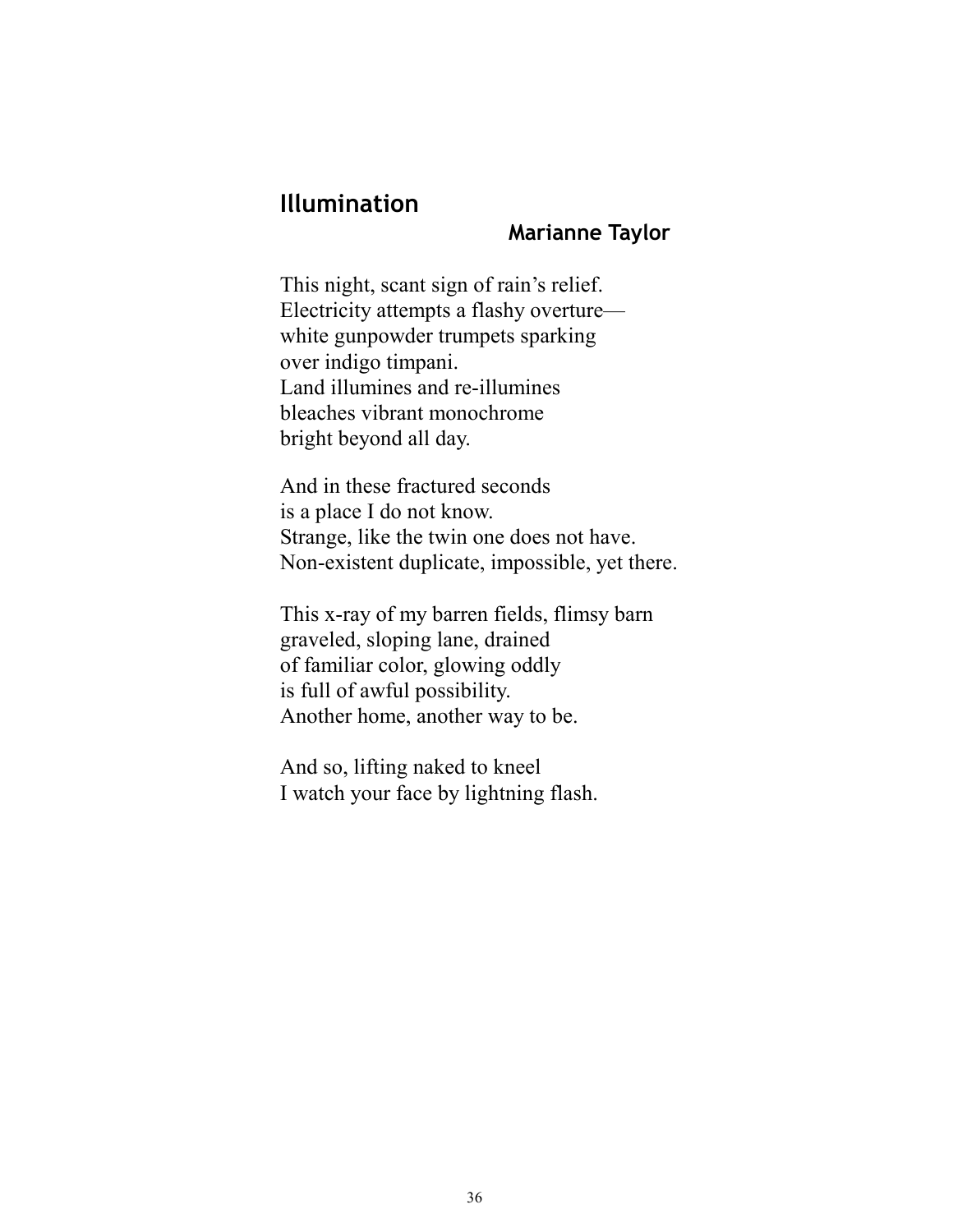# LIGHT

#### Barry Ballard

But I think for me it was the beginning of empathy, not a large empathy like the deeply selfless might have, more like a leaning… —Stephen Dunn, Empathy

Light never centers itself in the marrow, or the hinged diagram of swinging doors that make up your life. It never stores itself like embers, burning through each narrow extremity until it exits your singed fingertips. Instead it leans you away from the noted expectancies of "Every Man's Road", to where the dead are buried, where the battered live on the fringe

of existence, where suffering is louder than rain. It's there that it meets you face to face, refracting itself in the warm colors of enchantment (and the clouded hue of melancholy), leaving you to retrace the sacred out of another's—torrid storm.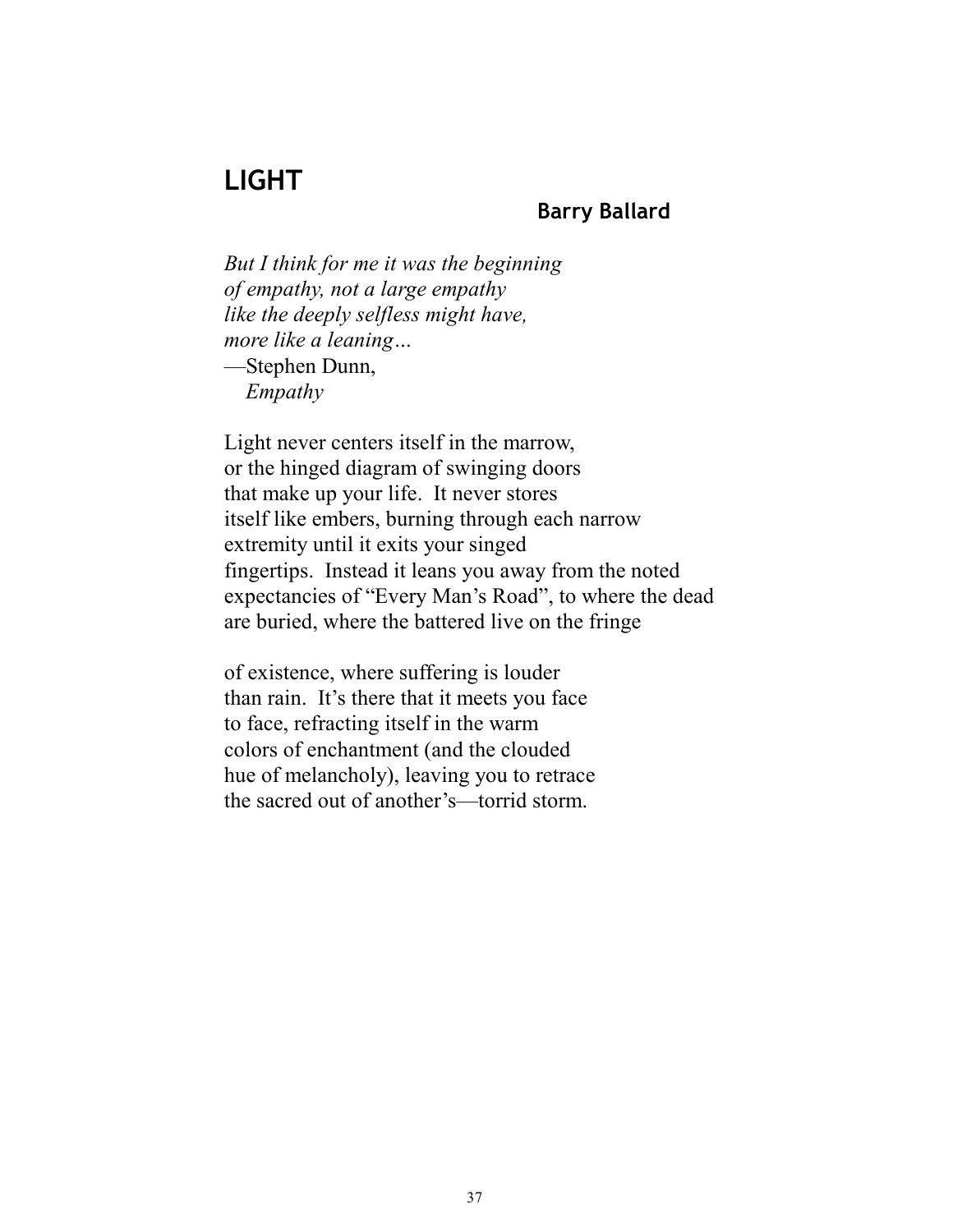# VERTICALS

#### Barry Ballard

I stood in the cool April grass looking into the stained eyes of the house where I was raised, expecting a healthy resonance of welcoming from the extraordinary way that all houses speak from their crooked framework and uncoiled hinges. Instead, inside it strained to whisper like rustlings that had once lived and then given themselves over to stories, and idle wispings of afternoon light and meditation. And it questioned me out of the plaster's hair-line cracks and its deeper unexposed erosions. "Why have you returned to this lapsing deed of the soul's real estate? For the promise

of expiation, for the undoing of what has grown like wild grapevine through your own windows?" And I turned like a stranger staring out through the picture frame toward the forest I once explored across the street (pruning the briar away from the meditative home of where I should have been centered). "It's caring that brought me hear", I answered. "Not death or its visible signs, but the slight hope that you might remember I was once an adventurer." But even the older Poplars stood straight and barren like spires choked away by the green around them, bright-trunked verticals caught in the world's downward curve.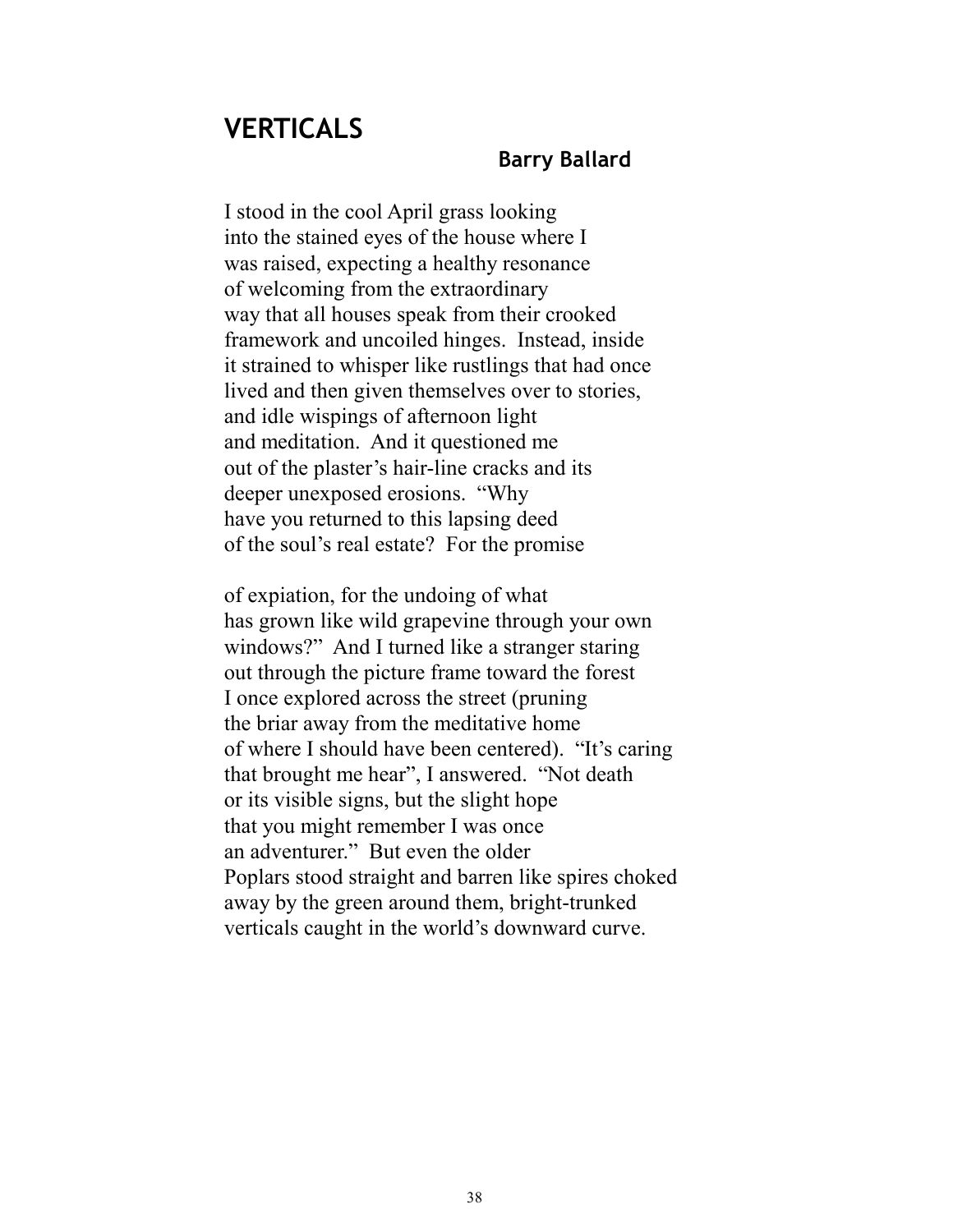# Abstract

#### Kamuran Kelly

with eyes that cut thru the night she braided her religion in her hair people stop and people stare at the might of the little tear glass tear covered glass girl in the glass house don't you have a glass mouth chime in with your little insults rub salt in the sore of my mouth i got the glass mouth that crumbles like particle board i got the glass tears that look like art to you i got the real not the understood i got the facts I got the book you are the crook that stole my box and shoved me in it i can escape no scapegoat just gloat and stare and starry eyes feel night time more than you would care about the day when people sigh and give up and say stay a while in the sunlite but i prefer the night the might and most of all the light..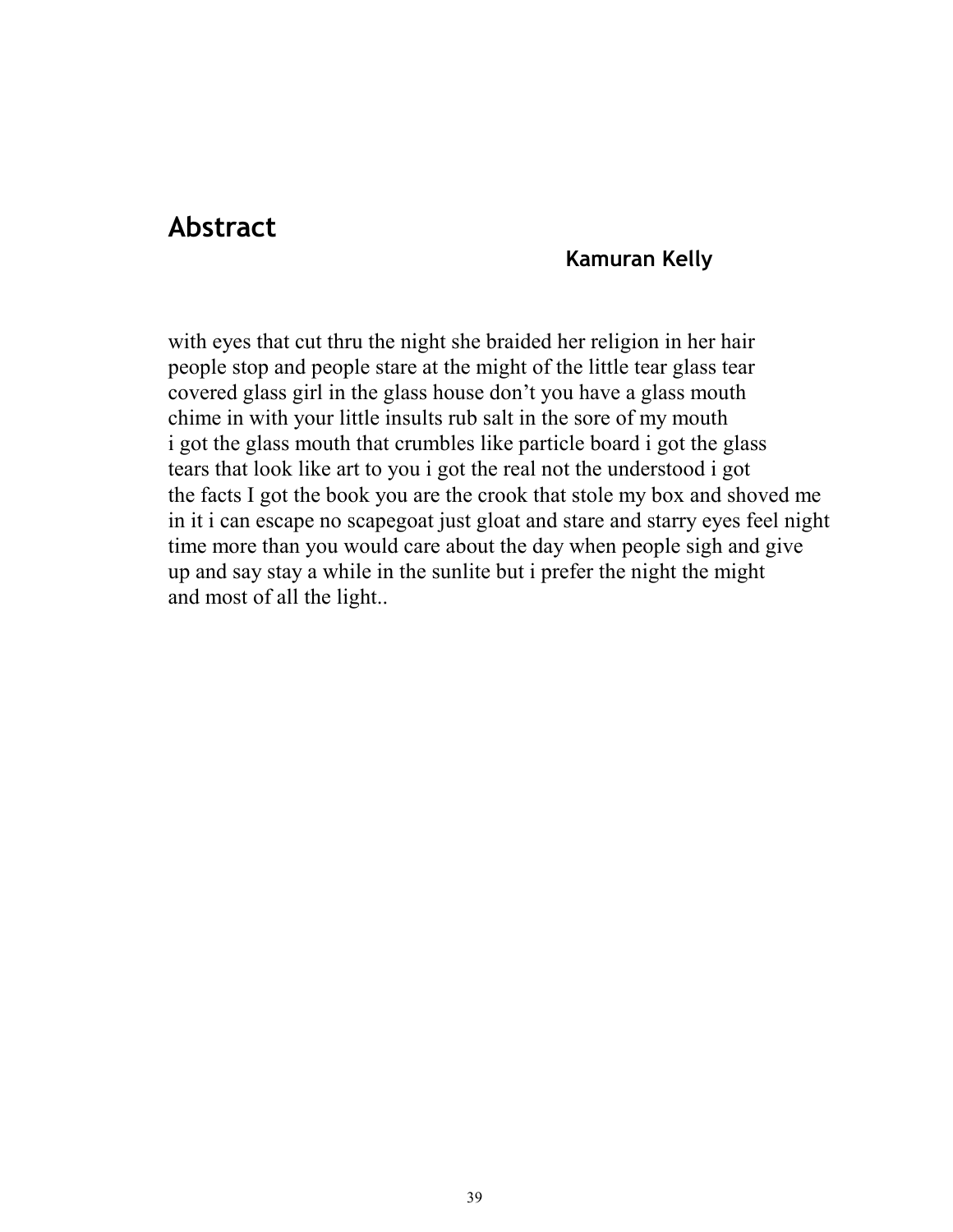### The Angel and the Hawk

#### Michael Onofrey

The train isn't crowded. I board. I walk down a corridor. I step into an empty compartment and sit down next to the window with my bag next to me. I've brought several bottles of beer and I get one out of my bag and open the bottle with a bottle opener that I keep in a side pocket of the bag, a sports bag, a grip as it's called in Europe. I travel light.

Outside there are announcements and after a few minutes there's a whistle. The train begins to move, no jerking or lurching, just a breeze in the direction I'm facing. I sip my beer. The train is away from the platform and in the yards, a pleasant day, two in the afternoon, mid-September.

I hear something and I turn and I see a woman in the corridor stumbling. She pulls the door of my compartment open and then she's inside with the door closed. She glances at me. I smile, she doesn't. Her eyes are about the vicinity where she chooses to sit, which is on the opposite seat and in the opposite corner from where I'm sitting.

She's somewhat tall and she has no luggage, only a purse, a small, boxlike thing with a gold clasp at the top, kind of cute, the purse that is, braided reeds spray-painted white with a metal handle that allows it to swing freely in the bend of her fingers.

Her fingernails are shellacked pink. Her skirt is light green. Her blouse is creamcolored with ruffles down its center. Lipstick dominates her face because she has big lips and the lipstick is pink, a lighter shade than her fingernails. Flecks, probably dried skin, pebble the lipstick. Her lips are probably chapped. She rolls her large, hazel eyes past me and out the window. There's nothing to see. We're leaving Frankfurt.

I sip my beer and look out the window and think about her hair, which is shoulderlength and brown but with something else in it as if she had dyed it a lighter color at one time. Toward the ends there is yellow. I wonder why she just doesn't snip those ends off.

I smell perfume and I smell something under it, something acrid, perhaps dried sweat. Together they remind me of Europe, and Europe is where I am, and where I've been for a little over a year.

She crosses her legs. I don't see it. I hear it. I'm looking out the window. The train is gaining speed. I think about her footwear, a pair of mules, toenails pink. The pink is chipped. In my mind, there's hair on her legs, kind of fuzzy, not thick but light and fuzzy. I'm guessing, but I think she's between twenty-six and thirty-three but if she were to tell me that she was twenty-three and had been around the block I'd believe her.

The train's rolling along and I'm wondering where she is from. Eastern Europe comes to mind but there's no telling. I wonder about language. I wonder about occupation.

It strikes me that I'm prime material for one of the occupations that she might be engaged in, for I'm fifty-three years old and I'm alone on this train. Of course I'm not in business attire, nor any other attire that would suggest money. I'm in a pair of loose jeans and a khaki-colored shirt with the sleeves rolled up to mid-arm. But why should I be thinking about this? She hasn't shown any interest in me whatsoever, not even common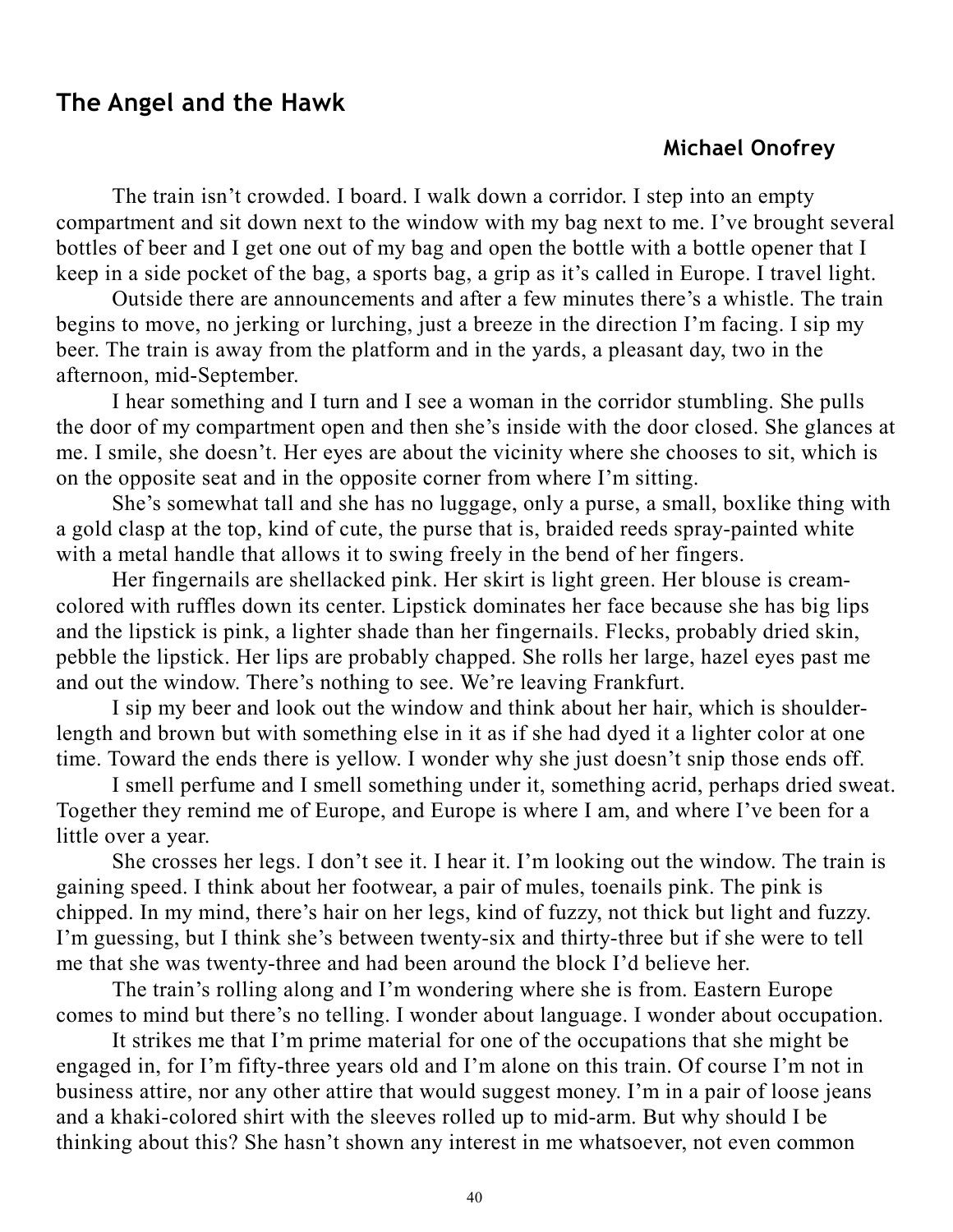interest, much less economic, much less romantic. I'm not looking for a prostitute. I'm not looking for anything. I'm on my way to Amsterdam with no specific plan aside from wanting to take another look at that beautiful city.

I turn my head and glance at her. She's looking out the window past me. I'm embarrassed for having turned my head to look at her. My head turns back. My view goes out the window. I sip my beer. Germany rolls by. I feel the cadence of the train. It's a pleasant day. Everything seems normal, but it isn't. I don't know why.

My wife died a year and a half ago, an auto accident. After three months I knew I had to leave, had to move. I quit my job, sold the house, put a few things in a detached room at my brother's. He has a big house on a big lot. The room is away from his house. He has a wife and five daughters. He's not going anywhere. I was.

I have no children. I have no wife.

I hear the woman opening her purse and then I hear it snap shut. I'm not going to look. I'm looking out the window. I hear her legs moving, maybe uncrossing and crossing again. I'm looking out the window. I'm thinking of possibilities. I'm fantasizing. I'm thinking about two strangers in a compartment on a train who have nothing in common except that train and that compartment and the scent of that compartment, which is her scent. But maybe she smells my scent, but I have no scent. I don't think I have a scent. I don't think I have anything. I'm not the invisible man. I'm just a man, a middle-aged man wandering around Europe without purpose. I think she has purpose. I know she has a scent. It's tinny perfume and stale sweat. It's roses and thorns.

The train begins to slow. We may be approaching a station. We might stop. I have no idea. I bring my bottle of beer up and take a sip. Yes, I think we're going to stop. It's a wonderful day. I'm glad I'm alive. I wonder what the hell I'm doing on this train. \*

We did stop but no one came into our compartment, as if in that phrasing the woman and I are sharing the compartment. We haven't spoken but I did glance at her while we were stopped. I did that on the pretense of looking past her into the corridor. I saw no one in the corridor. I saw the woman gazing straight ahead at the empty seat in front of herself, direction of her focus slightly downward. She's got a gold ring on the little finger of her left hand. She's got eyeliner and something dark is blotting her eyelashes. Her face hasn't been exposed to the sun for any length of time for some time, complexion white. She's got her legs crossed so her one shoe, a mule, is away from the heel of her foot. The white straps that keep the shoe on her foot are smudged but her foot is clean, white-clean with pink nails, pink chipped, white with faint veins. Yes, there's hair from the lower calf up. The train begins to move but not before there's a whistle. I wonder if she has hairy armpits.

We're rolling again, nice and easy. We're picking up speed and there's a man opening the door of our compartment. He's coming in. He's closing the door. I'm looking up at him. The woman is looking up at him. The woman is uncrossing her legs, two mules on the floor, chipped pink, white flesh, soiled straps. The man's shoes are nearby, heavy and black, a pair of leather shoes of no particular description aside from standard, and in that they are as odd as the three of us in this compartment on this train that's moving through the Rhine Valley on a nice day in mid-September, hail Hitler. Will that ever be forgotten?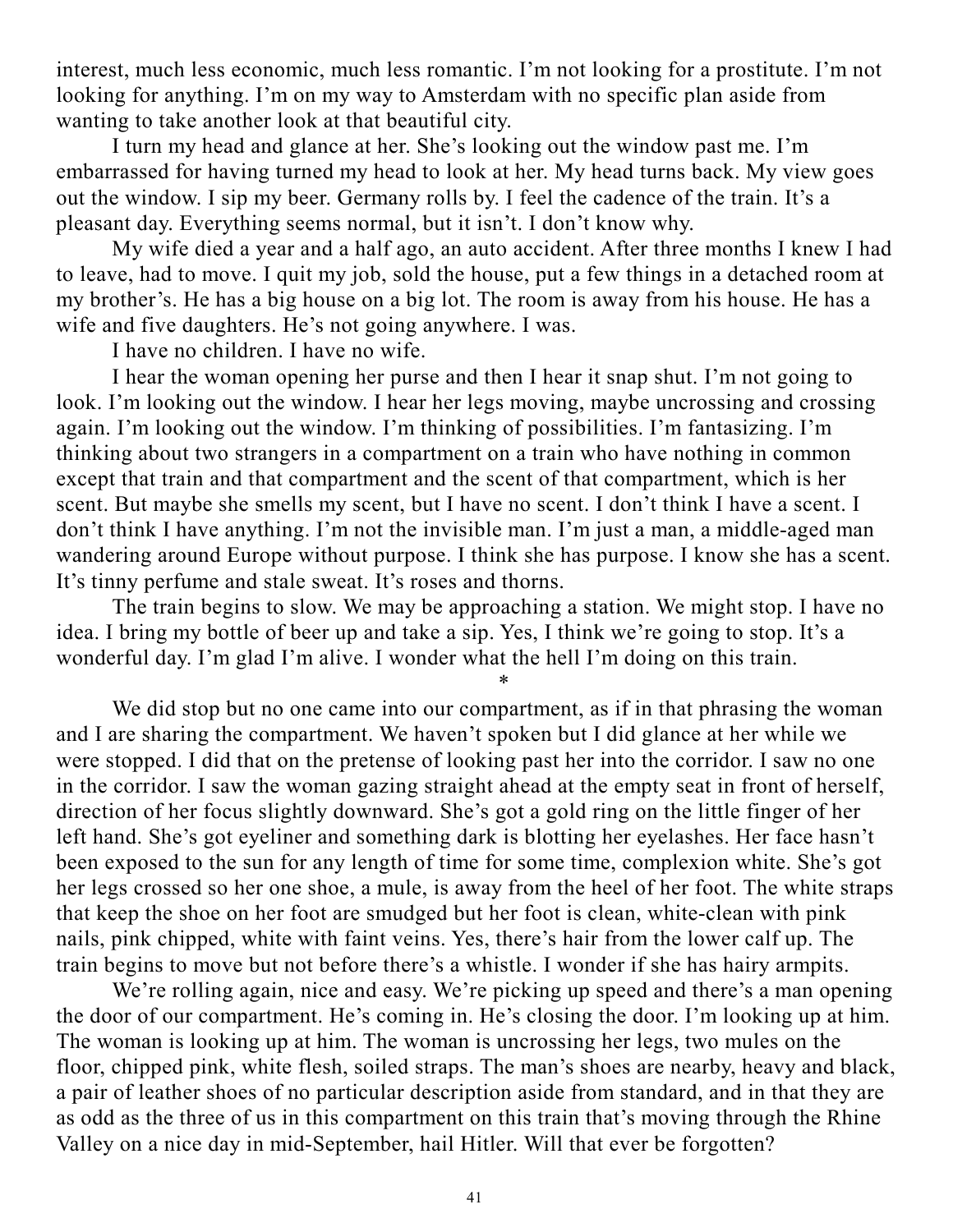I don't even think he's German.

He's got a high, beaked nose, a prominent bridge that slants down from out of his forehead, black eyes in ridged sockets, a healthy growth of dark hair along those ridges all the way to his temples. There's a black, leather jacket that hangs from sharp shoulders. He's long in limb, long in torso, long in head and neck, Adam's apple like a golf ball.

Early twenties. Early thirties. Definitely early. He carries no history.

He glances around. The scent in our compartment has changed radically. The leather jacket is opened. There are silver snaps on it. The man's wearing a white T-shirt. Did I say it was a nice day?

He almost smiles. He chooses the seat opposite me but not directly opposite so that we don't have to bang knees but off to one side which puts him near the woman. Her head is turned and she is looking at him, looking at his profile. She moves her purse from the seat to her lap. Does she fear him?

He has a kind face. He might be a gypsy. He might be Hungarian. He might be Robert Capa. I'd like to strike up a conversation with him but that's out of the question.

There's the smell of leather in our compartment now and it mixes with the smell of perfume and the smell of the woman and the woman's smell is a lot stronger now than it was before. I think she's secreting.

The man is cool and calm, perhaps shy. He looks at me and grins but I can't see his teeth, only trim lips on an olive complexion, a smooth complexion. Maybe he's Italian, maybe he isn't. I don't know where he's from or what languages he speaks or how he makes a living. I don't know any more about him than I know about the woman who's sitting near him, almost next to him.

The man isn't wearing cologne, nor is he wearing sweat. He's wearing leather and that's what he smells like on this sunny afternoon in Germany. He has no luggage. He has no book. He has no history. His hands are empty.

I return his grin. Our eyes meet. We are in agreement, but of what I don't know. And then, as if of the same kabala, I look out the window and he looks to the side, downward and toward the woman but not at the woman. She shifts her weight. I hear it, but before that I heard the man's leather jacket creasing and un-creasing, but now I don't hear that. I hear the woman. I hear the woman's body moving on the seat. I bring my bottle of beer up and take a sip. It's warm in our compartment. We are three. We are our compartment. We are alone, yet we are together. All of us are alone. We are always alone, yet here we are. What the hell am I doing here? What are they doing here? I don't have long to wait for the answer.

I drain my bottle of beer. I set it on the windowsill. I turn to unzip my bag to get a second bottle of beer. The woman is looking at the side of the man's head. He feels it. I see it in the way he tenses. He turns. She leans and kisses him on the mouth and they stay like that except she brings a hand up and wraps it around his head.

Her white fingers with pink nails are knifing through his black hair. The man's Adam's apple is bobbing. His tongue is working.

I'm stopped. I'm starring at them. I don't know why they are doing this. I don't know why they are doing this in front of me. I don't know anything. I'm alone but we are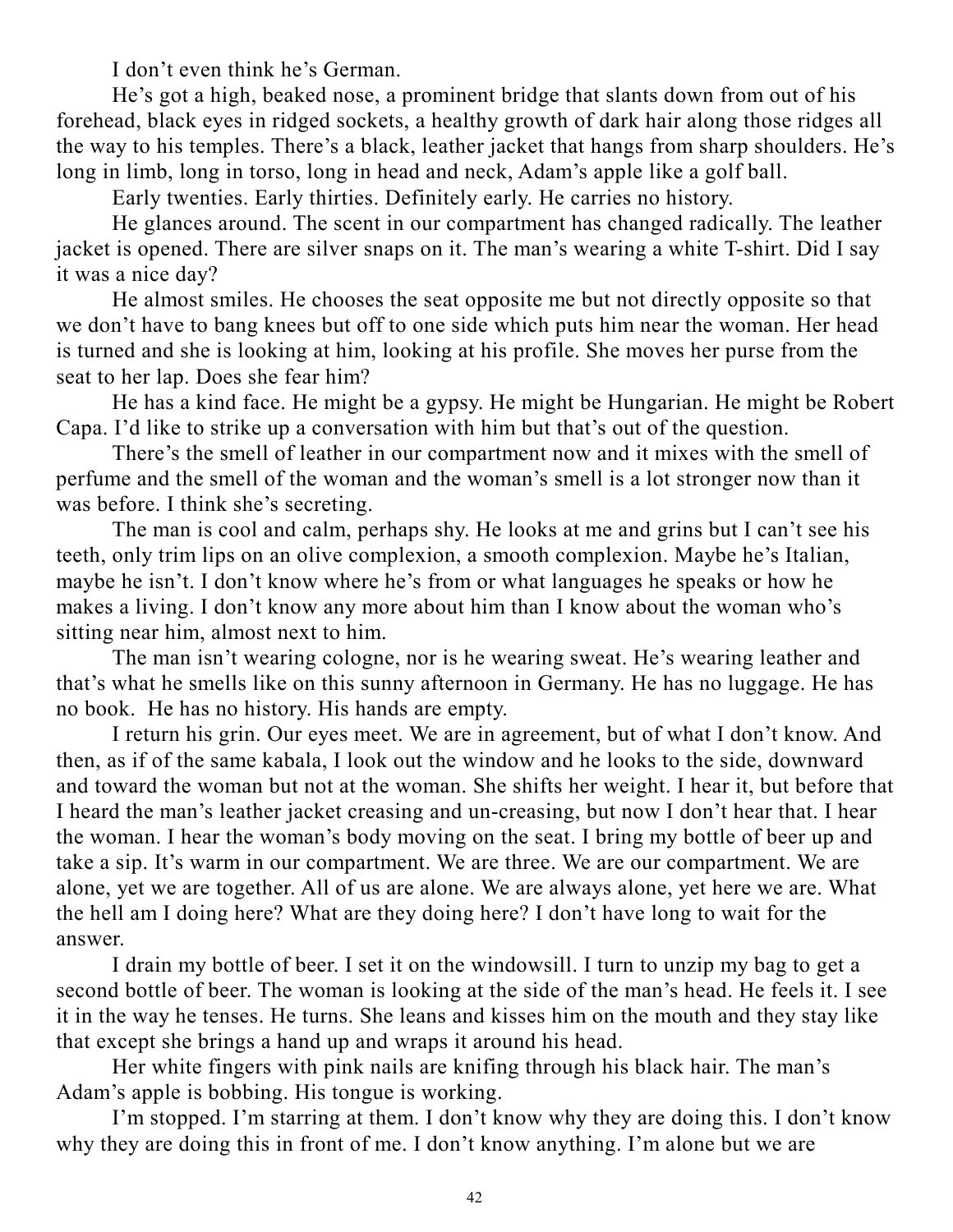together. It can be no other way, no other description. I smell the woman. I smell her sweat, I smell her perfume, I smell her sex.

I smell leather and I hear it creasing. He moves his left hand and he brings it up and under one of the woman's ample breasts that's beneath her cream-colored blouse. I can feel it.

Those pink lips—chapped, fleshy, glistening and all over his mouth. I can hear it. I can hear her lips slipping and sliding over his mouth-area like globs of skillet-fried fat. Her head is moving in front of his, her hair with those burnt, bleached ends, his with furrows of a comb, thick and black and shiny. Where did this come from? Do they know each other? They must.

We are alone. We are together. I'm getting an erection. I got my hand around a cool bottle of beer. I'm getting it out. I'm opening the bottle with a bottle opener. There's a pop and the silver cap falls to the floor. I don't care. They don't care. Her mules are skittering sideways like afflicted crabs. Her skirt is too tight.

Her purse falls to the floor in a clatter. They don't care. I don't care. The purse is on its side. The man's hand is strong and veined against the woman's cream-colored blouse. His fingers are without ornament.

They don't know each other. I know it.

The scent of beer comes to my nose, vapor at the mouth of the bottle. I take a slug, beer in my mouth. I wait. I swallow.

Her fingers are at the nape of his neck while his fingers fumble with a button on her blouse, button tucked into ruffles. I sit back. I bring a leg up and prop it on top of my other leg. I don't look out the window. I look at them. I watch. I'm not me anymore. I'm this, and this must be part of it, part of what they are doing, part of what's going on. We are alone. We are together. We are separate. He's working on a second button. It's undone. He slides his hand in. She's wearing a white bra.

Her lips slide off his mouth to smear his jaw line with pink saliva. Her breath is audible. Her legs are splayed. Her complexion is rose. Is she quivering?

Her one arm is over his shoulder, her one hand at the back of his jacket. I see that hand. I see its white flesh and pink nails and I see it clawing and raking black leather. It's lucky he's wearing that jacket.

There's a moan. I heard it, and now I see it. She is definitely quivering. I feel it. I feel it to the marrow. I raise my bottle of beer and take a drink. Beer leaks out the side of my mouth and dribbles down my chin and onto my shirt. I don't care. They don't care. I wonder if there's a conductor on this train, someone in charge, someone in control. What the hell is going on? He's wedging his hand under her bra. I can feel it.

The train changes cadence. Hardly perceptible, but there all the same, and it's there at the same time as the woman's white hand on the back of the man's leather jacket eases. I look for blood as her fingers slide on that leather to where her hand is flat on the back of his jacket. Her arm goes limp. The train is slowing. Her breath is no longer audible. I hear the train. Our compartment is fecund—sweat, humidity, leather—and all of it splintered with perfume and beer and something else. We are in Europe. We are together. We are separate. We are alone.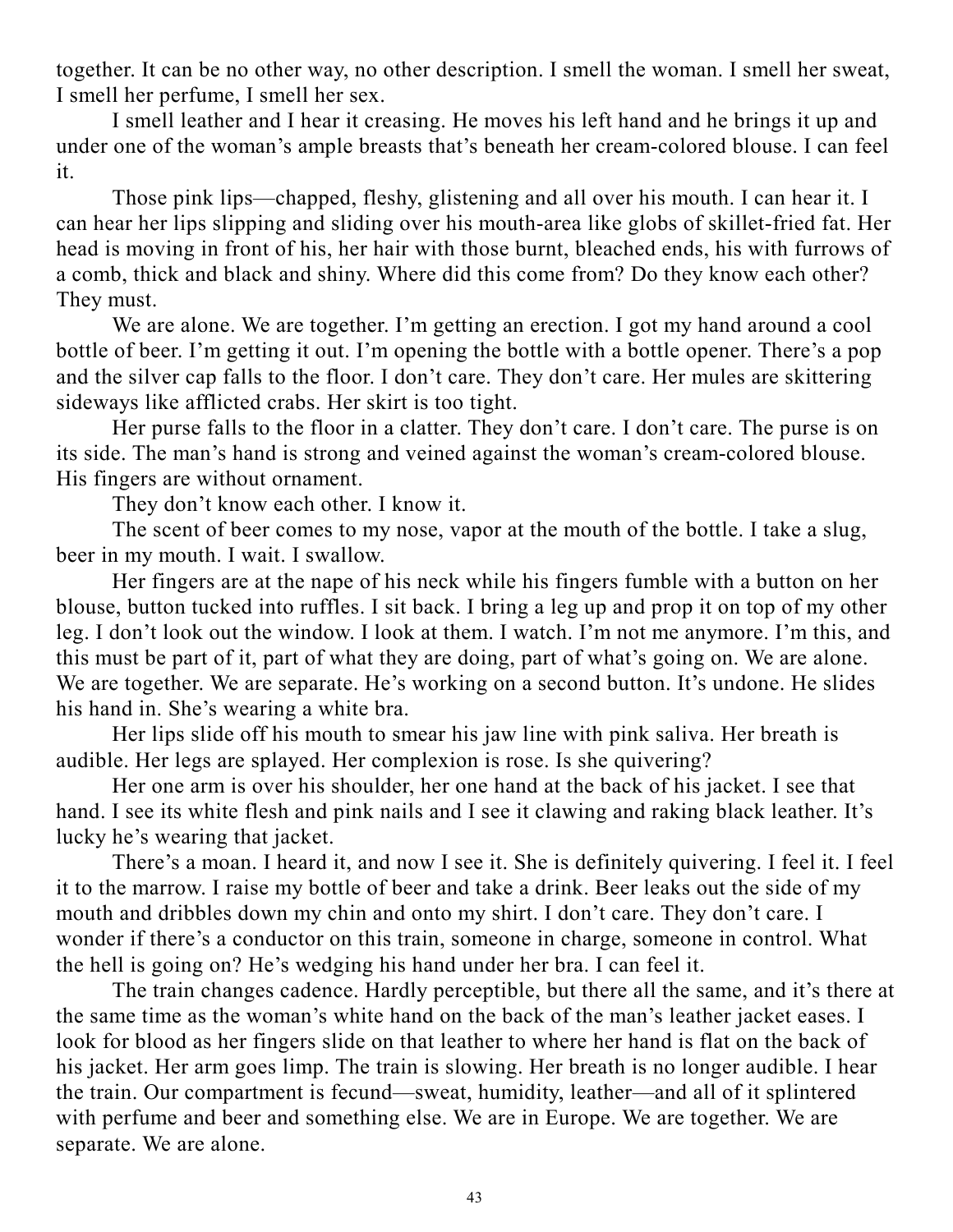The man withdraws his hand from inside the woman's cream-colored blouse as the woman withdraws her arm from over his shoulder. The two of them separate and straighten. The woman bends over and picks up her purse from off the floor. She places the purse on her lap. Her fingers go to the buttons of her blouse. Her eyes go down to watch her fingers.

The train is slowing. My view goes out the window. I wonder what's next. I see a platform. I see people. My heart is pounding.

The man stands and straightens his pants. I look up at him. He does not look at me. The woman is looking up at him. The woman is sitting so pristine, lipstick smeared, hair mussed, skirt wrinkled. The man glances at her but offers nothing. He goes to the door and looks at its handle and opens the door and goes out into the corridor and closes the door and disappears from view. The woman is gazing straight ahead at the empty seat before her. I look out the window. I'm waiting to see the man on the platform, but I don't see him until we are moving, which is when I see the back of his black leather jacket and neatly trimmed head of hair as he is passing through a doorway into a building. But his hair is tweaked evidence of history along with what's smeared across his jaw line. He'd better find a mirror.

The train is moving. No one has entered our compartment. We are alone. I look at the woman but she doesn't look at me. More than before, I dare not speak. I wish it had been the man who had stayed and the woman who had left. I could have spoken to the man.

I look out the window. I sip my beer. I hear the woman opening her purse. I hear something else. I turn and look.

She has a small mirror in one hand and a tissue in the other. She's cleaning her lips and the area around her mouth with the tissue. She gets out a tube of lipstick and applies pink paste liberally. She puts the lipstick back in her purse and gets out a small brush and uses it on her hair. I hear the brush going through her hair while I gaze at her pink lips. The brush and the mirror go back in her purse and she snaps the purse shut. She places the purse on the seat next to herself. She drops the wadded tissue on the floor.

She sits as if bored. She sits as if daydreaming. I look out the window.

Approaching the next stop, she stands and smoothes her skirt. She picks up her purse from off the seat. Her body straightens. The train stops. She turns and looks at me.

I don't know what to do.

Her eyes leave me and she opens the door and goes out into the corridor and walks away leaving the door opened. I hear her mules clacking in the corridor. I stand and go to the door and look down the corridor. She is turning a corner. She is gone. I close the door and return to my seat and look for her outside on the platform. She comes into view. She is walking toward a stall that's against a building. There's a counter that runs the length of that stall. She stands at the counter and speaks to the man behind the counter. The man is wearing a white jacket with gold buttons. The man goes away and she sets her purse on the counter. The man returns and places a bottle and a glass in front of her. The man pours the glass half-full. I see foam. It's beer.

The train begins to move. The woman picks up the glass and brings it to her lips. The train is moving. The woman leaves my view. I am alone.

\* He's British and his name is Dave and he's perched on a stool next to me while I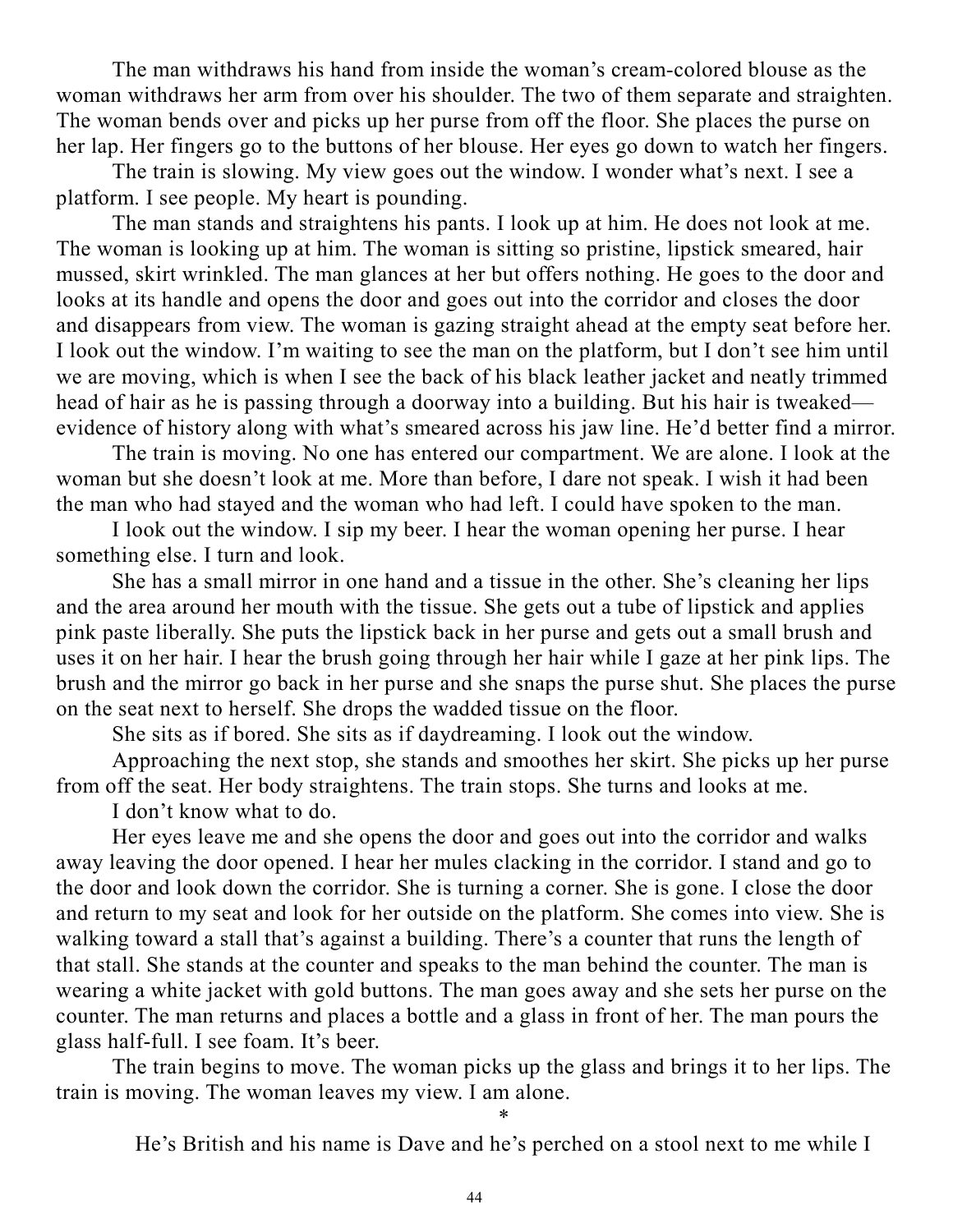stand because I want to stand after having sat so long on the train. We each have a glass of Heineken and we're in a room that has a small bar. The room and the bar are on the ground floor of a so-called hostel, not an official Youth Hostel, but an inexpensive place that advertises 'hostel' on a sign outside. I've just put my bag on a bed upstairs in a dormitorystyle room with about forty or fifty beds, most of which are unoccupied. There's nothing of any real value in my bag so if it disappears that's manageable. Everything I really need is in a money belt that is around my hips and inside my underwear. My journal is on the bar next to my glass of beer.

I've just related the story of my train ride between Frankfurt and Amsterdam to Dave and we've just gotten two fresh glasses of beer. Dave's a young, thin fellow with a wispy goatee on a delicate chin. He wears glasses. He's from London. He's on his way to Israel to work on a kibbutz over the winter. He'll be a volunteer. He'll be in the Negev.

"Most definitely," he tells me, "the woman was an angel."

I smile.

"The man was a bird of prey. You said yourself that he had a beaked nose."

I look at Dave. He has soft, brown eyes and short, brown hair that lies flat on his head and probably never needs combing.

I say, "So she was an angel, and he was a hawk, or an eagle?"

"That is correct," says Dave.

"Were they real?" I ask.

"You saw them, didn't you?"

"Yes."

"Then why are you asking me if they were real?"

I sense that Dave is well educated.

"Because an angel and a hawk aren't what I saw on the train."

Dave picks up his glass of beer and takes a sip. It's early evening. I'm planning on going to the Van Gogh Museum tomorrow. In a few days I'll go to Delft to pay homage to Vermeer.

"If you are asking for explanation," says Dave, "I'm willing to provide it. It is but one explanation, and it is mine, and it is based on what you have told me. You told me a story, which really wasn't so much a story as it was description. So now you want 'story,' because you want an explanation as to 'why.' You also want consequence and purpose. Am I right?"

"Yes."

"I could say," says Dave, "that they were in cahoots and that what they staged was connected to sexual gratification. But you have suggested that they weren't in collusion and I tend to agree. You also suggested that there was sex of some sort and I agree with you there, too. You also said that you thought that your presence had something to do with what they did and with sexual gratification. I'm in full accord."

We pick up our glasses of beer. We drink. I'm enjoying this.

"The angel and the hawk needed a witness, for without a witness there would be no act such as it was, and there would be no story such as this story. The witness was part of the phenomenon. The witness is at liberty to create story," says Dave.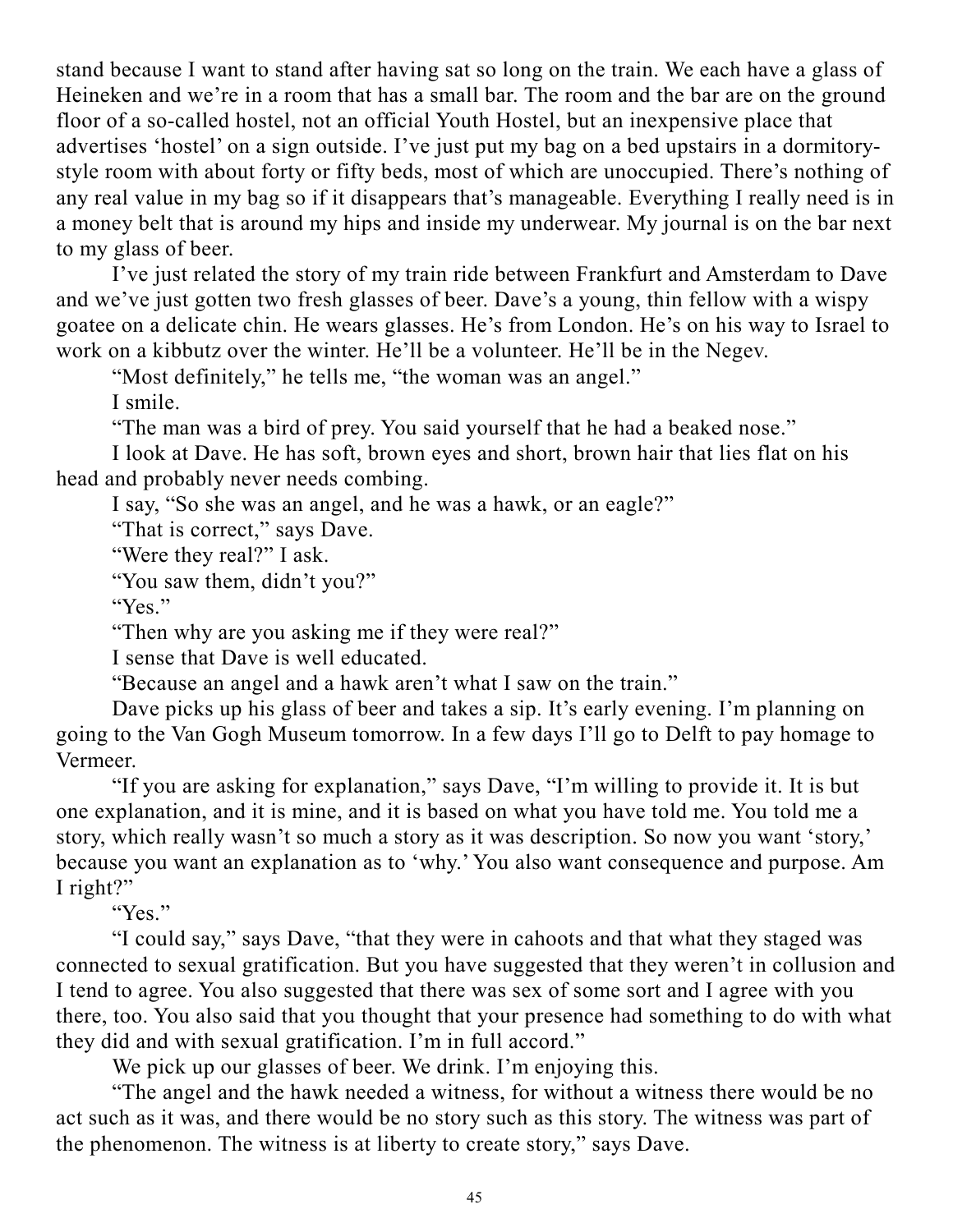The room we are in is quiet because there isn't any music. There are only three people seated at a low table some distance from us near a window. The bartender has ducked out for a moment. I think he serves the hostel in a number of capacities, such as handling check in and answering a telephone. I am thinking about dinner, but it's not urgent. I have time. Dave seems to have time.

"Assuming they weren't in cahoots," says Dave, "and even if they were, since you were an unknown factor to them, we can say that the entire incident was coincidental. All coincidence marches to the beat of its own time, which is always in the present. In addition, coincidence involves so many variables coming together at a particular moment that we cannot understand it.

"We describe," says Dave. "It serves our understanding, and it serves to anchor us. Often, we add to description. All this can take place quickly, or it can occur over time. We want to understand. That's what's at the heart of description and story."

I sense something, but I don't know what it is.

"Sometimes," says Dave, "something radical occurs and it shakes us. It throws us off kilter and draws our attention to coincidence—the random factor. But actually, coincidence is with us all the time. It's part of phenomena. We don't understand it. We don't understand coincidence, but we pretend to understand it, and that pretending is story. Story is our attempt to understand the world and its magic. Magic is coincidence."

I'm looking at Dave.

"An angel and a hawk," says Dave, "what a lovely story. We already know they were people, but I am adding. I'm giving you something else."

Speech rolls from Dave's mouth without effort.

"The angel needed the hawk because of something that occurred in the angel's past. The hawk flew into that compartment and the angel seized the moment and took the hawk into herself and took what she needed. The story continues. It goes on and on."

The three people at the table stand and leave the room. Dave and I are left alone. The lighting in the room is amber.

"Do I have to make a story?" I ask Dave.

"No," he says. "But you want to, don't you?"

"Yes."

"It is only natural," says Dave. "It's part of us. We've been doing it for a long time. It helps to describe us."

"So," I say, "there was the angel and the hawk and the witness."

"Yes."

"Okay, why?"

"It was for the benefit of all three of you as individuals, and as a group, a short-lived group, but a group nonetheless for its function. You shared an interlude. Something was given, something received. You are trying to name it. You are creating story."

I pick up my glass of beer.

"Story is only possible from hindsight," says Dave.

"All three of you gave something, in order to create something, and all three of you received something. The other members of this story are probably doing what you are doing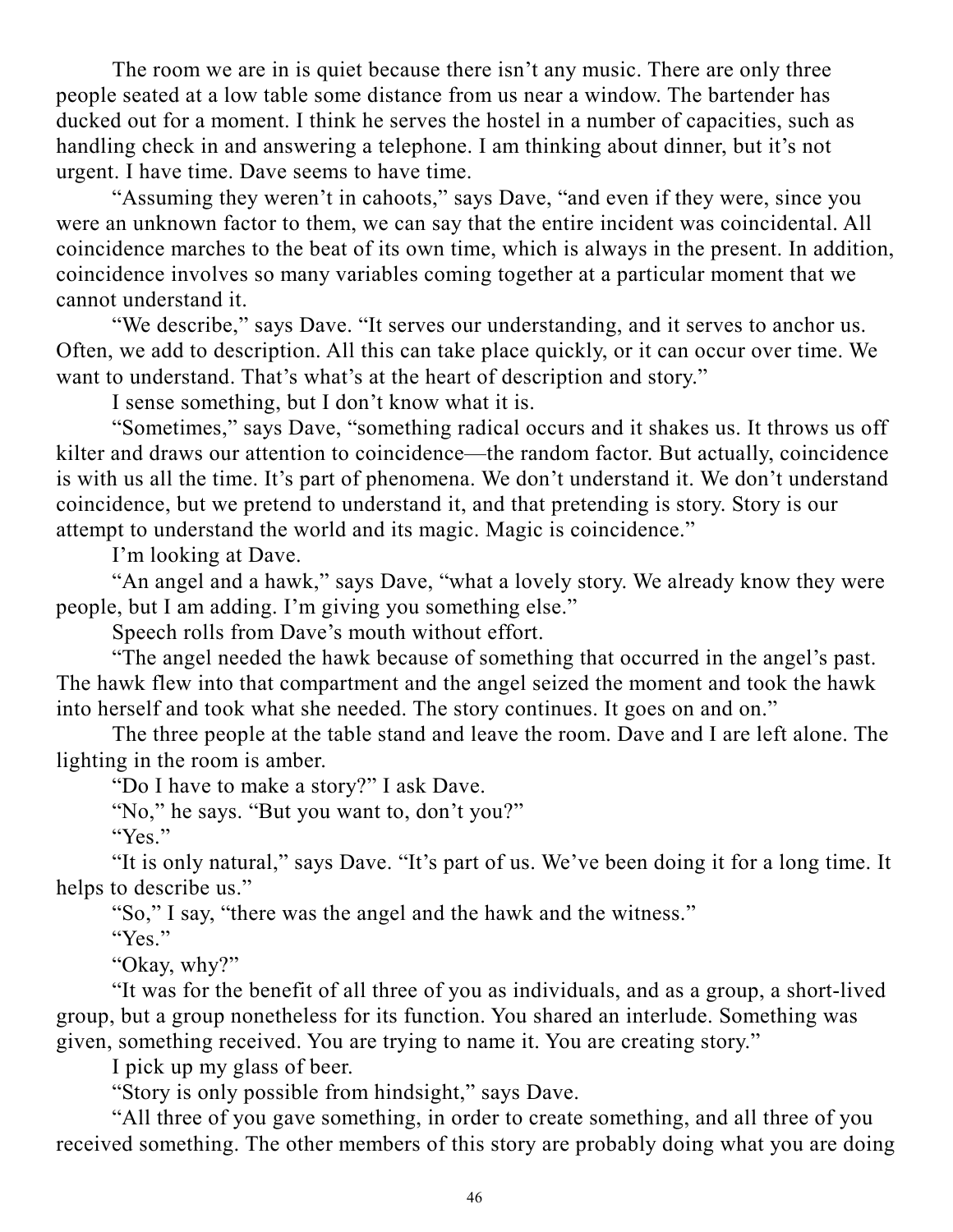right now. You have an angel and a hawk; no telling what they have."

Dave pauses. I sip my beer.

"For you," says Dave, "that interlude with the angel and the hawk is what you have, and what you have is what you witnessed. It is no small thing. It is an important part of our lives, because it is part of our curiosity. It is actually all we have to go on. We describe what we witness. Description allows us story. Story allows us to explain the world. It is not bad. It's an interesting endeavor. It's the basis for what we define as knowledge."

I'm trembling. I don't know why. I set my glass of beer down.

I say, "And you are here to deliver this message, this story based on my description?" Dave smiles and says, "It would seem so, but we didn't know it until now."

"It's coincidence, isn't it?" I say. "You and me right now—an interlude contingent on coincidence."

"Yes."

"It's always happening."

"Yes."

"It's all we have."

"Yes."

"We need story to understand."

Dave looks at me.

"Because without understanding, we have problems."

"Yes and no," says Dave.

He picks up his glass of beer.

"Sometimes," says Dave, "if we don't add to it . . . if we don't add to it, it will dance before our eyes, and we will be that dance."

Dave drinks. I tremble. Dave is giving me something.

Dave swallows and lowers his glass and sets it on the bar, foam eddying down the inside of the glass. He smiles.

I'm in Europe. I'm in this room. Everything is vivid. I want it to last forever, but it won't.

I reach for my glass of beer. I pick it up. I take a sip.

I will visit the Van Gogh Museum tomorrow to see madness in color. I will go to Delft to pay homage to Vermeer. I will have coincidence—precise, vivid, unique—an interlude of movement for a duration of time—fleeting—I am part of it—the angel and the hawk.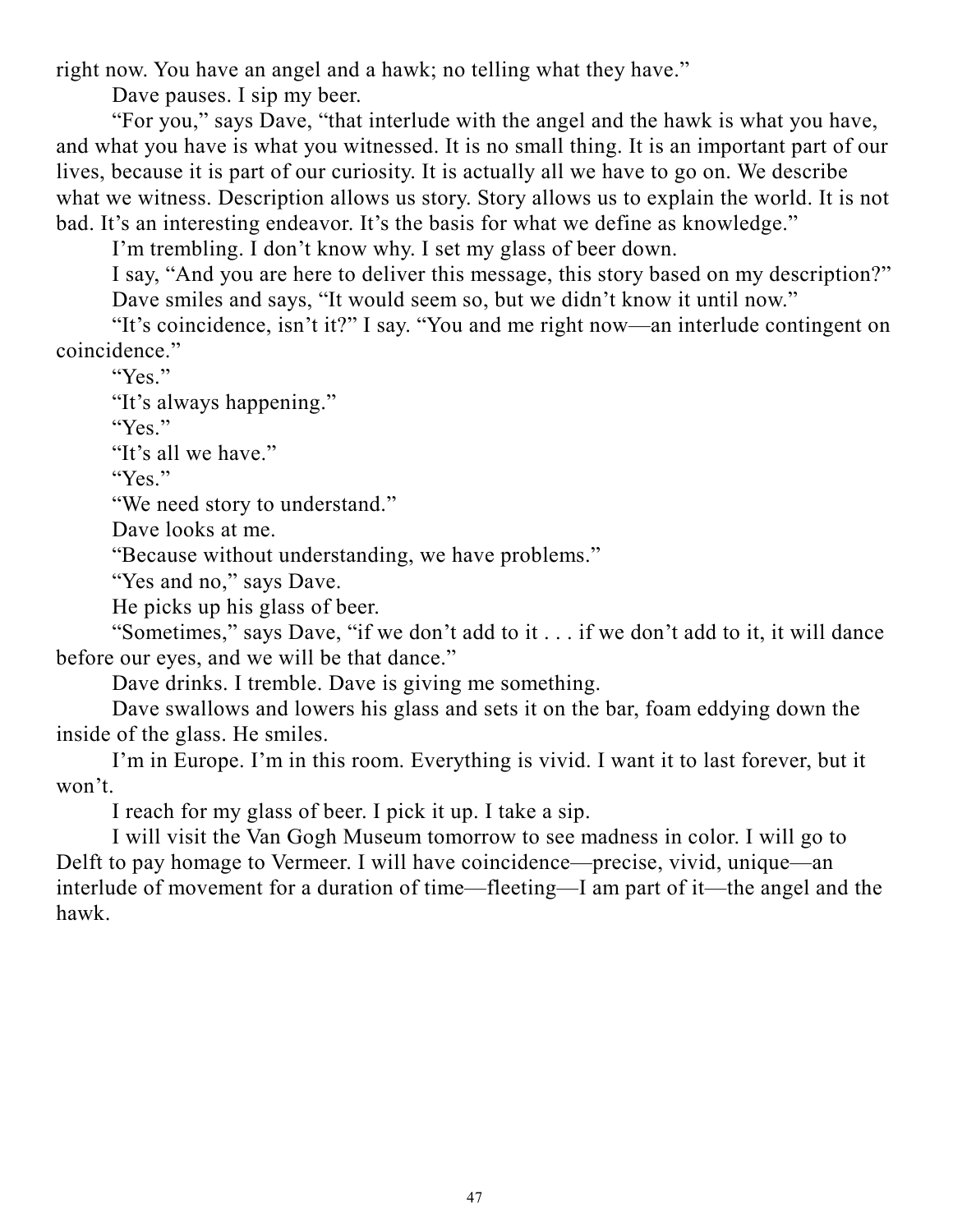# VERMEER, A SILENCE OF LIGHT

Improbably lit, rooms dissolve into ounces of silence, each virginal pearl Mirrored back as belied liturgies of fabric, small texts of domesticity.

Silence, its clean vowels. Its furniture. The silence of light lays its hands on her shoulders, her smooth brow, an unopened Letter.

Patinaed latescence, it pours from her mile jug in small, liquid psalms.

—author unknown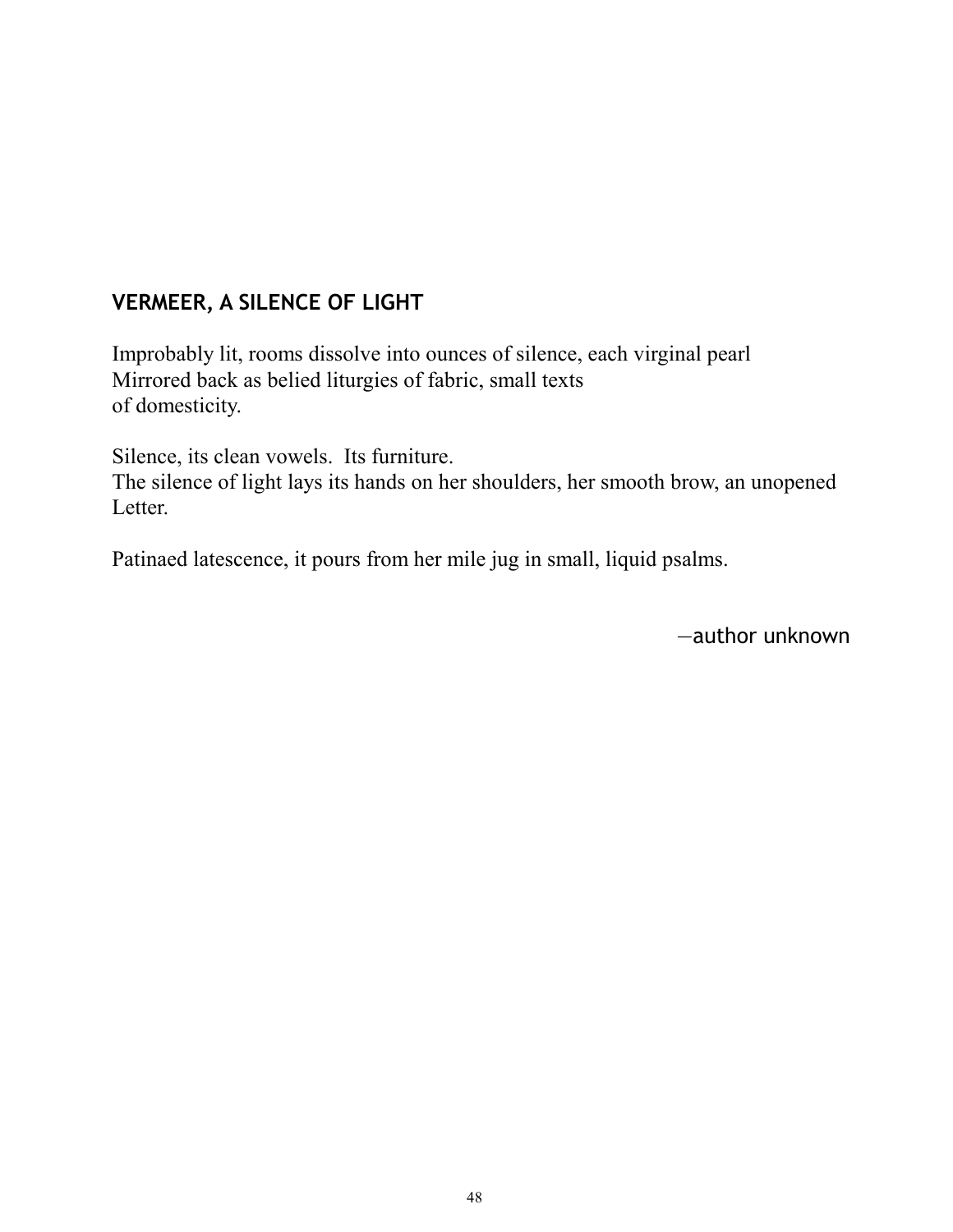### WHAT WILL ARRIVE

#### Patricia Roth Schwartz

Waiting in Magee's Diner for the soup de jour, a bland bowl, round and round you turn the small hot pink pocket mirror from Pakistan you saw in the stopover airport, and bought yourself, circling back up North after those fleeting pilfered days on the Delta (students robbed your words, your almost-lover's ailing mother deprived of her care). Now one day later back home, missing her slender fingers, the caramel vowels you don't know yet disguise her lies, the wide white bed in which you missed her as well, outside a snow squall fresh from Canada swirls up white against the frosted panes. You almost forget *(she's* the lemon-lover) how not to order the tea. Crystal who will be your server today makes you think of Amitra the sweetsmiled quiet girl who sold you the mirror; because of the tags pinned to their lapels you know their names. (Did she know yours? Is she pouring now the tea of duplicity?) Later the phone will not ring but now stuck on above her big round eyes, Crystal's lashes cling like furry spiders. Honey, she calls you, What do you need? The rest of your life-what-will-arrivebegins, like the sparkly chips around the rim of the mirror, to wink in the failing light, its face like the high pale citrus sun that starts to slip away. You can hear a secret beating heart wrapped inside the storm.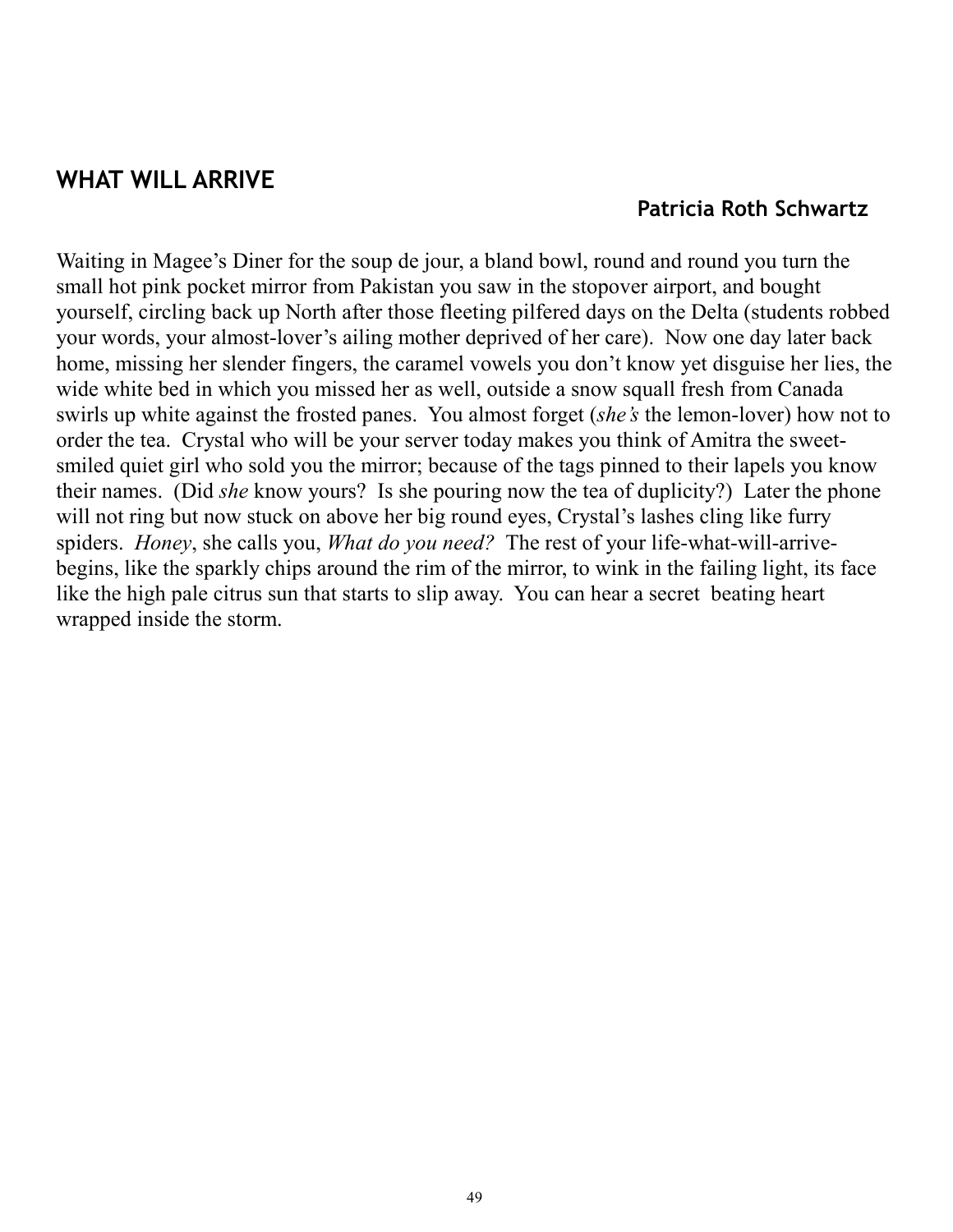# **BOARDER**

### Joanne Lowery

On the other side of my driveway a well-meaning woman calls to tell me she just met a good Christian girl who needs a place to live, and, well, since I need help, since I need more than help because of my infirmities, maybe this good girl could bring her Bible into my spare bedroom, pay a little rent, clean our shared house.

On the first afternoon she would offer to bring me a cup of Earl Grey and I would say no. The front steps need to be scrubbed, all the mini-blinds stripped of their fur, the oven made to give up its black drippings. What's a roof for if not to bring together

The haves and the have-nots under the rain? Her smile is cheerful and dry as she asks how tuna casserole sounds for supper. It sounds to me like a large fish lucky to live in the boundless sea.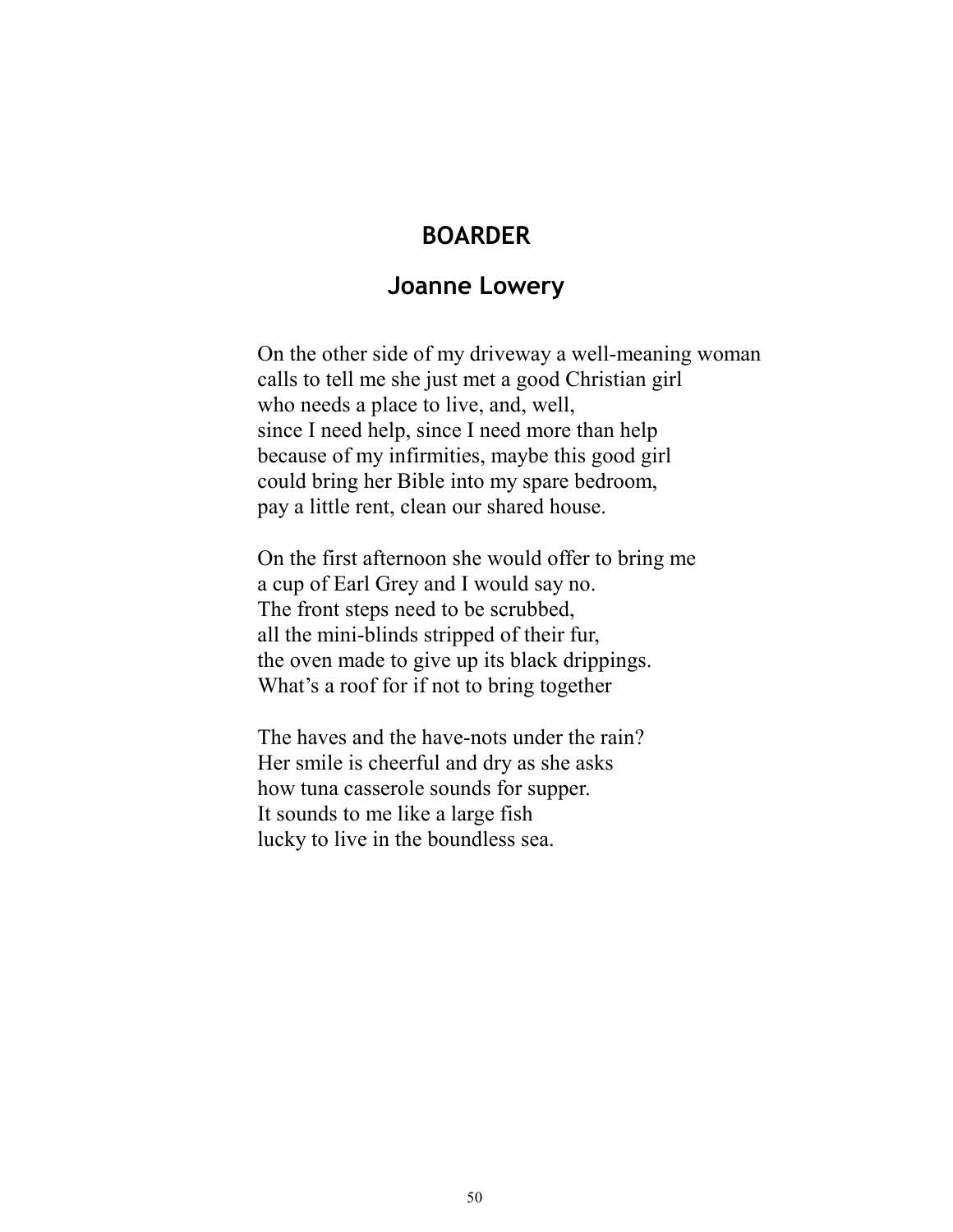#### Late Fragment Raymond Carver

And did you get what you wanted from this life, even so? I did. And what did you want? to call myself beloved, to feel myself beloved on the earth.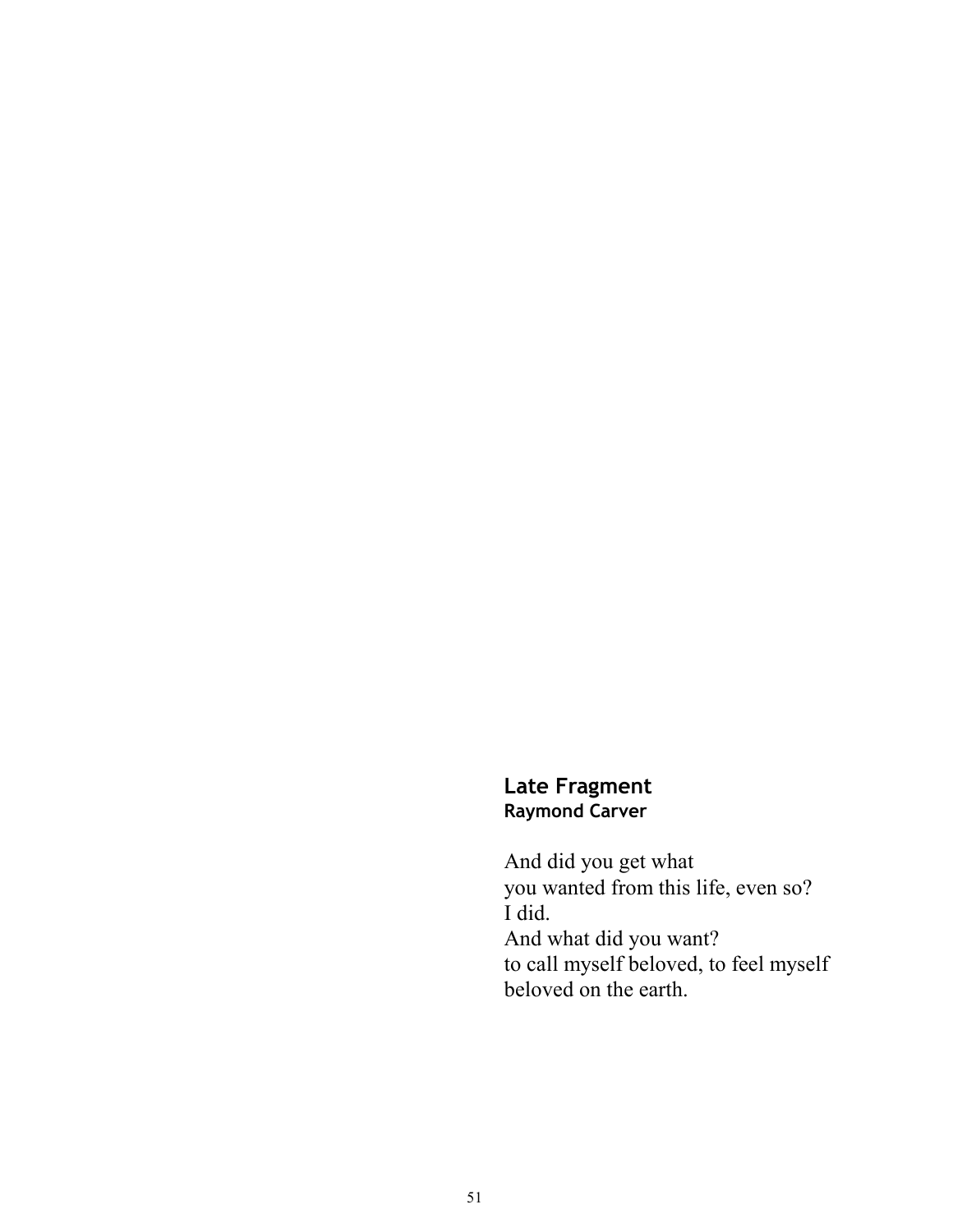#### **CONTRIBUTORS**

Grace Cavalieri gracecav@comcast.net

Tim Bellows tpb45@sbcglobal.net

Lisa Harris lizruth96@aol.com

Ivan Arguelles iarguell@hotmail.com

Richard M Berlin rberlin@massmed.org

Devin Wayne Davis Devin.Davis@cdva.ca.gov

K C Hansen hansonca@mnstate.edu

Mark Terrill markterrill@arcor.de

Gary Lundy g\_lundy@bmt.net

S D Lishan Lishan.1@osu.edu

Joan Arcari joan\_in\_india@yahoo.com

Mary Ann Mannino mmannino@temple.edu

Allegra Jostad Silberstein allegras@dcn.org

Michael Hettich mhettich@mdcc.edu

Elena Fattakova elenapo@earthlink.net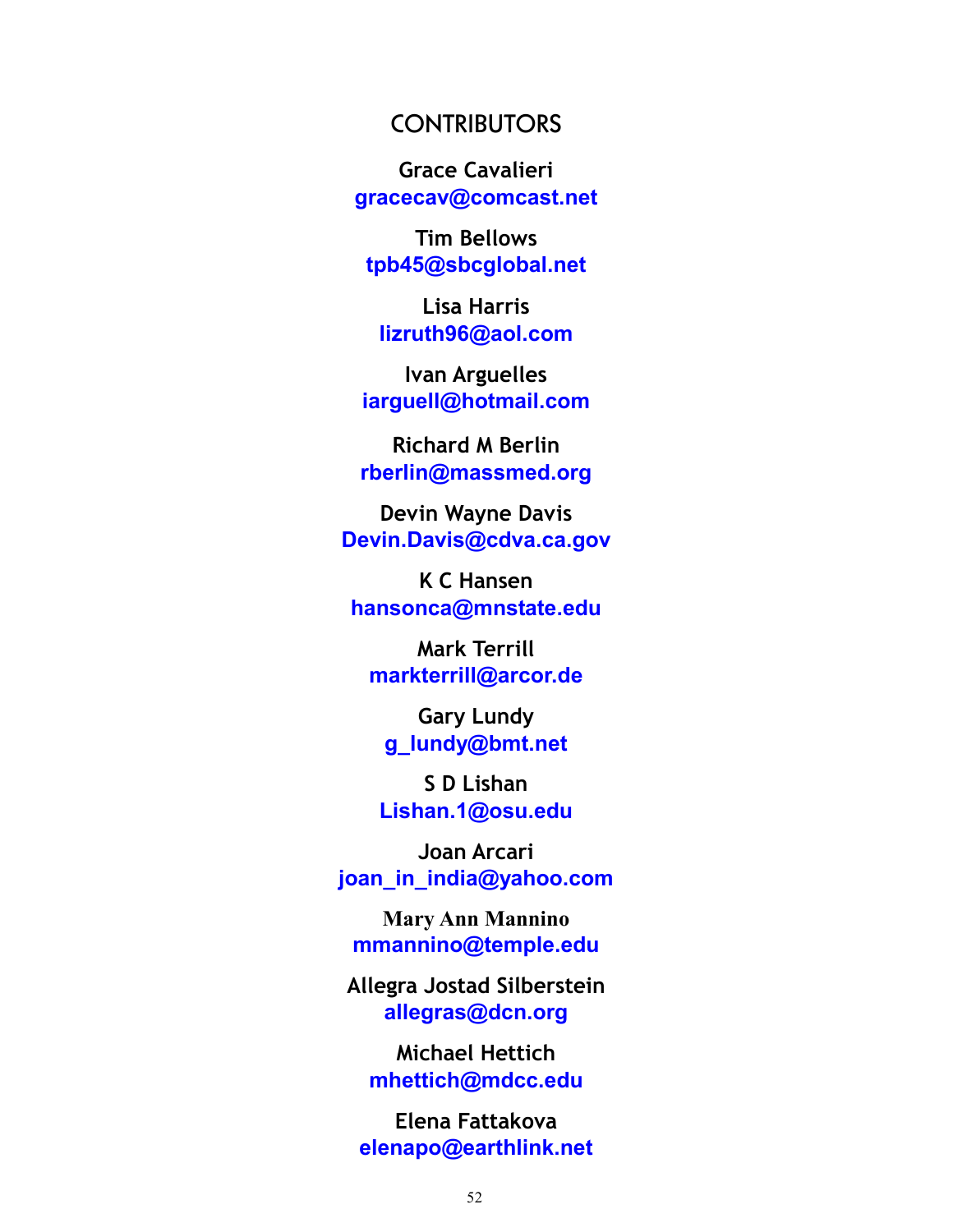Elaine Starkman elaine.starkman@gmail.com

Marianne Taylor mtayloraylor@kirkwood.edu

Barry Ballard abballard@hotmail.com

Kamuran Kelly solange137@aol.com

Michael Onofrey onofrey@katch.ne.jp

Patricia Roth Schwartz prs58@localnet.com

Joanne Lowery jlmedusa@hotmail.com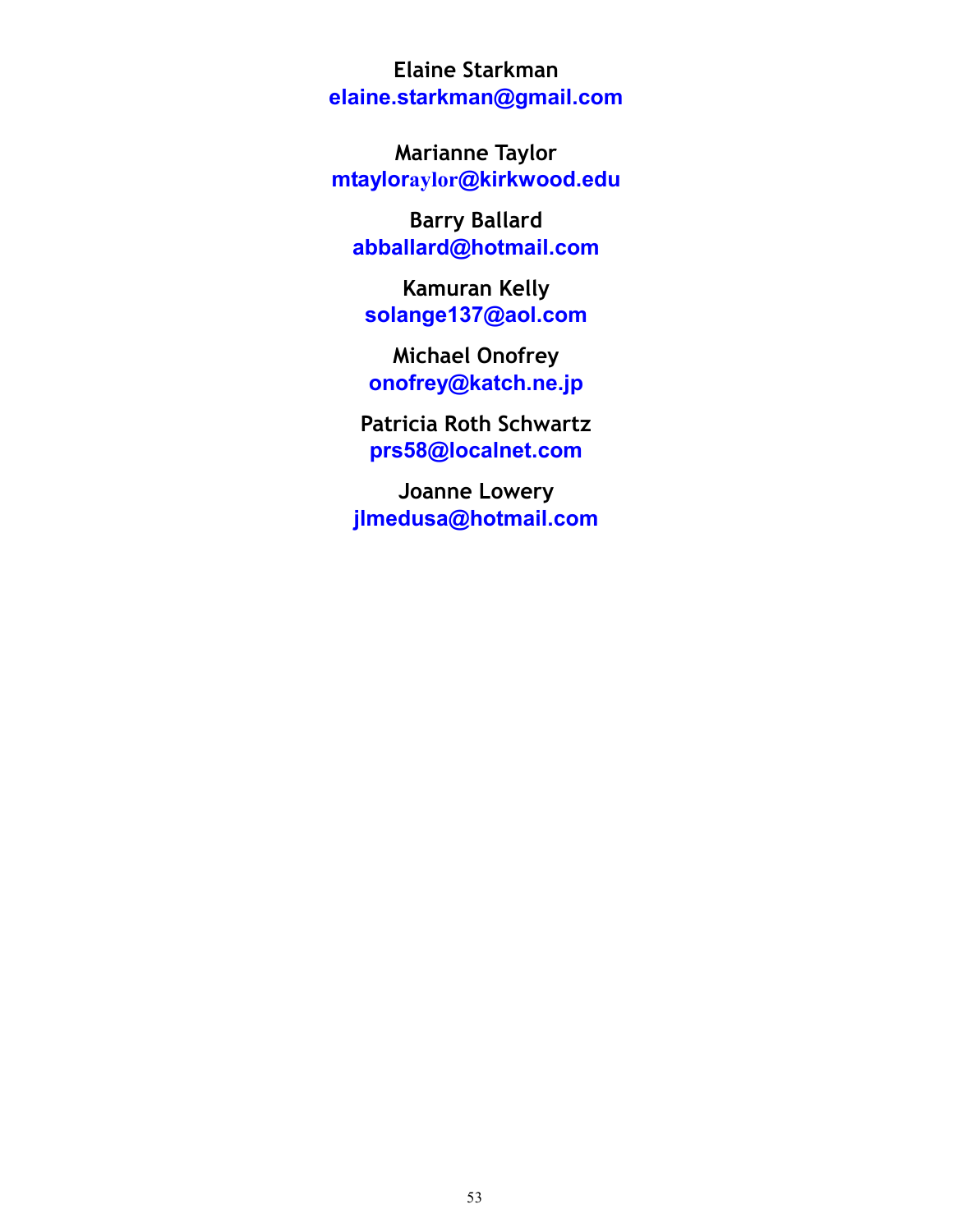

www.kathykubik.com.